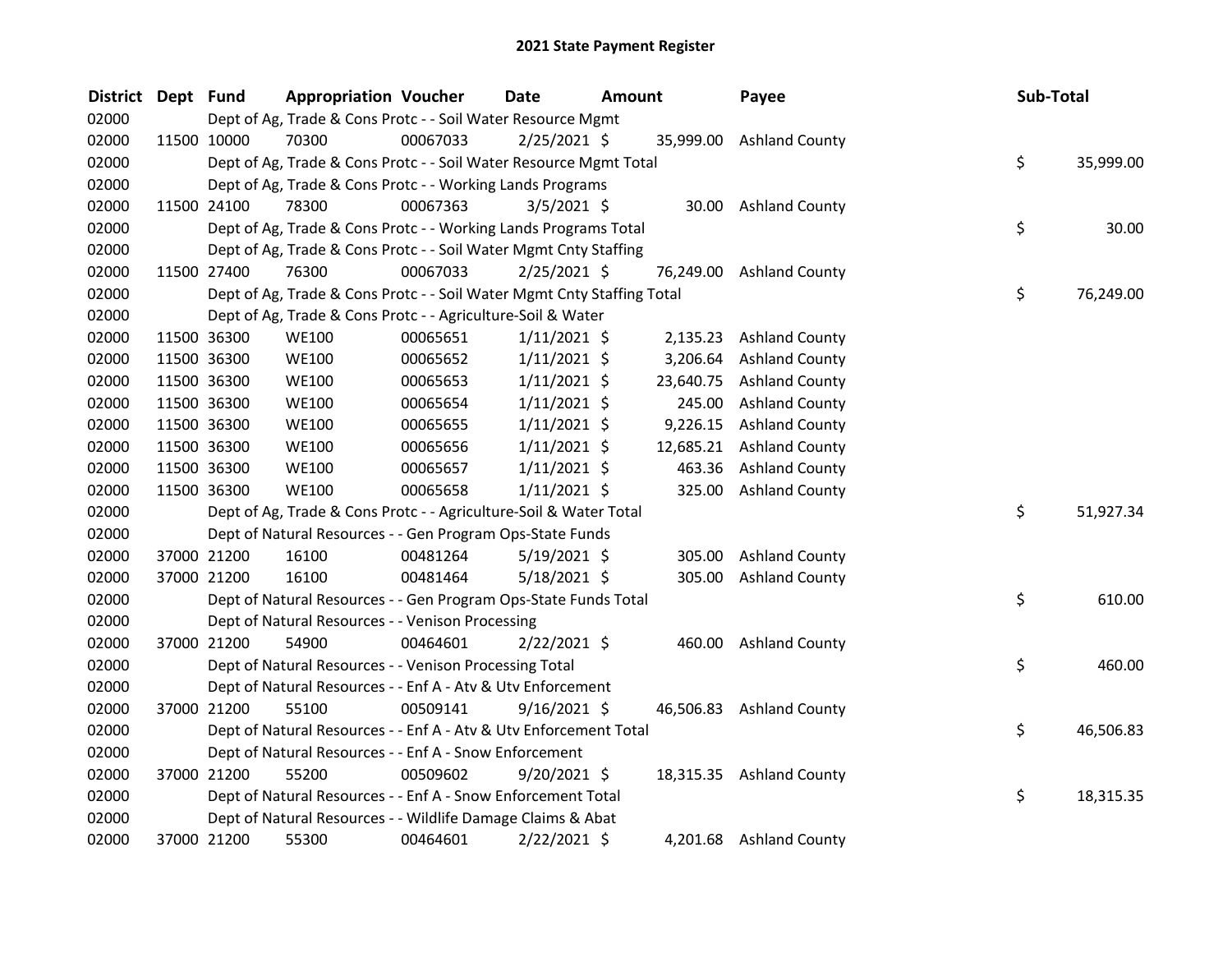| <b>District</b> | Dept Fund |             | <b>Appropriation Voucher</b>                                       |          | Date            | Amount |          | Payee                    | Sub-Total |           |
|-----------------|-----------|-------------|--------------------------------------------------------------------|----------|-----------------|--------|----------|--------------------------|-----------|-----------|
| 02000           |           | 37000 21200 | 55300                                                              | 00481300 | $5/19/2021$ \$  |        | 7,681.71 | <b>Ashland County</b>    |           |           |
| 02000           |           | 37000 21200 | 55300                                                              | 00502771 | 8/26/2021 \$    |        |          | 4,299.48 Ashland County  |           |           |
| 02000           |           |             | Dept of Natural Resources - - Wildlife Damage Claims & Abat Total  |          |                 |        |          |                          | \$        | 16,182.87 |
| 02000           |           |             | Dept of Natural Resources - - Ra- Fish, WI & Forestry              |          |                 |        |          |                          |           |           |
| 02000           |           | 37000 21200 | 56400                                                              | 00469762 | $3/25/2021$ \$  |        |          | 1,882.59 Ashland County  |           |           |
| 02000           |           |             | Dept of Natural Resources - - Ra- Fish, WI & Forestry Total        |          |                 |        |          |                          | \$        | 1,882.59  |
| 02000           |           |             | Dept of Natural Resources - - Resaids - Forest CropInd & Mfl       |          |                 |        |          |                          |           |           |
| 02000           |           | 37000 21200 | 56600                                                              | 00509459 | $9/17/2021$ \$  |        |          | 38,876.75 Ashland County |           |           |
| 02000           |           |             | Dept of Natural Resources - - Resaids - Forest CropInd & Mfl Total |          |                 |        |          |                          | \$        | 38,876.75 |
| 02000           |           |             | Dept of Natural Resources - - Resaids - County Forest Loans        |          |                 |        |          |                          |           |           |
| 02000           |           | 37000 21200 | 56700                                                              | 00458271 | $1/26/2021$ \$  |        |          | 20,152.60 Ashland County |           |           |
| 02000           |           |             | Dept of Natural Resources - - Resaids - County Forest Loans Total  |          |                 |        |          |                          | \$        | 20,152.60 |
| 02000           |           |             | Dept of Natural Resources - - Ra- Suppl Snow Trail Aids            |          |                 |        |          |                          |           |           |
| 02000           |           | 37000 21200 | 56900                                                              | 00512402 | 10/14/2021 \$   |        |          | 28,802.28 Ashland County |           |           |
| 02000           |           |             | Dept of Natural Resources - - Ra- Suppl Snow Trail Aids Total      |          |                 |        |          |                          | \$        | 28,802.28 |
| 02000           |           |             | Dept of Natural Resources - - Resaids - Cnty Forst & Admin         |          |                 |        |          |                          |           |           |
| 02000           |           | 37000 21200 | 57200                                                              | 00462942 | $2/18/2021$ \$  |        |          | 41,996.81 Ashland County |           |           |
| 02000           |           | 37000 21200 | 57200                                                              | 00502593 | 8/13/2021 \$    |        |          | 46,065.26 Ashland County |           |           |
| 02000           |           |             | Dept of Natural Resources - - Resaids - Cnty Forst & Admin Total   |          |                 |        |          |                          | \$        | 88,062.07 |
| 02000           |           |             | Dept of Natural Resources - - Ra- Cnty Snow Trail & Area Aid       |          |                 |        |          |                          |           |           |
| 02000           |           | 37000 21200 | 57400                                                              | 00512978 | $10/13/2021$ \$ |        |          | 30,630.00 Ashland County |           |           |
| 02000           |           |             | Dept of Natural Resources - - Ra- Cnty Snow Trail & Area Aid Total |          |                 |        |          |                          | \$        | 30,630.00 |
| 02000           |           |             | Dept of Natural Resources - - Ra- Snowmobile Trail Areas           |          |                 |        |          |                          |           |           |
| 02000           |           | 37000 21200 | 57500                                                              | 00510039 | $9/27/2021$ \$  |        |          | 8,008.02 Ashland County  |           |           |
| 02000           |           |             | Dept of Natural Resources - - Ra- Snowmobile Trail Areas Total     |          |                 |        |          |                          | \$        | 8,008.02  |
| 02000           |           |             | Dept of Natural Resources - - Ra- Atv Prj Aids, Gas Tax Pymt       |          |                 |        |          |                          |           |           |
| 02000           |           | 37000 21200 | 57600                                                              | 00515346 | 10/21/2021 \$   |        |          | 2,709.50 Ashland County  |           |           |
| 02000           |           |             | Dept of Natural Resources - - Ra- Atv Prj Aids, Gas Tax Pymt Total |          |                 |        |          |                          | \$        | 2,709.50  |
| 02000           |           |             | Dept of Natural Resources - - Resaids - Pymt In Lieu Tax Fed       |          |                 |        |          |                          |           |           |
| 02000           |           | 37000 21200 | 58400                                                              | 00510743 | $9/29/2021$ \$  |        |          | 55,923.44 Ashland County |           |           |
| 02000           |           |             | Dept of Natural Resources - - Resaids - Pymt In Lieu Tax Fed Total |          |                 |        |          |                          | \$        | 55,923.44 |
| 02000           |           |             | Dept of Natural Resources - - Ea - River Protect, Cons Fund        |          |                 |        |          |                          |           |           |
| 02000           |           | 37000 21200 | 67500                                                              | 00476937 | $4/23/2021$ \$  |        |          | 12,500.00 Ashland County |           |           |
| 02000           |           |             | Dept of Natural Resources - - Ea - River Protect, Cons Fund Total  |          |                 |        |          |                          | \$        | 12,500.00 |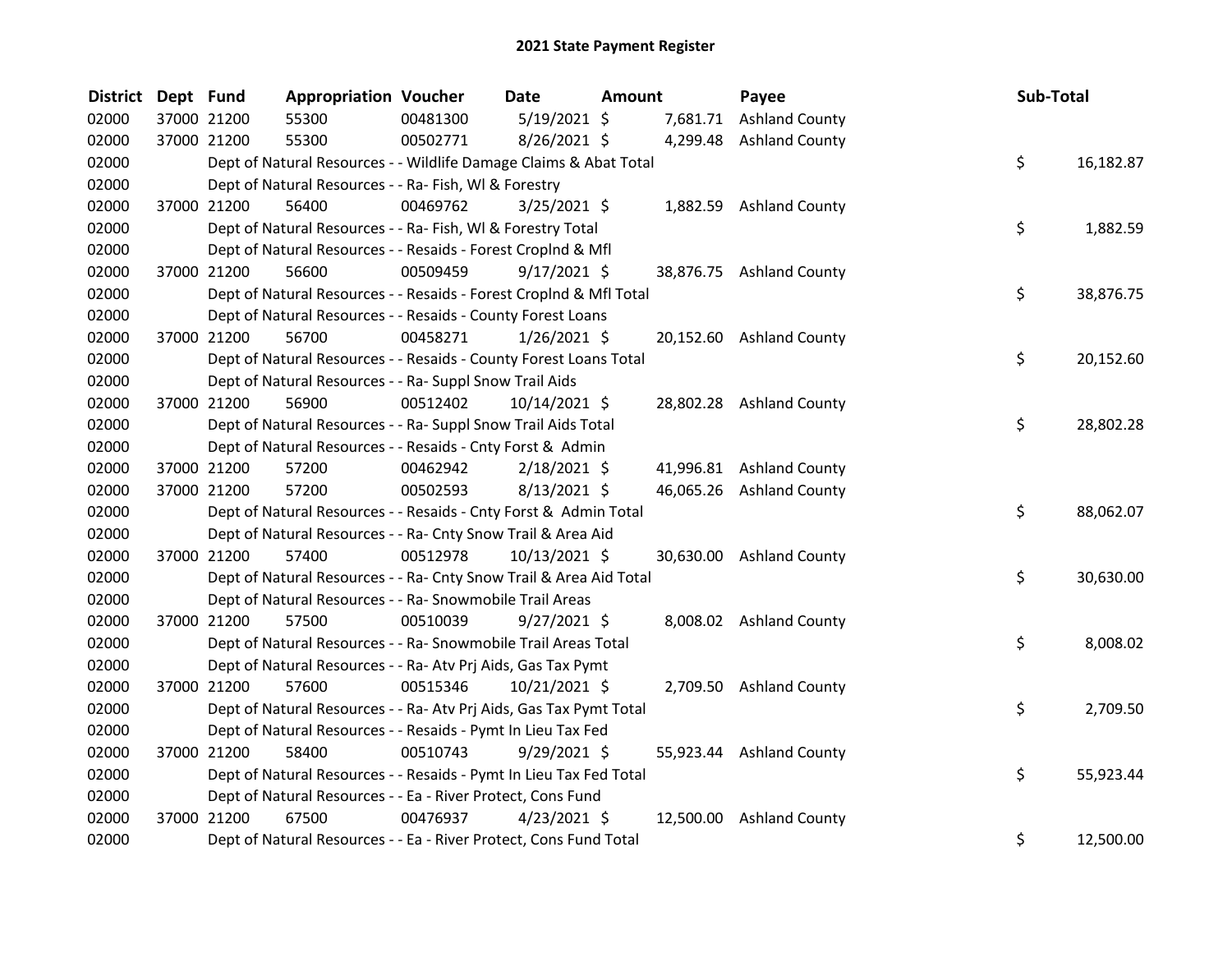| <b>District</b> | Dept Fund |             | <b>Appropriation Voucher</b>                                      |          | <b>Date</b>    | <b>Amount</b> |           | Payee                     | Sub-Total |            |
|-----------------|-----------|-------------|-------------------------------------------------------------------|----------|----------------|---------------|-----------|---------------------------|-----------|------------|
| 02000           |           |             | Dept of Natural Resources - - Ea - Invasive Aqu & Lake Mon        |          |                |               |           |                           |           |            |
| 02000           |           | 37000 21200 | 67800                                                             | 00464094 | $2/17/2021$ \$ |               | 1,000.00  | <b>Ashland County</b>     |           |            |
| 02000           |           | 37000 21200 | 67800                                                             | 00471445 | $4/2/2021$ \$  |               |           | 47,921.17 Ashland County  |           |            |
| 02000           |           |             | Dept of Natural Resources - - Ea - Invasive Aqu & Lake Mon Total  |          |                |               |           |                           | \$        | 48,921.17  |
| 02000           |           |             | Dept of Natural Resources - - GPO - Sd Water Loan Prog, Fed       |          |                |               |           |                           |           |            |
| 02000           |           | 37000 57300 | 48200                                                             | 00462724 | $2/16/2021$ \$ |               | 5,116.50  | <b>Ashland County</b>     |           |            |
| 02000           |           | 37000 57300 | 48200                                                             | 00468813 | $3/31/2021$ \$ |               | 5,984.75  | <b>Ashland County</b>     |           |            |
| 02000           |           | 37000 57300 | 48200                                                             | 00492029 | 7/16/2021 \$   |               | 5,984.75  | <b>Ashland County</b>     |           |            |
| 02000           |           | 37000 57300 | 48200                                                             | 00515515 | 11/12/2021 \$  |               |           | 5,984.75 Ashland County   |           |            |
| 02000           |           |             | Dept of Natural Resources - - GPO - Sd Water Loan Prog, Fed Total |          |                |               |           |                           | \$        | 23,070.75  |
| 02000           |           |             | WI Dept of Transportation - - Eldly&Disa Co/Aid Sf                |          |                |               |           |                           |           |            |
| 02000           |           | 39500 21100 | 16800                                                             | 00650036 | $2/8/2021$ \$  |               |           | 79,889.00 Ashland County  |           |            |
| 02000           |           |             | WI Dept of Transportation - - Eldly&Disa Co/Aid Sf Total          |          |                |               |           |                           | \$        | 79,889.00  |
| 02000           |           |             | WI Dept of Transportation - - County Forest Aids                  |          |                |               |           |                           |           |            |
| 02000           |           | 39500 21100 | 17000                                                             | 00658026 | $3/9/2021$ \$  |               |           | 1,559.73 Ashland County   |           |            |
| 02000           |           |             | WI Dept of Transportation - - County Forest Aids Total            |          |                |               |           |                           | \$        | 1,559.73   |
| 02000           |           |             | WI Dept of Transportation - - Trans Aids To Co.-Sf                |          |                |               |           |                           |           |            |
| 02000           |           | 39500 21100 | 19000                                                             | 00631601 | $1/4/2021$ \$  |               |           | 116,532.57 Ashland County |           |            |
| 02000           |           | 39500 21100 | 19000                                                             | 00710696 | $7/6/2021$ \$  |               |           | 233,065.14 Ashland County |           |            |
| 02000           |           | 39500 21100 | 19000                                                             | 00751255 | 10/4/2021 \$   |               |           | 116,532.60 Ashland County |           |            |
| 02000           |           |             | WI Dept of Transportation - - Trans Aids To Co.-Sf Total          |          |                |               |           |                           | \$        | 466,130.31 |
| 02000           |           |             | WI Dept of Transportation - - Local Rds, Grants Sf                |          |                |               |           |                           |           |            |
| 02000           |           | 39500 21100 | 27000                                                             | 00726247 | 7/29/2021 \$   |               |           | 213,634.23 Ashland County |           |            |
| 02000           |           |             | WI Dept of Transportation - - Local Rds, Grants Sf Total          |          |                |               |           |                           | \$        | 213,634.23 |
| 02000           |           |             | WI Dept of Transportation - - Loc Trns Facl Implfd                |          |                |               |           |                           |           |            |
| 02000           |           | 39500 21100 | 27600                                                             | 00778237 | 11/26/2021 \$  |               |           | 193.98 Ashland County     |           |            |
| 02000           |           |             | WI Dept of Transportation - - Loc Trns Facl Implfd Total          |          |                |               |           |                           | \$        | 193.98     |
| 02000           |           |             | WI Dept of Transportation - - Loc Rd Imp Prg St Fd                |          |                |               |           |                           |           |            |
| 02000           |           | 39500 21100 | 27800                                                             | 00776843 | $12/1/2021$ \$ |               |           | 3,993.58 Ashland County   |           |            |
| 02000           |           |             | WI Dept of Transportation - - Loc Rd Imp Prg St Fd Total          |          |                |               |           |                           | \$        | 3,993.58   |
| 02000           |           |             | WI Dept of Transportation - - St Hwy Rehab, Sf                    |          |                |               |           |                           |           |            |
| 02000           |           | 39500 21100 | 36300                                                             | 00655927 | $2/18/2021$ \$ |               | 51,603.48 | <b>Ashland County</b>     |           |            |
| 02000           |           | 39500 21100 | 36300                                                             | 00655929 | $2/18/2021$ \$ |               | 615.06    | <b>Ashland County</b>     |           |            |
| 02000           |           | 39500 21100 | 36300                                                             | 00656008 | 2/22/2021 \$   |               |           | 21,486.50 Ashland County  |           |            |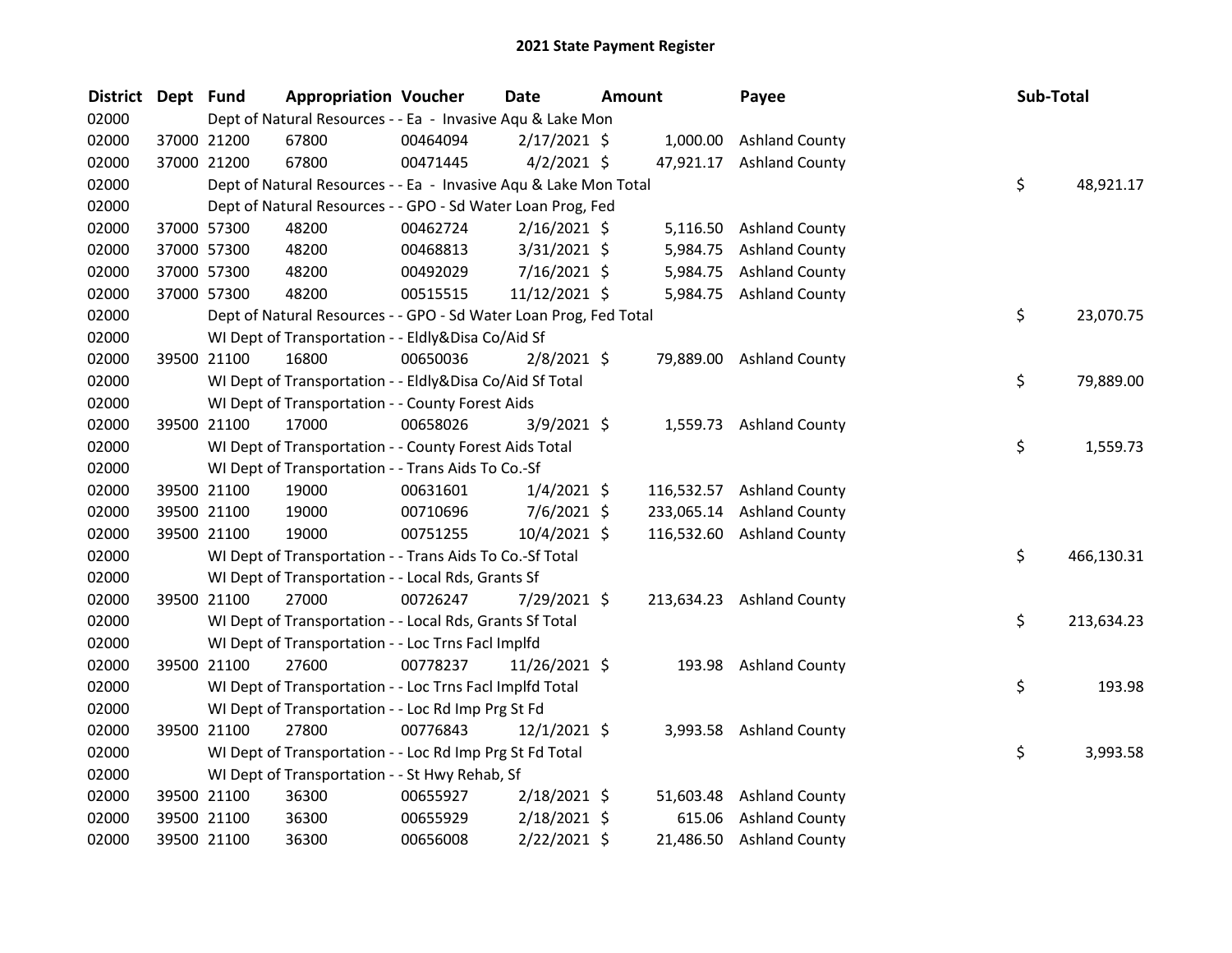| <b>District</b> | Dept Fund |             | <b>Appropriation Voucher</b>                            |          | <b>Date</b>    | Amount     | Payee                 | Sub-Total |            |
|-----------------|-----------|-------------|---------------------------------------------------------|----------|----------------|------------|-----------------------|-----------|------------|
| 02000           |           | 39500 21100 | 36300                                                   | 00742203 | $9/2/2021$ \$  | 4,819.56   | <b>Ashland County</b> |           |            |
| 02000           |           | 39500 21100 | 36300                                                   | 00765006 | 10/22/2021 \$  | 52,173.97  | <b>Ashland County</b> |           |            |
| 02000           |           | 39500 21100 | 36300                                                   | 00769266 | $11/2/2021$ \$ | 52,767.87  | <b>Ashland County</b> |           |            |
| 02000           |           |             | WI Dept of Transportation - - St Hwy Rehab, Sf Total    |          |                |            |                       | \$        | 183,466.44 |
| 02000           |           |             | WI Dept of Transportation - - Hwy Mgmt & Opers Sf       |          |                |            |                       |           |            |
| 02000           |           | 39500 21100 | 36500                                                   | 00651990 | $2/10/2021$ \$ | 393.91     | <b>Ashland County</b> |           |            |
| 02000           |           | 39500 21100 | 36500                                                   | 00655929 | 2/18/2021 \$   | 170.89     | <b>Ashland County</b> |           |            |
| 02000           |           | 39500 21100 | 36500                                                   | 00655930 | 2/18/2021 \$   | 432.43     | <b>Ashland County</b> |           |            |
| 02000           |           | 39500 21100 | 36500                                                   | 00699376 | 5/27/2021 \$   | 393.91     | <b>Ashland County</b> |           |            |
| 02000           |           | 39500 21100 | 36500                                                   | 00730099 | 8/4/2021 \$    | 723.98     | <b>Ashland County</b> |           |            |
| 02000           |           | 39500 21100 | 36500                                                   | 00731484 | $8/9/2021$ \$  | 328.94     | <b>Ashland County</b> |           |            |
| 02000           |           | 39500 21100 | 36500                                                   | 00739440 | 8/27/2021 \$   | 393.91     | <b>Ashland County</b> |           |            |
| 02000           |           | 39500 21100 | 36500                                                   | 00739452 | $8/27/2021$ \$ | 405.00     | <b>Ashland County</b> |           |            |
| 02000           |           | 39500 21100 | 36500                                                   | 00742203 | $9/2/2021$ \$  | 405.00     | <b>Ashland County</b> |           |            |
| 02000           |           | 39500 21100 | 36500                                                   | 00769266 | 11/2/2021 \$   | 422.05     | <b>Ashland County</b> |           |            |
| 02000           |           | 39500 21100 | 36500                                                   | 00778237 | 11/26/2021 \$  | 405.00     | <b>Ashland County</b> |           |            |
| 02000           |           | 39500 21100 | 36500                                                   | 00784260 | 12/16/2021 \$  | 405.00     | <b>Ashland County</b> |           |            |
| 02000           |           |             | WI Dept of Transportation - - Hwy Mgmt & Opers Sf Total |          |                |            |                       | \$        | 4,880.02   |
| 02000           |           |             | WI Dept of Transportation - - Routine Maint Sf          |          |                |            |                       |           |            |
| 02000           |           | 39500 21100 | 36800                                                   | 00641372 | $1/20/2021$ \$ | 123,864.33 | <b>Ashland County</b> |           |            |
| 02000           |           | 39500 21100 | 36800                                                   | 00641373 | $1/20/2021$ \$ | 7,151.13   | <b>Ashland County</b> |           |            |
| 02000           |           | 39500 21100 | 36800                                                   | 00641374 | $1/20/2021$ \$ | 3,193.80   | <b>Ashland County</b> |           |            |
| 02000           |           | 39500 21100 | 36800                                                   | 00641375 | $1/20/2021$ \$ | 8,011.79   | <b>Ashland County</b> |           |            |
| 02000           |           | 39500 21100 | 36800                                                   | 00642798 | $1/20/2021$ \$ | 150,010.43 | <b>Ashland County</b> |           |            |
| 02000           |           | 39500 21100 | 36800                                                   | 00647535 | $2/2/2021$ \$  | 18,430.00  | <b>Ashland County</b> |           |            |
| 02000           |           | 39500 21100 | 36800                                                   | 00648842 | $3/2/2021$ \$  | 60,000.00  | <b>Ashland County</b> |           |            |
| 02000           |           | 39500 21100 | 36800                                                   | 00651990 | 2/10/2021 \$   | 231.13     | <b>Ashland County</b> |           |            |
| 02000           |           | 39500 21100 | 36800                                                   | 00652120 | 2/10/2021 \$   | 95,895.53  | <b>Ashland County</b> |           |            |
| 02000           |           | 39500 21100 | 36800                                                   | 00655928 | $2/18/2021$ \$ | 1,864.46   | <b>Ashland County</b> |           |            |
| 02000           |           | 39500 21100 | 36800                                                   | 00655929 | 2/18/2021 \$   | 400.56     | <b>Ashland County</b> |           |            |
| 02000           |           | 39500 21100 | 36800                                                   | 00655930 | 2/18/2021 \$   | 14.97      | <b>Ashland County</b> |           |            |
| 02000           |           | 39500 21100 | 36800                                                   | 00666320 | $3/18/2021$ \$ | 80,522.00  | <b>Ashland County</b> |           |            |
| 02000           |           | 39500 21100 | 36800                                                   | 00692677 | 5/12/2021 \$   | 52,270.48  | <b>Ashland County</b> |           |            |
| 02000           |           | 39500 21100 | 36800                                                   | 00699376 | 5/27/2021 \$   | 17.63      | <b>Ashland County</b> |           |            |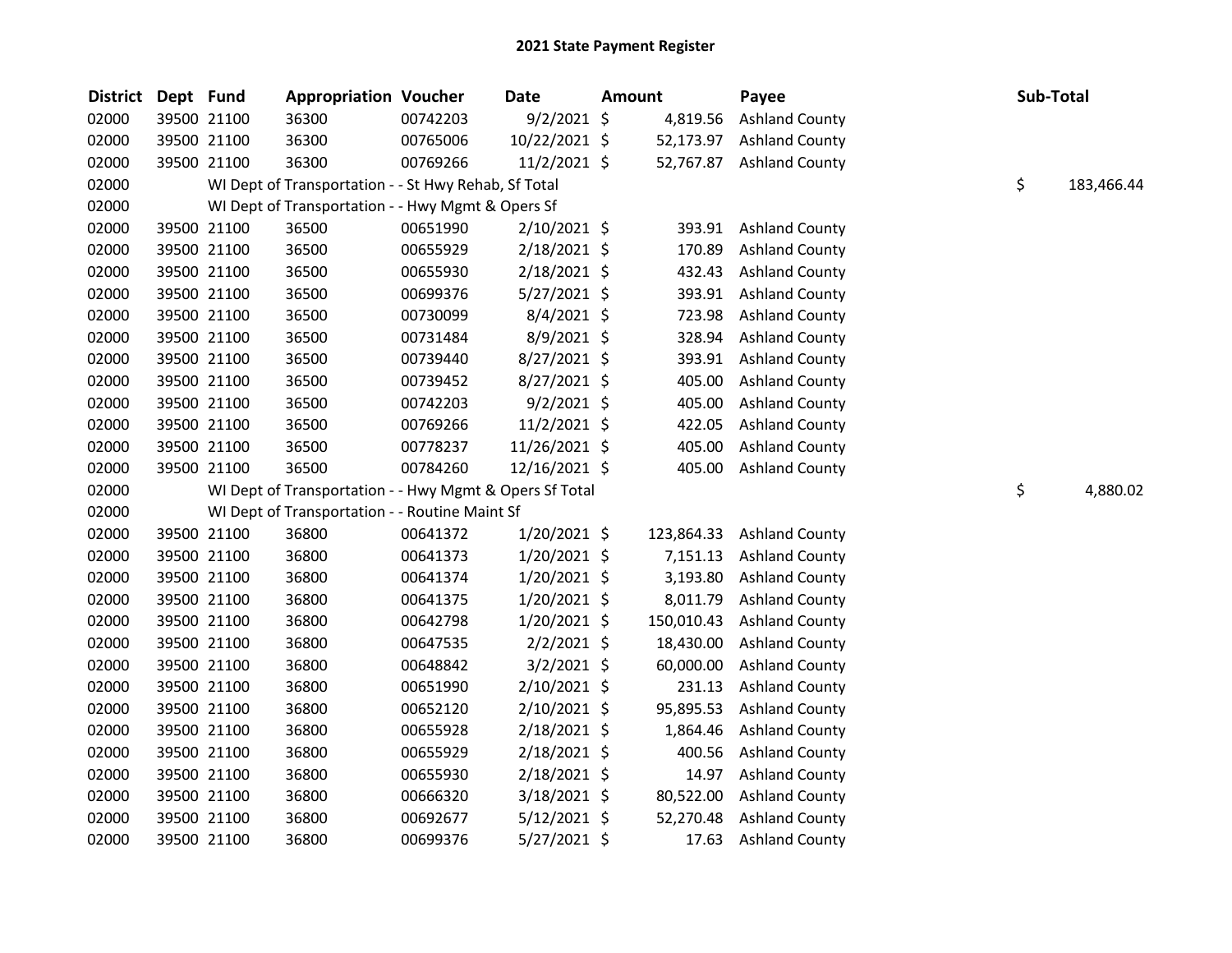| <b>District</b> | Dept Fund |             | <b>Appropriation Voucher</b>                                 |          | <b>Date</b>    | <b>Amount</b> |            | Payee                   | Sub-Total          |
|-----------------|-----------|-------------|--------------------------------------------------------------|----------|----------------|---------------|------------|-------------------------|--------------------|
| 02000           |           | 39500 21100 | 36800                                                        | 00700017 | $6/1/2021$ \$  |               | 42,139.08  | <b>Ashland County</b>   |                    |
| 02000           |           | 39500 21100 | 36800                                                        | 00708937 | $6/21/2021$ \$ |               | 71,065.76  | <b>Ashland County</b>   |                    |
| 02000           |           | 39500 21100 | 36800                                                        | 00726883 | 7/29/2021 \$   |               | 37,924.20  | <b>Ashland County</b>   |                    |
| 02000           |           | 39500 21100 | 36800                                                        | 00730099 | 8/4/2021 \$    |               | 3,417.96   | <b>Ashland County</b>   |                    |
| 02000           |           | 39500 21100 | 36800                                                        | 00732966 | $8/12/2021$ \$ |               | 27,319.87  | <b>Ashland County</b>   |                    |
| 02000           |           | 39500 21100 | 36800                                                        | 00739452 | 8/27/2021 \$   |               | 58.09      | <b>Ashland County</b>   |                    |
| 02000           |           | 39500 21100 | 36800                                                        | 00742292 | $9/7/2021$ \$  |               | 615.29     | <b>Ashland County</b>   |                    |
| 02000           |           | 39500 21100 | 36800                                                        | 00746602 | $9/15/2021$ \$ |               | 92,690.19  | <b>Ashland County</b>   |                    |
| 02000           |           | 39500 21100 | 36800                                                        | 00746995 | $9/15/2021$ \$ |               | 104,252.73 | <b>Ashland County</b>   |                    |
| 02000           |           | 39500 21100 | 36800                                                        | 00764578 | 10/22/2021 \$  |               | 91,922.02  | <b>Ashland County</b>   |                    |
| 02000           |           | 39500 21100 | 36800                                                        | 00776945 | 11/23/2021 \$  |               | 167,325.52 | <b>Ashland County</b>   |                    |
| 02000           |           | 39500 21100 | 36800                                                        | 00778237 | 11/26/2021 \$  |               | 108.52     | <b>Ashland County</b>   |                    |
| 02000           |           | 39500 21100 | 36800                                                        | 00784260 | 12/16/2021 \$  |               | 832.39     | <b>Ashland County</b>   |                    |
| 02000           |           | 39500 21100 | 36800                                                        | 00785980 | 12/22/2021 \$  |               | 76,087.86  | <b>Ashland County</b>   |                    |
| 02000           |           |             | WI Dept of Transportation - - Routine Maint Sf Total         |          |                |               |            |                         | \$<br>1,317,637.72 |
| 02000           |           |             | WI Dept of Transportation - - St Hwy Rehab Fed Fd            |          |                |               |            |                         |                    |
| 02000           |           | 39500 21100 | 38300                                                        | 00655929 | $2/18/2021$ \$ |               |            | 2,460.24 Ashland County |                    |
| 02000           |           |             | WI Dept of Transportation - - St Hwy Rehab Fed Fd Total      |          |                |               |            |                         | \$<br>2,460.24     |
| 02000           |           |             | Department of Corrections - - Corrections Contracts And Agre |          |                |               |            |                         |                    |
| 02000           |           | 41000 10000 | 11400                                                        | 00402936 | $1/7/2021$ \$  |               | 3,293.44   | <b>Ashland County</b>   |                    |
| 02000           |           | 41000 10000 | 11400                                                        | 00406112 | $1/27/2021$ \$ |               | 2,161.32   | <b>Ashland County</b>   |                    |
| 02000           |           | 41000 10000 | 11400                                                        | 00412131 | $2/26/2021$ \$ |               | 2,573.00   | <b>Ashland County</b>   |                    |
| 02000           |           | 41000 10000 | 11400                                                        | 00419042 | $4/8/2021$ \$  |               | 1,801.10   | <b>Ashland County</b>   |                    |
| 02000           |           | 41000 10000 | 11400                                                        | 00422727 | 4/26/2021 \$   |               | 2,573.00   | <b>Ashland County</b>   |                    |
| 02000           |           | 41000 10000 | 11400                                                        | 00424392 | $5/4/2021$ \$  |               | 7,976.30   | <b>Ashland County</b>   |                    |
| 02000           |           | 41000 10000 | 11400                                                        | 00424393 | $5/4/2021$ \$  |               | 8,593.82   | <b>Ashland County</b>   |                    |
| 02000           |           | 41000 10000 | 11400                                                        | 00424394 | $5/4/2021$ \$  |               | 6,123.74   | <b>Ashland County</b>   |                    |
| 02000           |           | 41000 10000 | 11400                                                        | 00424395 | $5/4/2021$ \$  |               | 5,969.36   | <b>Ashland County</b>   |                    |
| 02000           |           | 41000 10000 | 11400                                                        | 00424396 | $5/4/2021$ \$  |               | 6,689.80   | <b>Ashland County</b>   |                    |
| 02000           |           | 41000 10000 | 11400                                                        | 00424398 | $5/4/2021$ \$  |               | 6,072.28   | <b>Ashland County</b>   |                    |
| 02000           |           | 41000 10000 | 11400                                                        | 00424399 | $5/4/2021$ \$  |               | 7,050.02   | <b>Ashland County</b>   |                    |
| 02000           |           | 41000 10000 | 11400                                                        | 00424400 | $5/4/2021$ \$  |               | 6,792.72   | <b>Ashland County</b>   |                    |
| 02000           |           | 41000 10000 | 11400                                                        | 00424401 | $5/4/2021$ \$  |               | 154.38     | <b>Ashland County</b>   |                    |
| 02000           |           | 41000 10000 | 11400                                                        | 00424846 | $5/7/2021$ \$  |               | 3,808.04   | <b>Ashland County</b>   |                    |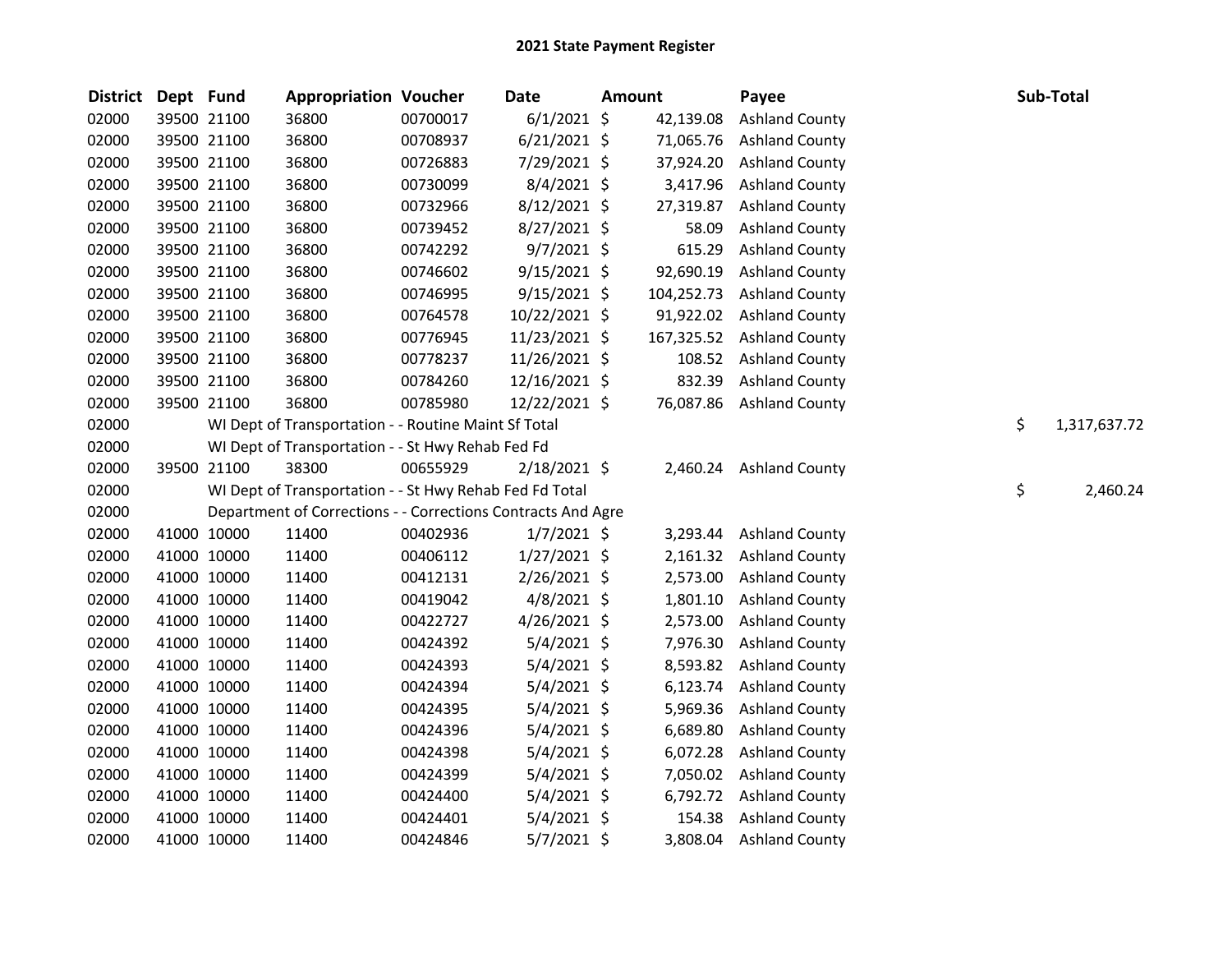| <b>District</b> | Dept Fund |             | <b>Appropriation Voucher</b>                                           |          | <b>Date</b>    | <b>Amount</b> |            | Payee                                                                                                         | Sub-Total          |
|-----------------|-----------|-------------|------------------------------------------------------------------------|----------|----------------|---------------|------------|---------------------------------------------------------------------------------------------------------------|--------------------|
| 02000           |           | 41000 10000 | 11400                                                                  | 00430340 | $6/7/2021$ \$  |               | 1,955.48   | <b>Ashland County</b>                                                                                         |                    |
| 02000           |           | 41000 10000 | 11400                                                                  | 00432064 | $6/14/2021$ \$ |               | 3,139.06   | <b>Ashland County</b>                                                                                         |                    |
| 02000           |           | 41000 10000 | 11400                                                                  | 00433828 | $6/21/2021$ \$ |               | 3,756.58   | <b>Ashland County</b>                                                                                         |                    |
| 02000           |           | 41000 10000 | 11400                                                                  | 00436969 | 7/8/2021 \$    |               | 2,521.54   | <b>Ashland County</b>                                                                                         |                    |
| 02000           |           | 41000 10000 | 11400                                                                  | 00437372 | 7/12/2021 \$   |               | 3,036.14   | <b>Ashland County</b>                                                                                         |                    |
| 02000           |           | 41000 10000 | 11400                                                                  | 00443467 | $8/11/2021$ \$ |               | 2,830.30   | <b>Ashland County</b>                                                                                         |                    |
| 02000           |           | 41000 10000 | 11400                                                                  | 00450338 | $9/15/2021$ \$ |               | 977.74     | <b>Ashland County</b>                                                                                         |                    |
| 02000           |           | 41000 10000 | 11400                                                                  | 00454517 | 10/6/2021 \$   |               | 6,020.82   | <b>Ashland County</b>                                                                                         |                    |
| 02000           |           | 41000 10000 | 11400                                                                  | 00464364 | 11/24/2021 \$  |               | 5,969.36   | <b>Ashland County</b>                                                                                         |                    |
| 02000           |           | 41000 10000 | 11400                                                                  | 00469071 | 12/21/2021 \$  |               |            | 5,043.08 Ashland County                                                                                       |                    |
| 02000           |           |             | Department of Corrections - - Corrections Contracts And Agre Total     |          |                |               |            |                                                                                                               | \$<br>106,882.42   |
| 02000           |           |             |                                                                        |          |                |               |            | Department of Corrections - - Reimbursing Counties For Probation, Extended Supervision And Parole Holds       |                    |
| 02000           |           | 41000 10000 | 11600                                                                  | 00459604 | 10/29/2021 \$  |               |            | 4,360.00 Ashland County                                                                                       |                    |
| 02000           |           |             |                                                                        |          |                |               |            | Department of Corrections - - Reimbursing Counties For Probation, Extended Supervision And Parole Holds Total | \$<br>4,360.00     |
| 02000           |           |             | Department of Health Services - - State/Federal Aids                   |          |                |               |            |                                                                                                               |                    |
| 02000           |           | 43500 10000 | 00000                                                                  | 92106    | $1/4/2021$ \$  |               | 168,980.00 | <b>Ashland County</b>                                                                                         |                    |
| 02000           |           | 43500 10000 | 00000                                                                  | 92107    | $2/1/2021$ \$  |               | 3,692.00   | <b>Ashland County</b>                                                                                         |                    |
| 02000           |           | 43500 10000 | 00000                                                                  | 92108    | $3/1/2021$ \$  |               | 271,395.00 | <b>Ashland County</b>                                                                                         |                    |
| 02000           |           | 43500 10000 | 00000                                                                  | 92109    | $4/1/2021$ \$  |               | 187,087.00 | <b>Ashland County</b>                                                                                         |                    |
| 02000           |           | 43500 10000 | 00000                                                                  | 92111    | $6/1/2021$ \$  |               | 603,370.00 | <b>Ashland County</b>                                                                                         |                    |
| 02000           |           | 43500 10000 | 00000                                                                  | 92200    | $7/1/2021$ \$  |               | 216,334.00 | <b>Ashland County</b>                                                                                         |                    |
| 02000           |           | 43500 10000 | 00000                                                                  | 92201    | $8/2/2021$ \$  |               | 166,555.00 | <b>Ashland County</b>                                                                                         |                    |
| 02000           |           | 43500 10000 | 00000                                                                  | 92202    | $9/1/2021$ \$  |               | 340,763.00 | <b>Ashland County</b>                                                                                         |                    |
| 02000           |           | 43500 10000 | 00000                                                                  | 92204    | $10/1/2021$ \$ |               | 201,384.00 | <b>Ashland County</b>                                                                                         |                    |
| 02000           |           | 43500 10000 | 00000                                                                  | 92206    | $11/1/2021$ \$ |               | 229,156.00 | <b>Ashland County</b>                                                                                         |                    |
| 02000           |           | 43500 10000 | 00000                                                                  | 92207    | $12/1/2021$ \$ |               | 289,413.00 | <b>Ashland County</b>                                                                                         |                    |
| 02000           |           |             | Department of Health Services - - State/Federal Aids Total             |          |                |               |            |                                                                                                               | \$<br>2,678,129.00 |
| 02000           |           |             | Department of Health Services - - Medical Assistance State Admin       |          |                |               |            |                                                                                                               |                    |
| 02000           |           | 43500 10000 | 14000                                                                  | 00444073 | $8/13/2021$ \$ |               | 462.31     | <b>Ashland County</b>                                                                                         |                    |
| 02000           |           |             | Department of Health Services - - Medical Assistance State Admin Total |          |                |               |            |                                                                                                               | \$<br>462.31       |
| 02000           |           |             | Department of Health Services - - General Program Operations           |          |                |               |            |                                                                                                               |                    |
| 02000           |           | 43500 10000 | 40100                                                                  | 00401547 | $1/5/2021$ \$  |               | 1.50       | <b>Ashland County</b>                                                                                         |                    |
| 02000           |           | 43500 10000 | 40100                                                                  | 00422422 | $4/20/2021$ \$ |               | 1.50       | <b>Ashland County</b>                                                                                         |                    |
| 02000           |           | 43500 10000 | 40100                                                                  | 00422437 | 4/20/2021 \$   |               | 1.50       | <b>Ashland County</b>                                                                                         |                    |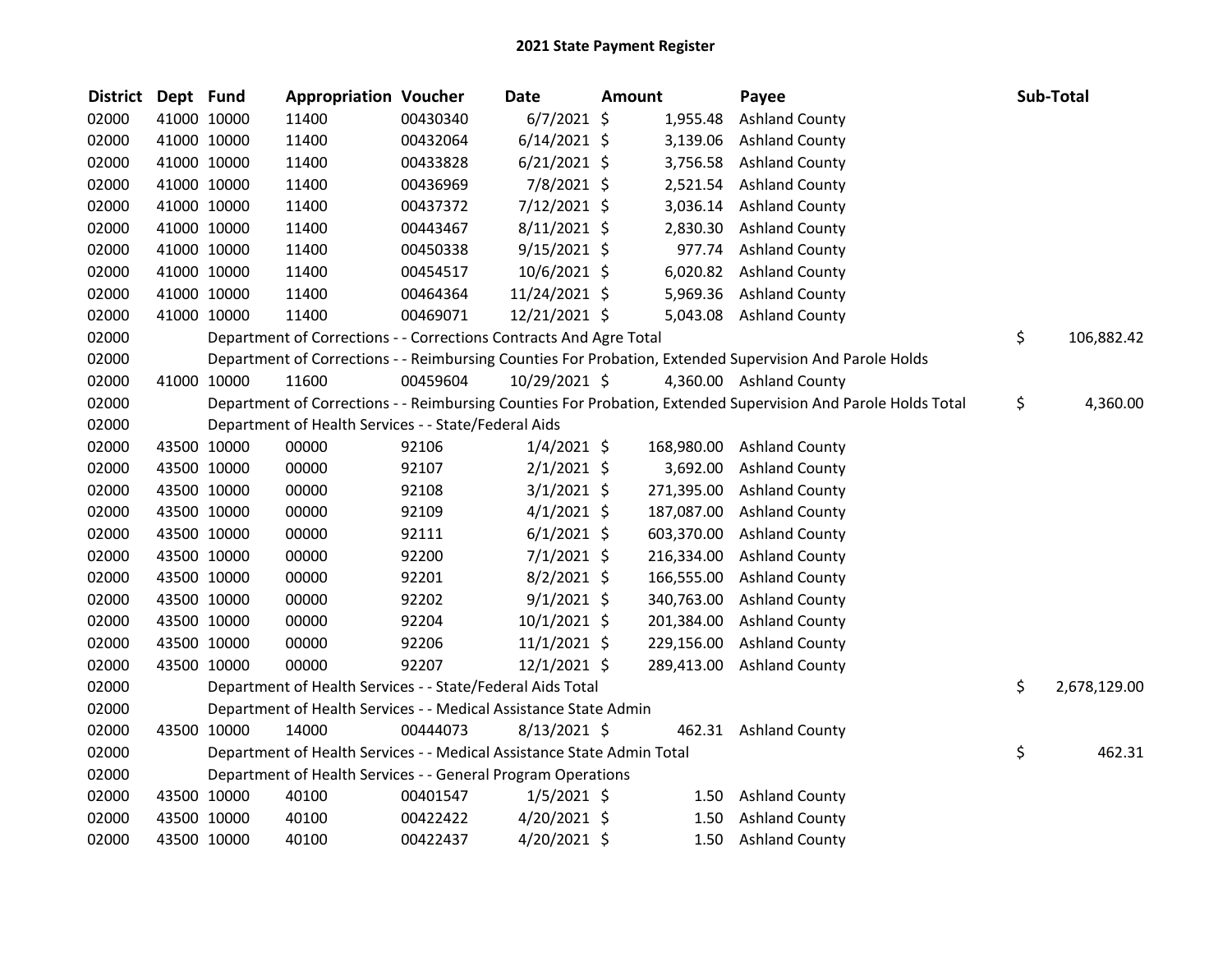| <b>District</b> | Dept Fund |             | <b>Appropriation Voucher</b>                                           |          | <b>Date</b>    | <b>Amount</b> |           | Payee                    | Sub-Total       |
|-----------------|-----------|-------------|------------------------------------------------------------------------|----------|----------------|---------------|-----------|--------------------------|-----------------|
| 02000           |           | 43500 10000 | 40100                                                                  | 00429783 | $6/2/2021$ \$  |               | 1.00      | <b>Ashland County</b>    |                 |
| 02000           |           | 43500 10000 | 40100                                                                  | 00429784 | $6/2/2021$ \$  |               | 15.00     | <b>Ashland County</b>    |                 |
| 02000           |           | 43500 10000 | 40100                                                                  | 00432781 | $6/15/2021$ \$ |               | 1.50      | <b>Ashland County</b>    |                 |
| 02000           |           | 43500 10000 | 40100                                                                  | 00448509 | $9/8/2021$ \$  |               | 1.50      | <b>Ashland County</b>    |                 |
| 02000           |           |             | Department of Health Services - - General Program Operations Total     |          |                |               |           |                          | \$<br>23.50     |
| 02000           |           |             | Department of Health Services - - Medical Assistance Program Ben       |          |                |               |           |                          |                 |
| 02000           |           | 43500 10000 | 40400                                                                  | 00444073 | $8/13/2021$ \$ |               |           | 94.35 Ashland County     |                 |
| 02000           |           |             | Department of Health Services - - Medical Assistance Program Ben Total |          |                |               |           |                          | \$<br>94.35     |
| 02000           |           |             | Department of Health Services - - Medical Assistance State Admin       |          |                |               |           |                          |                 |
| 02000           |           | 43500 10000 | 44000                                                                  | 00401547 | $1/5/2021$ \$  |               | 1.50      | <b>Ashland County</b>    |                 |
| 02000           |           | 43500 10000 | 44000                                                                  | 00422422 | $4/20/2021$ \$ |               | 1.50      | <b>Ashland County</b>    |                 |
| 02000           |           | 43500 10000 | 44000                                                                  | 00422437 | 4/20/2021 \$   |               | 1.50      | <b>Ashland County</b>    |                 |
| 02000           |           | 43500 10000 | 44000                                                                  | 00429783 | $6/2/2021$ \$  |               | 1.00      | <b>Ashland County</b>    |                 |
| 02000           |           | 43500 10000 | 44000                                                                  | 00429784 | $6/2/2021$ \$  |               | 15.00     | <b>Ashland County</b>    |                 |
| 02000           |           | 43500 10000 | 44000                                                                  | 00432781 | $6/15/2021$ \$ |               | 1.50      | <b>Ashland County</b>    |                 |
| 02000           |           | 43500 10000 | 44000                                                                  | 00448509 | $9/8/2021$ \$  |               | 1.50      | <b>Ashland County</b>    |                 |
| 02000           |           |             | Department of Health Services - - Medical Assistance State Admin Total |          |                |               |           |                          | \$<br>23.50     |
| 02000           |           |             | Dept of Children and Families - - Tribal High Cost And Guard Pay       |          |                |               |           |                          |                 |
| 02000           |           | 43700 10000 | 16900                                                                  | 00087088 | 7/19/2021 \$   |               | 38,972.09 | <b>Ashland County</b>    |                 |
| 02000           |           |             | Dept of Children and Families - - Tribal High Cost And Guard Pay Total |          |                |               |           |                          | \$<br>38,972.09 |
| 02000           |           |             | Dept of Children and Families - - Fees For Administrative Servic       |          |                |               |           |                          |                 |
| 02000           |           | 43700 10000 | 23100                                                                  | 00080541 | $2/16/2021$ \$ |               | 50.00     | <b>Ashland County</b>    |                 |
| 02000           |           | 43700 10000 | 23100                                                                  | 00083398 | 4/20/2021 \$   |               | 35.00     | <b>Ashland County</b>    |                 |
| 02000           |           | 43700 10000 | 23100                                                                  | 00087281 | 7/23/2021 \$   |               | 30.00     | <b>Ashland County</b>    |                 |
| 02000           |           | 43700 10000 | 23100                                                                  | 00090898 | $11/2/2021$ \$ |               | 25.00     | <b>Ashland County</b>    |                 |
| 02000           |           |             | Dept of Children and Families - - Fees For Administrative Servic Total |          |                |               |           |                          | \$<br>140.00    |
| 02000           |           |             | Dept of Children and Families - - General Aids                         |          |                |               |           |                          |                 |
| 02000           |           | 43700 10000 | 99000                                                                  | 00078976 | $1/5/2021$ \$  |               | 42,664.16 | <b>Ashland County</b>    |                 |
| 02000           |           | 43700 10000 | 99000                                                                  | 00079714 | 1/28/2021 \$   |               |           | 56,830.21 Ashland County |                 |
| 02000           |           | 43700 10000 | 99000                                                                  | 00079715 | $1/29/2021$ \$ |               | 38,143.76 | <b>Ashland County</b>    |                 |
| 02000           |           | 43700 10000 | 99000                                                                  | 00079918 | $2/1/2021$ \$  |               | 38.47     | <b>Ashland County</b>    |                 |
| 02000           |           | 43700 10000 | 99000                                                                  | 00080132 | $2/5/2021$ \$  |               | 90,219.24 | <b>Ashland County</b>    |                 |
| 02000           |           | 43700 10000 | 99000                                                                  | 00080239 | $2/5/2021$ \$  |               | 59.73     | <b>Ashland County</b>    |                 |
| 02000           |           | 43700 10000 | 99000                                                                  | 00081168 | $3/3/2021$ \$  |               | 30,965.30 | <b>Ashland County</b>    |                 |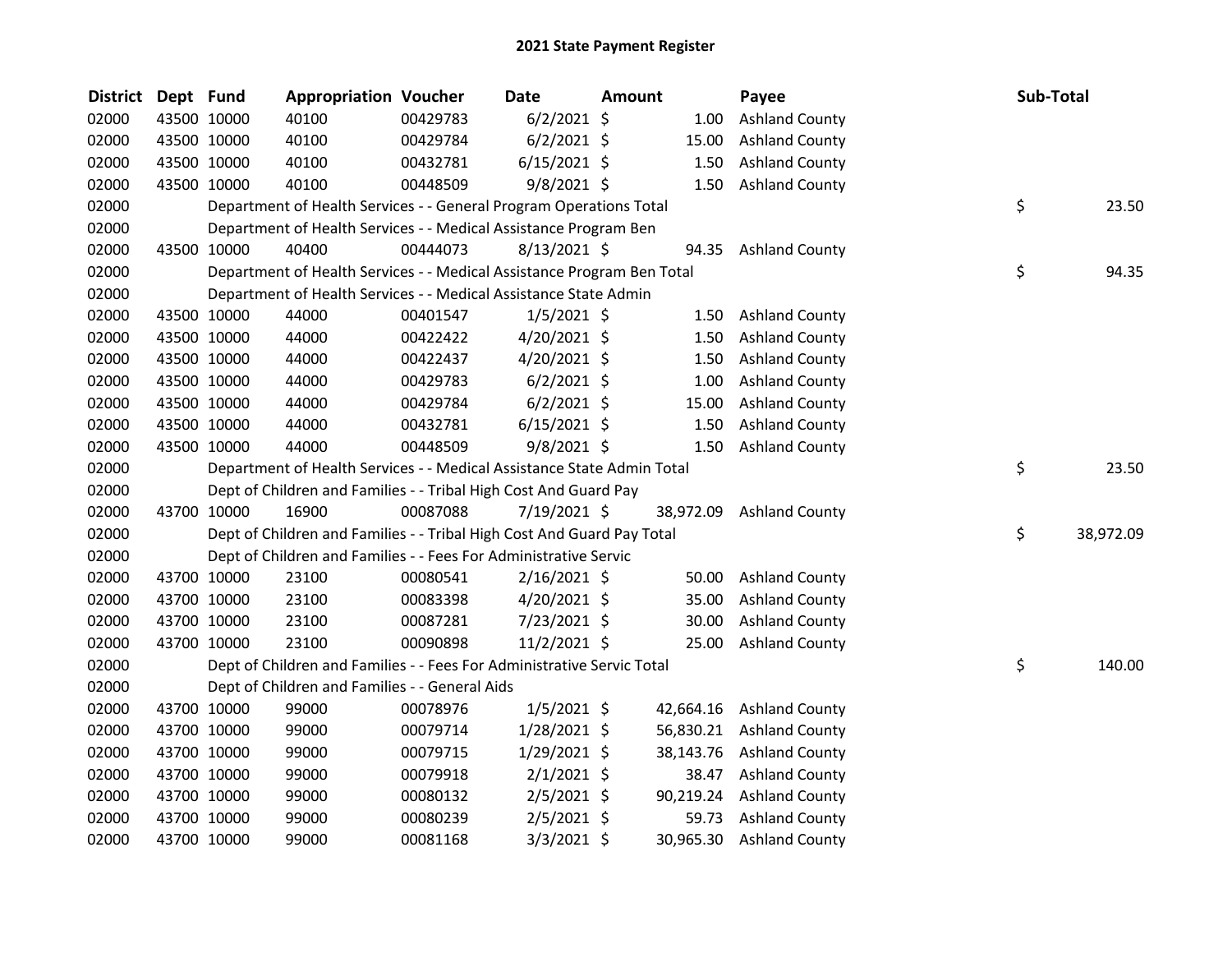| District Dept Fund |             |             | <b>Appropriation Voucher</b>                         |          | <b>Date</b>    | <b>Amount</b> |            | Payee                 |    | Sub-Total    |
|--------------------|-------------|-------------|------------------------------------------------------|----------|----------------|---------------|------------|-----------------------|----|--------------|
| 02000              | 43700 10000 |             | 99000                                                | 00081186 | $3/4/2021$ \$  |               | 499.70     | <b>Ashland County</b> |    |              |
| 02000              | 43700 10000 |             | 99000                                                | 00081214 | $3/5/2021$ \$  |               | 54,256.92  | <b>Ashland County</b> |    |              |
| 02000              | 43700 10000 |             | 99000                                                | 00081287 | $3/5/2021$ \$  |               | 355.13     | <b>Ashland County</b> |    |              |
| 02000              | 43700 10000 |             | 99000                                                | 00081373 | 3/8/2021 \$    |               | 8,710.00   | <b>Ashland County</b> |    |              |
| 02000              | 43700 10000 |             | 99000                                                | 00082578 | $4/5/2021$ \$  |               | 105,115.77 | <b>Ashland County</b> |    |              |
| 02000              | 43700 10000 |             | 99000                                                | 00082595 | $4/5/2021$ \$  |               | 1,598.35   | <b>Ashland County</b> |    |              |
| 02000              | 43700 10000 |             | 99000                                                | 00082596 | $4/5/2021$ \$  |               | 32,968.93  | <b>Ashland County</b> |    |              |
| 02000              | 43700 10000 |             | 99000                                                | 00083863 | 4/30/2021 \$   |               | 498.41     | <b>Ashland County</b> |    |              |
| 02000              | 43700 10000 |             | 99000                                                | 00084074 | $5/4/2021$ \$  |               | 187,300.70 | <b>Ashland County</b> |    |              |
| 02000              | 43700 10000 |             | 99000                                                | 00084075 | $5/5/2021$ \$  |               | 83,417.33  | <b>Ashland County</b> |    |              |
| 02000              | 43700 10000 |             | 99000                                                | 00084276 | $5/7/2021$ \$  |               | 45,888.73  | <b>Ashland County</b> |    |              |
| 02000              |             | 43700 10000 | 99000                                                | 00085589 | $6/7/2021$ \$  |               | 915.75     | <b>Ashland County</b> |    |              |
| 02000              | 43700 10000 |             | 99000                                                | 00085590 | $6/7/2021$ \$  |               | 49,766.74  | <b>Ashland County</b> |    |              |
| 02000              | 43700 10000 |             | 99000                                                | 00086108 | $6/24/2021$ \$ |               | 60,678.01  | <b>Ashland County</b> |    |              |
| 02000              | 43700 10000 |             | 99000                                                | 00086524 | $7/1/2021$ \$  |               | 10,024.00  | <b>Ashland County</b> |    |              |
| 02000              |             | 43700 10000 | 99000                                                | 00086652 | 7/8/2021 \$    |               | 34,927.20  | <b>Ashland County</b> |    |              |
| 02000              | 43700 10000 |             | 99000                                                | 00087527 | 7/30/2021 \$   |               | 66,878.78  | <b>Ashland County</b> |    |              |
| 02000              | 43700 10000 |             | 99000                                                | 00087660 | 7/30/2021 \$   |               | 16,628.00  | <b>Ashland County</b> |    |              |
| 02000              | 43700 10000 |             | 99000                                                | 00087897 | $8/5/2021$ \$  |               | 39,267.31  | <b>Ashland County</b> |    |              |
| 02000              | 43700 10000 |             | 99000                                                | 00088901 | $9/7/2021$ \$  |               | 527,488.79 | <b>Ashland County</b> |    |              |
| 02000              | 43700 10000 |             | 99000                                                | 00089078 | 9/9/2021 \$    |               | 29,398.09  | <b>Ashland County</b> |    |              |
| 02000              | 43700 10000 |             | 99000                                                | 00089079 | 9/10/2021 \$   |               | 17,518.68  | <b>Ashland County</b> |    |              |
| 02000              | 43700 10000 |             | 99000                                                | 00089869 | 10/5/2021 \$   |               | 35,029.17  | <b>Ashland County</b> |    |              |
| 02000              | 43700 10000 |             | 99000                                                | 00090721 | 10/29/2021 \$  |               | 57,981.04  | <b>Ashland County</b> |    |              |
| 02000              | 43700 10000 |             | 99000                                                | 00090987 | 11/5/2021 \$   |               | 41,729.54  | <b>Ashland County</b> |    |              |
| 02000              | 43700 10000 |             | 99000                                                | 00091955 | 12/2/2021 \$   |               | 37,558.28  | <b>Ashland County</b> |    |              |
| 02000              | 43700 10000 |             | 99000                                                | 00092089 | 12/3/2021 \$   |               | 12,224.96  | <b>Ashland County</b> |    |              |
| 02000              | 43700 10000 |             | 99000                                                | 00092183 | 12/6/2021 \$   |               | 52,589.37  | <b>Ashland County</b> |    |              |
| 02000              |             |             | Dept of Children and Families - - General Aids Total |          |                |               |            |                       | \$ | 1,870,134.55 |
| 02000              |             |             | Dept of Workforce Development - - Auxiliary Services |          |                |               |            |                       |    |              |
| 02000              | 44500 10000 |             | 13000                                                | 00310317 | $1/4/2021$ \$  |               | 20.00      | <b>Ashland County</b> |    |              |
| 02000              |             | 44500 10000 | 13000                                                | 00313407 | $2/2/2021$ \$  |               | 35.00      | <b>Ashland County</b> |    |              |
| 02000              | 44500 10000 |             | 13000                                                | 00317036 | $3/2/2021$ \$  |               | 15.00      | <b>Ashland County</b> |    |              |
| 02000              | 44500 10000 |             | 13000                                                | 00320845 | $4/2/2021$ \$  |               | 15.00      | <b>Ashland County</b> |    |              |
|                    |             |             |                                                      |          |                |               |            |                       |    |              |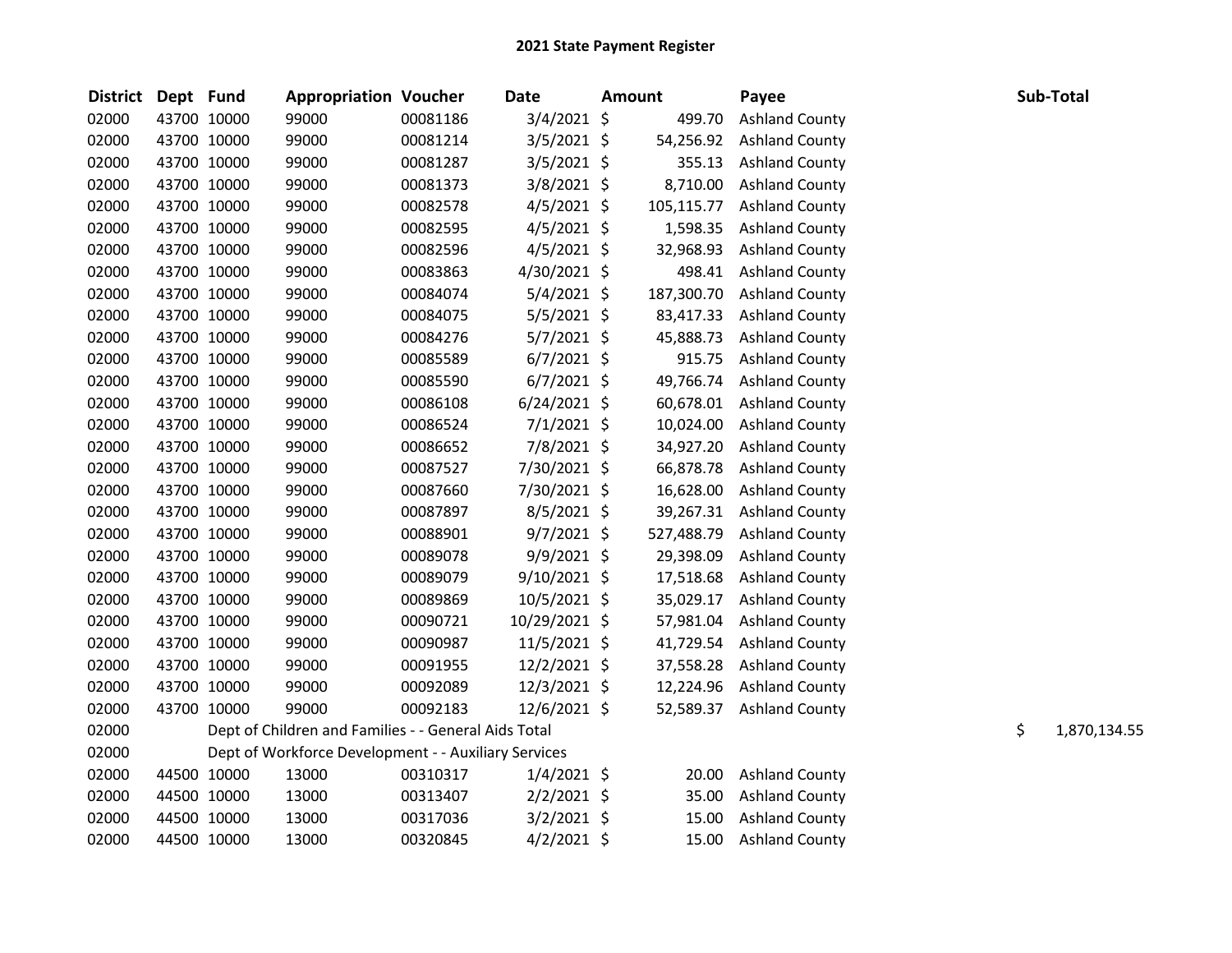| <b>District</b> | Dept Fund |             | <b>Appropriation Voucher</b>                                          |          | <b>Date</b>    | <b>Amount</b> |           | Payee                   | Sub-Total |           |
|-----------------|-----------|-------------|-----------------------------------------------------------------------|----------|----------------|---------------|-----------|-------------------------|-----------|-----------|
| 02000           |           | 44500 10000 | 13000                                                                 | 00324389 | $5/4/2021$ \$  |               | 35.00     | <b>Ashland County</b>   |           |           |
| 02000           |           | 44500 10000 | 13000                                                                 | 00327582 | $6/2/2021$ \$  |               | 30.00     | <b>Ashland County</b>   |           |           |
| 02000           |           | 44500 10000 | 13000                                                                 | 00331367 | $7/2/2021$ \$  |               | 15.00     | <b>Ashland County</b>   |           |           |
| 02000           |           | 44500 10000 | 13000                                                                 | 00335266 | $8/3/2021$ \$  |               | 30.00     | <b>Ashland County</b>   |           |           |
| 02000           |           | 44500 10000 | 13000                                                                 | 00339060 | $9/2/2021$ \$  |               | 5.00      | <b>Ashland County</b>   |           |           |
| 02000           |           | 44500 10000 | 13000                                                                 | 00347087 | $11/2/2021$ \$ |               | 15.00     | <b>Ashland County</b>   |           |           |
| 02000           |           | 44500 10000 | 13000                                                                 | 00350737 | $12/2/2021$ \$ |               | 10.00     | <b>Ashland County</b>   |           |           |
| 02000           |           |             | Dept of Workforce Development - - Auxiliary Services Total            |          |                |               |           |                         | \$        | 225.00    |
| 02000           |           |             | Dept of Workforce Development - - Wc Ops Uninsured Emplyr Admin       |          |                |               |           |                         |           |           |
| 02000           |           | 44500 22700 | 17700                                                                 | 00315947 | 2/23/2021 \$   |               | 5.00      | <b>Ashland County</b>   |           |           |
| 02000           |           | 44500 22700 | 17700                                                                 | 00336475 | 8/12/2021 \$   |               | 20.00     | <b>Ashland County</b>   |           |           |
| 02000           |           | 44500 22700 | 17700                                                                 | 00336476 | 8/12/2021 \$   |               | 5.00      | <b>Ashland County</b>   |           |           |
| 02000           |           |             | Dept of Workforce Development - - Wc Ops Uninsured Emplyr Admin Total |          |                |               |           |                         | \$        | 30.00     |
| 02000           |           |             | Department of Justice - - Officer training reimbursement              |          |                |               |           |                         |           |           |
| 02000           |           | 45500 10000 | 21400                                                                 | 00104688 | 11/12/2021 \$  |               | 4,320.00  | <b>Ashland County</b>   |           |           |
| 02000           |           |             | Department of Justice - - Officer training reimbursement Total        |          |                |               |           |                         | \$        | 4,320.00  |
| 02000           |           |             | Department of Justice - - Crime Laboratories, Dna                     |          |                |               |           |                         |           |           |
| 02000           |           | 45500 10000 | 22100                                                                 | 00100304 | 7/14/2021 \$   |               | 540.00    | <b>Ashland County</b>   |           |           |
| 02000           |           |             | Department of Justice - - Crime Laboratories, Dna Total               |          |                |               |           |                         | \$        | 540.00    |
| 02000           |           |             | Department of Justice - - Law Enforcement Train, Local                |          |                |               |           |                         |           |           |
| 02000           |           | 45500 10000 | 23100                                                                 | 00102943 | $9/28/2021$ \$ |               |           | 1,400.72 Ashland County |           |           |
| 02000           |           | 45500 10000 | 23100                                                                 | 00102944 | $9/28/2021$ \$ |               | 3,750.77  | <b>Ashland County</b>   |           |           |
| 02000           |           | 45500 10000 | 23100                                                                 | 00102945 | 9/28/2021 \$   |               |           | 6,571.30 Ashland County |           |           |
| 02000           |           |             | Department of Justice - - Law Enforcement Train, Local Total          |          |                |               |           |                         | \$        | 11,722.79 |
| 02000           |           |             | Department of Justice - - Federal Aid, Local Assistance               |          |                |               |           |                         |           |           |
| 02000           |           | 45500 10000 | 25100                                                                 | 00094548 | $2/22/2021$ \$ |               | 852.97    | <b>Ashland County</b>   |           |           |
| 02000           |           | 45500 10000 | 25100                                                                 | 00098377 | $5/26/2021$ \$ |               | 27,836.74 | <b>Ashland County</b>   |           |           |
| 02000           |           | 45500 10000 | 25100                                                                 | 00101444 | 8/26/2021 \$   |               | 23,830.13 | <b>Ashland County</b>   |           |           |
| 02000           |           | 45500 10000 | 25100                                                                 | 00102045 | 8/30/2021 \$   |               | 5,480.16  | <b>Ashland County</b>   |           |           |
| 02000           |           | 45500 10000 | 25100                                                                 | 00106568 | 12/16/2021 \$  |               | 25,000.00 | <b>Ashland County</b>   |           |           |
| 02000           |           |             | Department of Justice - - Federal Aid, Local Assistance Total         |          |                |               |           |                         | \$        | 83,000.00 |
| 02000           |           |             | Department of Justice - - County-Tribal Programs, Local               |          |                |               |           |                         |           |           |
| 02000           |           | 45500 10000 | 26300                                                                 | 00093441 | $1/20/2021$ \$ |               | 44,763.00 | <b>Ashland County</b>   |           |           |
| 02000           |           |             | Department of Justice - - County-Tribal Programs, Local Total         |          |                |               |           |                         | \$        | 44,763.00 |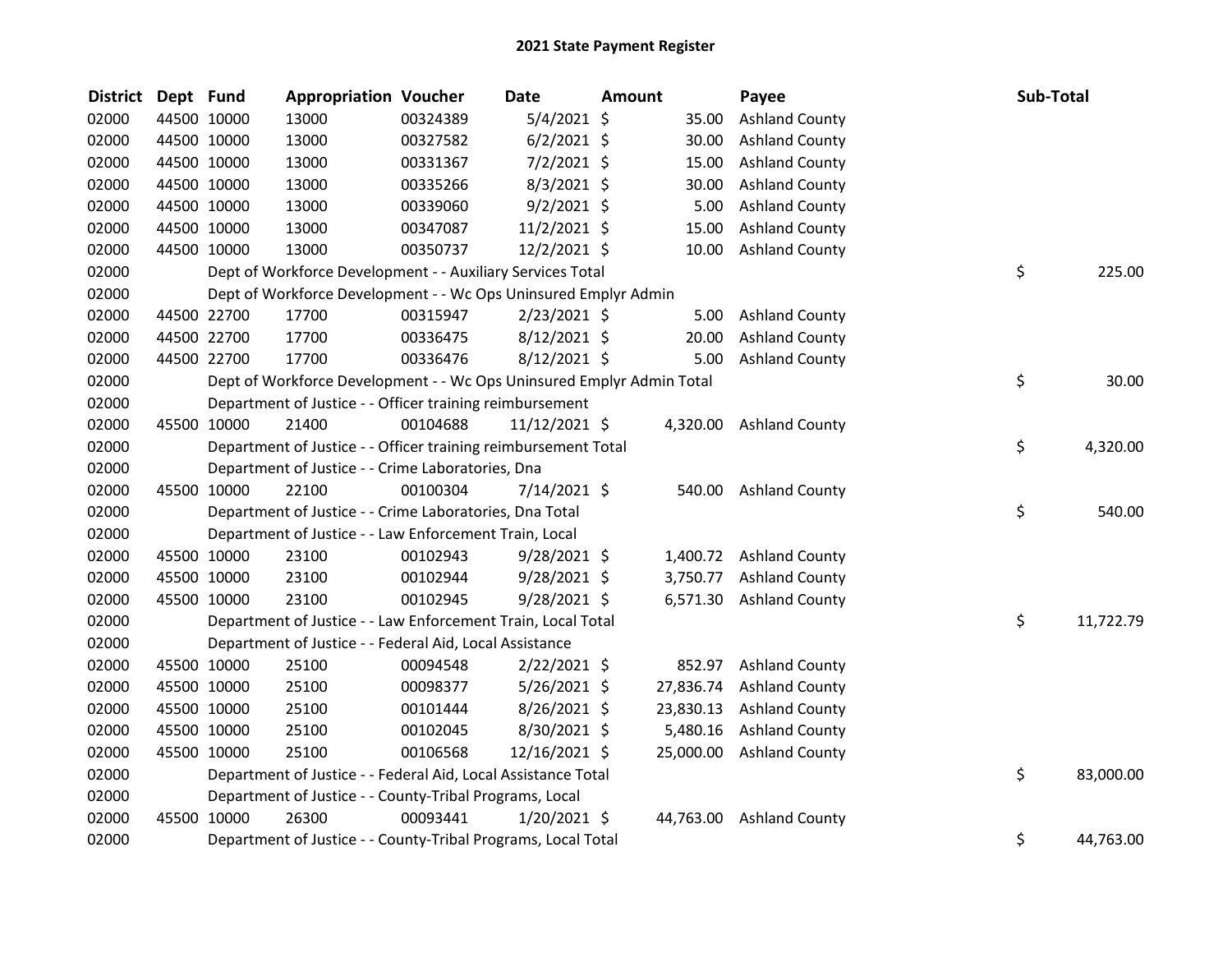| <b>District</b> | Dept Fund |             | <b>Appropriation Voucher</b>                                           |          | Date           | <b>Amount</b> |            | Payee                    | Sub-Total |            |
|-----------------|-----------|-------------|------------------------------------------------------------------------|----------|----------------|---------------|------------|--------------------------|-----------|------------|
| 02000           |           |             | Department of Justice - - Alt Prosecution Alcohol Drugs                |          |                |               |            |                          |           |            |
| 02000           |           | 45500 10000 | 27100                                                                  | 00097403 | $4/28/2021$ \$ |               | 28,143.69  | <b>Ashland County</b>    |           |            |
| 02000           |           | 45500 10000 | 27100                                                                  | 00101680 | 8/31/2021 \$   |               | 26,542.93  | <b>Ashland County</b>    |           |            |
| 02000           |           |             | Department of Justice - - Alt Prosecution Alcohol Drugs Total          |          |                |               |            |                          | \$        | 54,686.62  |
| 02000           |           |             | Department of Justice - - Alt Prosecut Justice Info Fees               |          |                |               |            |                          |           |            |
| 02000           |           | 45500 10000 | 27900                                                                  | 00097891 | $5/14/2021$ \$ |               |            | 21,061.17 Ashland County |           |            |
| 02000           |           | 45500 10000 | 27900                                                                  | 00104092 | 10/26/2021 \$  |               | 26,191.14  | <b>Ashland County</b>    |           |            |
| 02000           |           |             | Department of Justice - - Alt Prosecut Justice Info Fees Total         |          |                |               |            |                          | \$        | 47,252.31  |
| 02000           |           |             | Department of Justice - - Crime Victim Witness Assist                  |          |                |               |            |                          |           |            |
| 02000           |           | 45500 10000 | 53200                                                                  | 00100510 | 7/15/2021 \$   |               |            | 14,243.88 Ashland County |           |            |
| 02000           |           |             | Department of Justice - - Crime Victim Witness Assist Total            |          |                |               |            |                          | \$        | 14,243.88  |
| 02000           |           |             | Department of Justice - - County Reimb Victim-Witness                  |          |                |               |            |                          |           |            |
| 02000           |           | 45500 10000 | 53900                                                                  | 00095415 | $3/5/2021$ \$  |               |            | 16,367.71 Ashland County |           |            |
| 02000           |           |             | Department of Justice - - County Reimb Victim-Witness Total            |          |                |               |            |                          | \$        | 16,367.71  |
| 02000           |           |             | Department of Military Affairs - - Disaster Recovery Aid               |          |                |               |            |                          |           |            |
| 02000           |           | 46500 10000 | 30500                                                                  | 00087969 | $1/14/2021$ \$ |               |            | 2,717.41 Ashland County  |           |            |
| 02000           |           |             | Department of Military Affairs - - Disaster Recovery Aid Total         |          |                |               |            |                          | \$        | 2,717.41   |
| 02000           |           |             | Department of Military Affairs - - Emergency Response Equipment        |          |                |               |            |                          |           |            |
| 02000           |           | 46500 10000 | 30800                                                                  | 00089625 | $2/11/2021$ \$ |               | 7,313.05   | <b>Ashland County</b>    |           |            |
| 02000           |           |             | Department of Military Affairs - - Emergency Response Equipment Total  |          |                |               |            |                          | \$        | 7,313.05   |
| 02000           |           |             | Department of Military Affairs - - Federal Aid, Local Assistance       |          |                |               |            |                          |           |            |
| 02000           |           | 46500 10000 | 34200                                                                  | 00087969 | $1/14/2021$ \$ |               | 19,021.86  | <b>Ashland County</b>    |           |            |
| 02000           |           | 46500 10000 | 34200                                                                  | 00090153 | 2/19/2021 \$   |               |            | 32,811.55 Ashland County |           |            |
| 02000           |           |             | Department of Military Affairs - - Federal Aid, Local Assistance Total |          |                |               |            |                          | \$        | 51,833.41  |
| 02000           |           |             | Department of Veterans Affairs - - County Grants                       |          |                |               |            |                          |           |            |
| 02000           |           | 48500 58200 | 26700                                                                  | 00091407 | $3/12/2021$ \$ |               |            | 8,500.00 Ashland County  |           |            |
| 02000           |           |             | Department of Veterans Affairs - - County Grants Total                 |          |                |               |            |                          | \$        | 8,500.00   |
| 02000           |           |             | Department of Administration - - Federal Aid, Local Assistance         |          |                |               |            |                          |           |            |
| 02000           |           | 50500 10000 | 74300                                                                  | 00147770 | $6/30/2021$ \$ |               | 481,842.87 | <b>Ashland County</b>    |           |            |
| 02000           |           | 50500 10000 | 74300                                                                  | 00154792 | 11/18/2021 \$  |               | 25,000.00  | <b>Ashland County</b>    |           |            |
| 02000           |           |             | Department of Administration - - Federal Aid, Local Assistance Total   |          |                |               |            |                          | \$        | 506,842.87 |
| 02000           |           |             | Department of Administration - - Low-Income Assistance Grants          |          |                |               |            |                          |           |            |
| 02000           |           | 50500 23500 | 37100                                                                  | 00139978 | 1/29/2021 \$   |               |            | 3,315.33 Ashland County  |           |            |
| 02000           |           | 50500 23500 | 37100                                                                  | 00142314 | 3/16/2021 \$   |               | 1,750.33   | <b>Ashland County</b>    |           |            |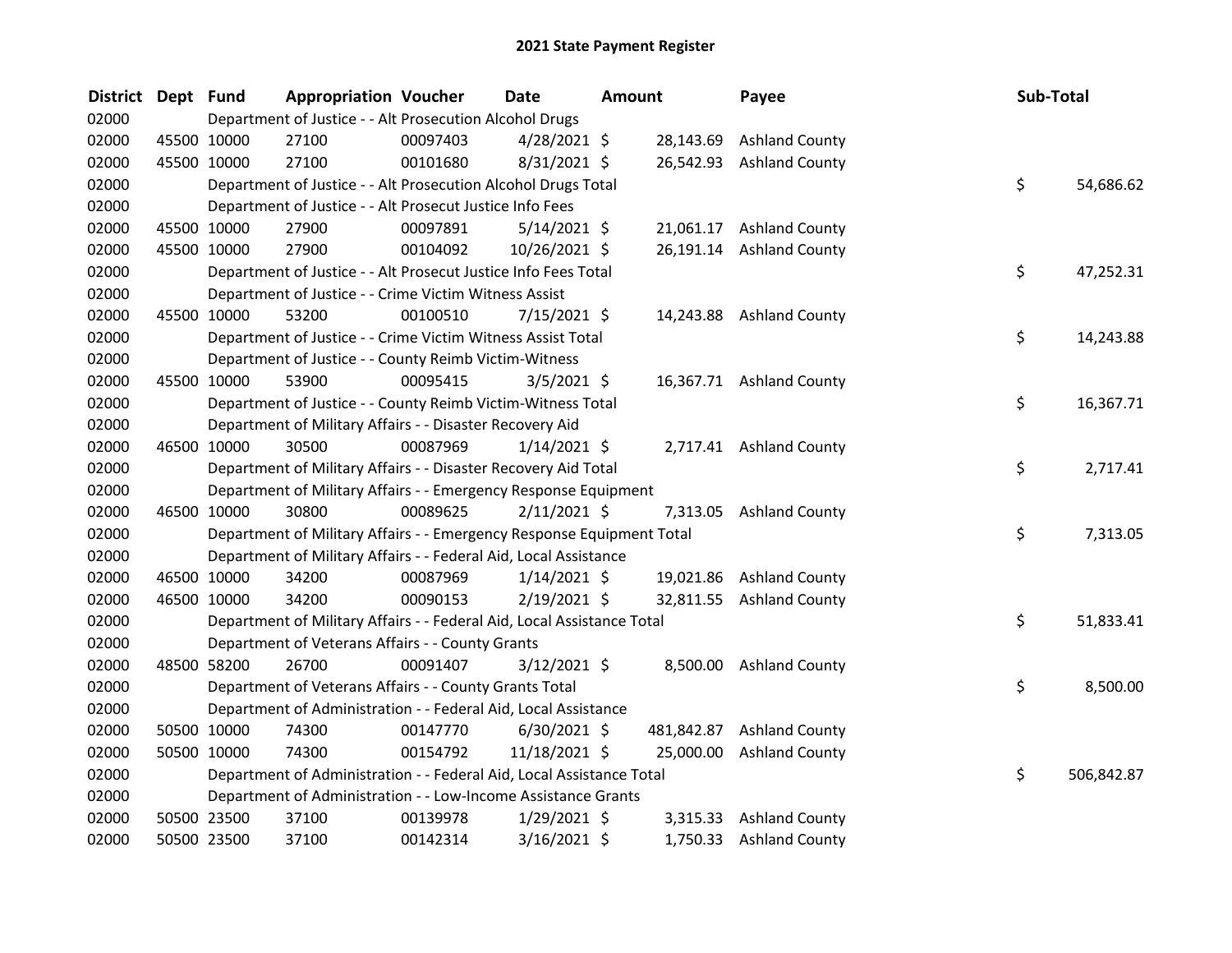| <b>District</b> | Dept Fund |             | <b>Appropriation Voucher</b>                                          |          | <b>Date</b>    | <b>Amount</b> |          | Payee                                                                                                   | Sub-Total        |
|-----------------|-----------|-------------|-----------------------------------------------------------------------|----------|----------------|---------------|----------|---------------------------------------------------------------------------------------------------------|------------------|
| 02000           |           | 50500 23500 | 37100                                                                 | 00145227 | 5/7/2021 \$    |               | 7,611.63 | <b>Ashland County</b>                                                                                   |                  |
| 02000           |           | 50500 23500 | 37100                                                                 | 00147095 | $6/15/2021$ \$ |               | 3,974.62 | <b>Ashland County</b>                                                                                   |                  |
| 02000           |           | 50500 23500 | 37100                                                                 | 00149833 | 8/5/2021 \$    |               | 7,471.91 | <b>Ashland County</b>                                                                                   |                  |
| 02000           |           | 50500 23500 | 37100                                                                 | 00151238 | 8/31/2021 \$   |               | 4,093.86 | <b>Ashland County</b>                                                                                   |                  |
| 02000           |           | 50500 23500 | 37100                                                                 | 00153274 | 10/15/2021 \$  |               |          | 2,159.51 Ashland County                                                                                 |                  |
| 02000           |           | 50500 23500 | 37100                                                                 | 00155358 | 11/30/2021 \$  |               | 6,061.79 | <b>Ashland County</b>                                                                                   |                  |
| 02000           |           | 50500 23500 | 37100                                                                 | 00157301 | 12/29/2021 \$  |               | 6,732.84 | <b>Ashland County</b>                                                                                   |                  |
| 02000           |           |             | Department of Administration - - Low-Income Assistance Grants Total   |          |                |               |          |                                                                                                         | \$<br>43,171.82  |
| 02000           |           |             | Department of Administration - - Land Information Program; Loca       |          |                |               |          |                                                                                                         |                  |
| 02000           |           | 50500 26900 | 17300                                                                 | 00138425 | $1/29/2021$ \$ |               | 1,000.00 | <b>Ashland County</b>                                                                                   |                  |
| 02000           |           | 50500 26900 | 17300                                                                 | 00139515 | $4/6/2021$ \$  |               |          | 74,904.00 Ashland County                                                                                |                  |
| 02000           |           | 50500 26900 | 17300                                                                 | 00146543 | $6/16/2021$ \$ |               |          | 25,000.00 Ashland County                                                                                |                  |
| 02000           |           |             | Department of Administration - - Land Information Program; Loca Total |          |                |               |          |                                                                                                         | \$<br>100,904.00 |
| 02000           |           |             |                                                                       |          |                |               |          | Public Defender Board - - Transcript, Discovery and Records Provided to the Public Defender Board       |                  |
| 02000           |           | 55000 10000 | 10600                                                                 | 00278866 | 2/22/2021 \$   |               |          | 1,373.60 Ashland County                                                                                 |                  |
| 02000           |           | 55000 10000 | 10600                                                                 | 00292269 | $5/28/2021$ \$ |               | 1,075.80 | <b>Ashland County</b>                                                                                   |                  |
| 02000           |           | 55000 10000 | 10600                                                                 | 00303098 | 7/30/2021 \$   |               | 1,550.00 | <b>Ashland County</b>                                                                                   |                  |
| 02000           |           | 55000 10000 | 10600                                                                 | 00309673 | $11/5/2021$ \$ |               |          | 1,575.20 Ashland County                                                                                 |                  |
| 02000           |           | 55000 10000 | 10600                                                                 | 00315097 | 11/26/2021 \$  |               | 0.60     | <b>Ashland County</b>                                                                                   |                  |
| 02000           |           | 55000 10000 | 10600                                                                 | 00315098 | 11/26/2021 \$  |               |          | 3.00 Ashland County                                                                                     |                  |
| 02000           |           |             |                                                                       |          |                |               |          | Public Defender Board - - Transcript, Discovery and Records Provided to the Public Defender Board Total | \$<br>5,578.20   |
| 02000           |           |             | Department of Revenue - - Warrants and Satisfactions                  |          |                |               |          |                                                                                                         |                  |
| 02000           |           | 56600 10000 | 10100                                                                 | 00190560 | $2/11/2021$ \$ |               | 385.00   | <b>Ashland County</b>                                                                                   |                  |
| 02000           |           | 56600 10000 | 10100                                                                 | 00211433 | 8/13/2021 \$   |               | 425.00   | <b>Ashland County</b>                                                                                   |                  |
| 02000           |           |             | Department of Revenue - - Warrants and Satisfactions Total            |          |                |               |          |                                                                                                         | \$<br>810.00     |
| 02000           |           |             | Department of Revenue - - Misc Revenue Holding Clearing               |          |                |               |          |                                                                                                         |                  |
| 02000           |           | 56600 10000 | 99500                                                                 | 00190037 | $1/25/2021$ \$ |               | 443.47   | <b>Ashland County</b>                                                                                   |                  |
| 02000           |           | 56600 10000 | 99500                                                                 | 00192398 | $3/1/2021$ \$  |               | 512.29   | <b>Ashland County</b>                                                                                   |                  |
| 02000           |           | 56600 10000 | 99500                                                                 | 00193352 | $3/5/2021$ \$  |               | 1,029.65 | <b>Ashland County</b>                                                                                   |                  |
| 02000           |           | 56600 10000 | 99500                                                                 | 00193915 | 3/8/2021 \$    |               | 704.72   | <b>Ashland County</b>                                                                                   |                  |
| 02000           |           | 56600 10000 | 99500                                                                 | 00194770 | $3/15/2021$ \$ |               | 1,033.65 | <b>Ashland County</b>                                                                                   |                  |
| 02000           |           | 56600 10000 | 99500                                                                 | 00197070 | $4/5/2021$ \$  |               | 74.00    | <b>Ashland County</b>                                                                                   |                  |
| 02000           |           | 56600 10000 | 99500                                                                 | 00197072 | $4/5/2021$ \$  |               | 105.00   | <b>Ashland County</b>                                                                                   |                  |
| 02000           |           | 56600 10000 | 99500                                                                 | 00197617 | $4/7/2021$ \$  |               | 1,324.38 | <b>Ashland County</b>                                                                                   |                  |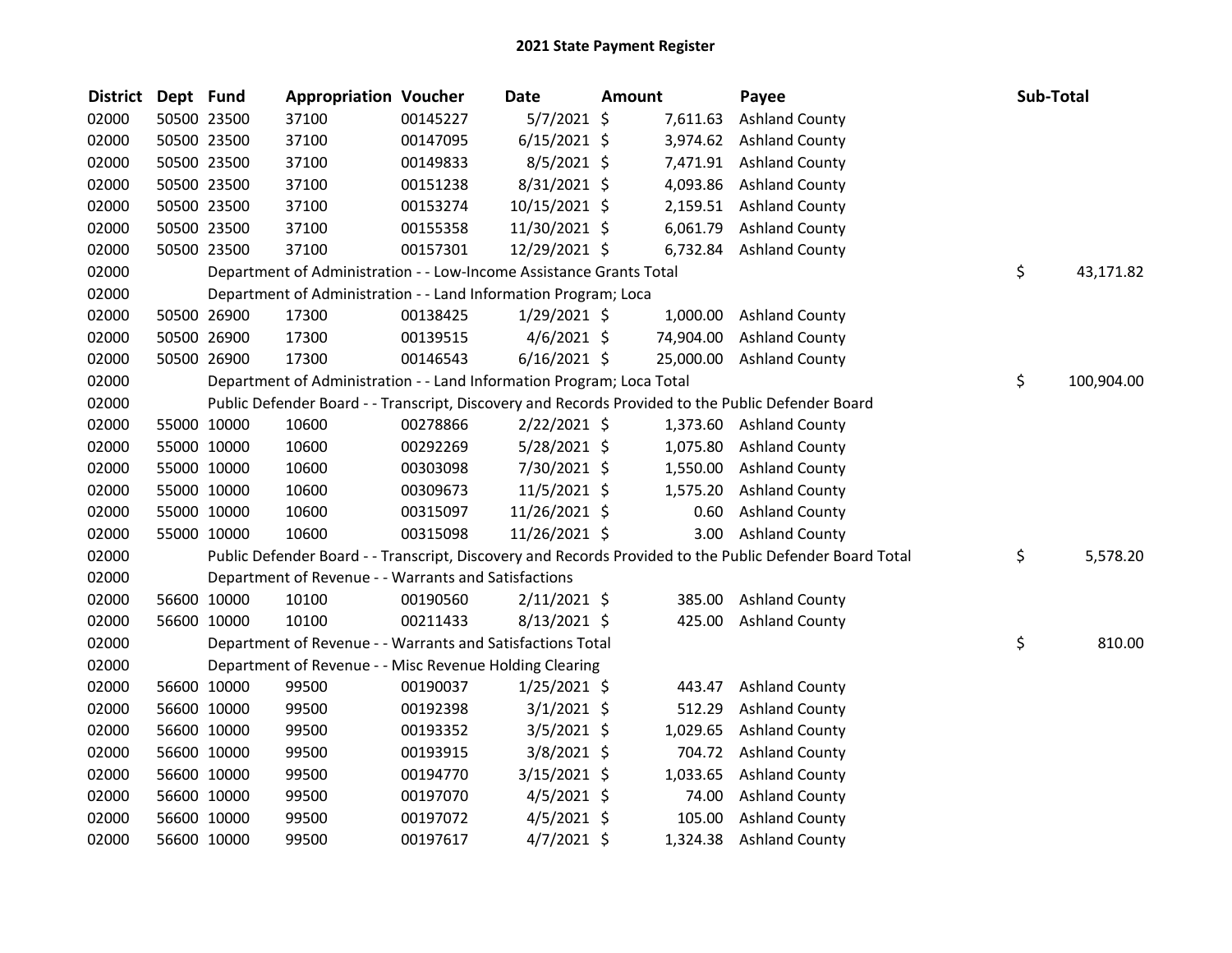| <b>District</b> | Dept Fund |             | <b>Appropriation Voucher</b>                                          |          | Date           | Amount    | Payee                       | Sub-Total          |
|-----------------|-----------|-------------|-----------------------------------------------------------------------|----------|----------------|-----------|-----------------------------|--------------------|
| 02000           |           | 56600 10000 | 99500                                                                 | 00200996 | $5/7/2021$ \$  | 972.87    | <b>Ashland County</b>       |                    |
| 02000           |           | 56600 10000 | 99500                                                                 | 00204227 | $6/7/2021$ \$  | 979.88    | <b>Ashland County</b>       |                    |
| 02000           |           | 56600 10000 | 99500                                                                 | 00208813 | 7/8/2021 \$    | 55.86     | <b>Ashland County</b>       |                    |
| 02000           |           | 56600 10000 | 99500                                                                 | 00214177 | $9/8/2021$ \$  | 607.73    | <b>Ashland County</b>       |                    |
| 02000           |           | 56600 10000 | 99500                                                                 | 00219020 | $11/5/2021$ \$ |           | 301.72 Ashland County       |                    |
| 02000           |           | 56600 10000 | 99500                                                                 | 00221167 | 12/7/2021 \$   |           | 2,449.08 Ashland County     |                    |
| 02000           |           |             | Department of Revenue - - Misc Revenue Holding Clearing Total         |          |                |           |                             | \$<br>10,594.30    |
| 02000           |           |             | Circuit Courts - - Circuit Court Costs                                |          |                |           |                             |                    |
| 02000           |           | 62500 10000 | 10500                                                                 | 00002211 | 7/26/2021 \$   | 54,544.00 | <b>Ashland County</b>       |                    |
| 02000           |           |             | Circuit Courts - - Circuit Court Costs Total                          |          |                |           |                             | \$<br>54,544.00    |
| 02000           |           |             | Circuit Courts - - Court Interpreters                                 |          |                |           |                             |                    |
| 02000           |           | 62500 10000 | 12100                                                                 | 00002078 | $1/29/2021$ \$ |           | 28,511.00 Ashland County    |                    |
| 02000           |           |             | Circuit Courts - - Court Interpreters Total                           |          |                |           |                             | \$<br>28,511.00    |
| 02000           |           |             | Shared Revenue and Tax Relief - - County And Municipal Aid            |          |                |           |                             |                    |
| 02000           |           | 83500 10000 | 10500                                                                 | 00080751 | $7/26/2021$ \$ |           | 123,014.72 Ashland County   |                    |
| 02000           |           | 83500 10000 | 10500                                                                 | 00087848 | 11/15/2021 \$  |           | 702,398.76 Ashland County   |                    |
| 02000           |           |             | Shared Revenue and Tax Relief - - County And Municipal Aid Total      |          |                |           |                             | \$<br>825,413.48   |
| 02000           |           |             | Shared Revenue and Tax Relief - - Exempt Computer Aid                 |          |                |           |                             |                    |
| 02000           |           | 83500 10000 | 10900                                                                 | 00083316 | 7/26/2021 \$   |           | 10,760.45 Ashland County    |                    |
| 02000           |           |             | Shared Revenue and Tax Relief - - Exempt Computer Aid Total           |          |                |           |                             | \$<br>10,760.45    |
| 02000           |           |             | Shared Revenue and Tax Relief - - Utility Aid                         |          |                |           |                             |                    |
| 02000           |           | 83500 10000 | 11000                                                                 | 00080751 | $7/26/2021$ \$ |           | 29,667.14 Ashland County    |                    |
| 02000           |           | 83500 10000 | 11000                                                                 | 00087848 | 11/15/2021 \$  |           | 169,922.47 Ashland County   |                    |
| 02000           |           |             | Shared Revenue and Tax Relief - - Utility Aid Total                   |          |                |           |                             | \$<br>199,589.61   |
| 02000           |           |             | Shared Revenue and Tax Relief - - Personal Property Aid               |          |                |           |                             |                    |
| 02000           |           | 83500 10000 | 11100                                                                 | 00076503 | $5/3/2021$ \$  |           | 46,430.18 Ashland County    |                    |
| 02000           |           |             | Shared Revenue and Tax Relief - - Personal Property Aid Total         |          |                |           |                             | \$<br>46,430.18    |
| 02000           |           |             | Shared Revenue and Tax Relief - - School Lvy Tx/First Dollar Cr       |          |                |           |                             |                    |
| 02000           |           | 83500 10000 | 30200                                                                 | 00082625 | $7/26/2021$ \$ |           | 2,169,677.78 Ashland County |                    |
| 02000           |           | 83500 10000 | 30200                                                                 | 00086021 | 7/26/2021 \$   |           | 575,336.41 Ashland County   |                    |
| 02000           |           |             | Shared Revenue and Tax Relief - - School Lvy Tx/First Dollar Cr Total |          |                |           |                             | \$<br>2,745,014.19 |
| 02000           |           |             | Shared Revenue and Tax Relief - - County Sales Tax Reptd/Distd        |          |                |           |                             |                    |
| 02000           |           | 83500 10000 | 43100                                                                 | 00073860 | $1/29/2021$ \$ |           | 127,464.27 Ashland County   |                    |
| 02000           |           | 83500 10000 | 43100                                                                 | 00073948 | 2/26/2021 \$   |           | 137,974.94 Ashland County   |                    |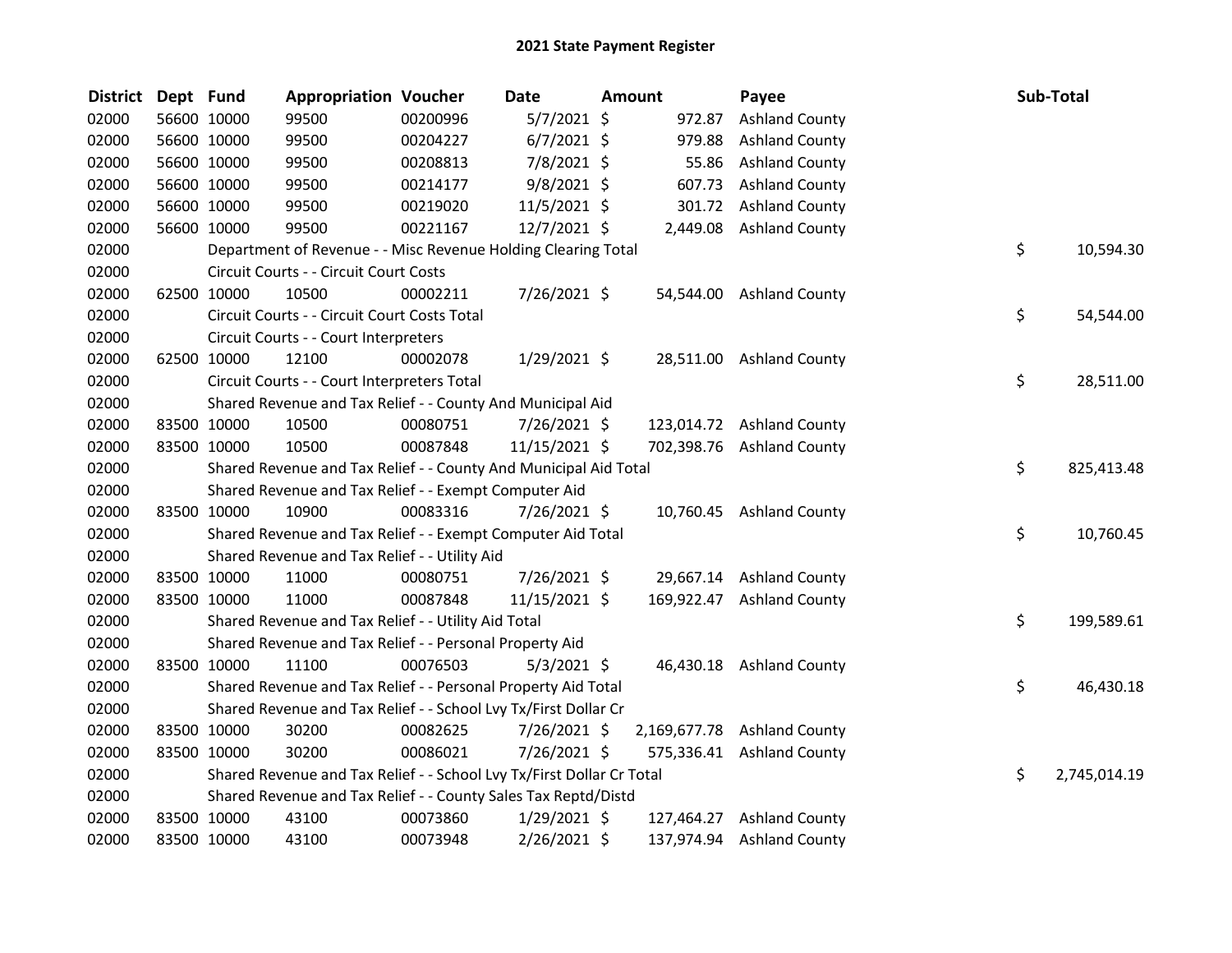| <b>District</b> | Dept Fund   |             | <b>Appropriation Voucher</b>                                         |          | Date           | <b>Amount</b> |            | Payee                 |     | <b>Sub-Total</b> |
|-----------------|-------------|-------------|----------------------------------------------------------------------|----------|----------------|---------------|------------|-----------------------|-----|------------------|
| 02000           |             | 83500 10000 | 43100                                                                | 00074661 | $3/31/2021$ \$ |               | 89,240.43  | <b>Ashland County</b> |     |                  |
| 02000           | 83500 10000 |             | 43100                                                                | 00079104 | $4/30/2021$ \$ |               | 128,920.69 | <b>Ashland County</b> |     |                  |
| 02000           |             | 83500 10000 | 43100                                                                | 00079908 | $5/28/2021$ \$ |               | 133,514.67 | <b>Ashland County</b> |     |                  |
| 02000           |             | 83500 10000 | 43100                                                                | 00080639 | $6/30/2021$ \$ |               | 163,891.66 | <b>Ashland County</b> |     |                  |
| 02000           |             | 83500 10000 | 43100                                                                | 00086181 | 7/30/2021 \$   |               | 155,718.68 | <b>Ashland County</b> |     |                  |
| 02000           |             | 83500 10000 | 43100                                                                | 00086744 | $8/31/2021$ \$ |               | 170,165.81 | <b>Ashland County</b> |     |                  |
| 02000           |             | 83500 10000 | 43100                                                                | 00087046 | $9/30/2021$ \$ |               | 173,732.56 | <b>Ashland County</b> |     |                  |
| 02000           | 83500 10000 |             | 43100                                                                | 00087735 | 10/29/2021 \$  |               | 165,242.06 | <b>Ashland County</b> |     |                  |
| 02000           |             | 83500 10000 | 43100                                                                | 00089745 | 11/30/2021 \$  |               | 168,609.18 | <b>Ashland County</b> |     |                  |
| 02000           |             | 83500 10000 | 43100                                                                | 00089829 | 12/30/2021 \$  |               | 154,062.15 | <b>Ashland County</b> |     |                  |
| 02000           |             |             | Shared Revenue and Tax Relief - - County Sales Tax Reptd/Distd Total |          |                |               |            |                       | \$. | 1,768,537.10     |
| 02000           |             |             | Shared Revenue and Tax Relief - - Lottery & Gaming Credit            |          |                |               |            |                       |     |                  |
| 02000           | 83500       | 52100       | 36300                                                                | 00074504 | $3/22/2021$ \$ |               | 599,865.93 | <b>Ashland County</b> |     |                  |
| 02000           |             |             | Shared Revenue and Tax Relief - - Lottery & Gaming Credit Total      |          |                |               |            |                       | \$  | 599,865.93       |
| 02000 Total     |             |             |                                                                      |          |                |               |            |                       |     | 14,872,968.84    |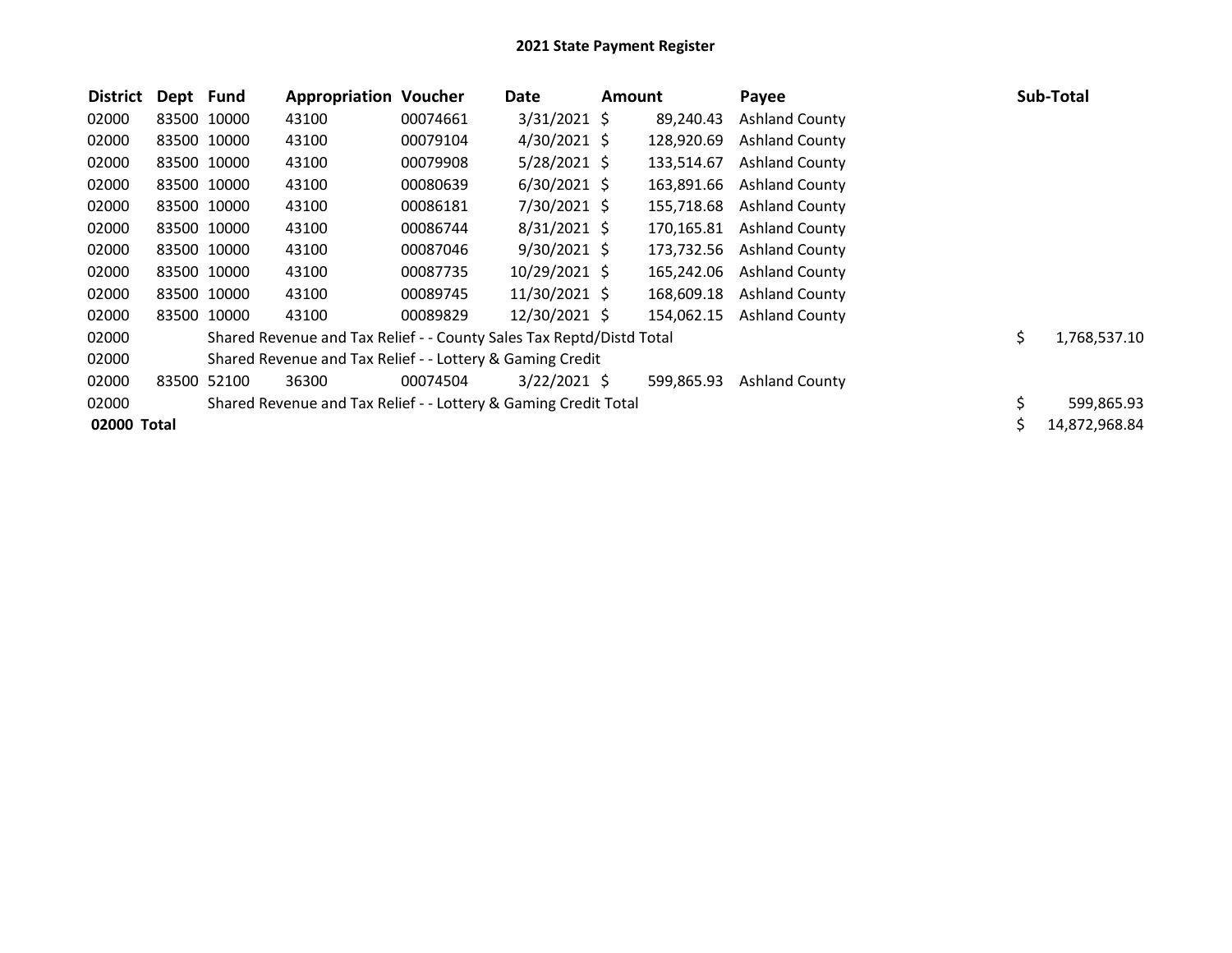| <b>District</b> | Dept Fund   |             | <b>Appropriation Voucher</b>                                       |          | <b>Date</b>    | <b>Amount</b> |           | Payee                    | Sub-Total |            |
|-----------------|-------------|-------------|--------------------------------------------------------------------|----------|----------------|---------------|-----------|--------------------------|-----------|------------|
| 02002           |             |             | Dept of Safety & Prof Services - - Fire Dues Distribution          |          |                |               |           |                          |           |            |
| 02002           | 16500 10000 |             | 22500                                                              | 00040240 | $7/16/2021$ \$ |               |           | 1,034.21 Town Of Agenda  |           |            |
| 02002           |             |             | Dept of Safety & Prof Services - - Fire Dues Distribution Total    |          |                |               |           |                          | \$        | 1,034.21   |
| 02002           |             |             | Dept of Natural Resources - - Aids In Lieu Of Taxes - Gener        |          |                |               |           |                          |           |            |
| 02002           |             | 37000 10000 | 50300                                                              | 00456947 | $1/15/2021$ \$ |               |           | 4,657.60 Town Of Agenda  |           |            |
| 02002           |             | 37000 10000 | 50300                                                              | 00475633 | $4/21/2021$ \$ |               | 60.00     | Town Of Agenda           |           |            |
| 02002           |             |             | Dept of Natural Resources - - Aids In Lieu Of Taxes - Gener Total  |          |                |               |           |                          | \$        | 4,717.60   |
| 02002           |             |             | Dept of Natural Resources - - Gen Program Ops-State Funds          |          |                |               |           |                          |           |            |
| 02002           |             | 37000 21200 | 16100                                                              | 00496266 | 7/28/2021 \$   |               |           | 3,387.72 Town Of Agenda  |           |            |
| 02002           |             |             | Dept of Natural Resources - - Gen Program Ops-State Funds Total    |          |                |               |           |                          | \$        | 3,387.72   |
| 02002           |             |             | Dept of Natural Resources - - Resaids - Cnty Forst, Cl & Mfl       |          |                |               |           |                          |           |            |
| 02002           |             | 37000 21200 | 57100                                                              | 00487324 | $6/17/2021$ \$ |               |           | 6,456.48 Town Of Agenda  |           |            |
| 02002           |             |             | Dept of Natural Resources - - Resaids - Cnty Forst, Cl & Mfl Total |          |                |               |           |                          | \$        | 6,456.48   |
| 02002           |             |             | Dept of Natural Resources - - Aids In Lieu Of Taxes - Sum S        |          |                |               |           |                          |           |            |
| 02002           |             | 37000 21200 | 57900                                                              | 00475632 | $4/21/2021$ \$ |               | 4,929.94  | Town Of Agenda           |           |            |
| 02002           |             | 37000 21200 | 57900                                                              | 00475634 | $4/21/2021$ \$ |               |           | 3,767.96 Town Of Agenda  |           |            |
| 02002           |             |             | Dept of Natural Resources - - Aids In Lieu Of Taxes - Sum S Total  |          |                |               |           |                          | \$        | 8,697.90   |
| 02002           |             |             | Dept of Natural Resources - - Fin Asst For Responsible Units       |          |                |               |           |                          |           |            |
| 02002           |             | 37000 27400 | 67000                                                              | 00483435 | $5/21/2021$ \$ |               |           | 2,234.34 Town Of Agenda  |           |            |
| 02002           |             |             | Dept of Natural Resources - - Fin Asst For Responsible Units Total |          |                |               |           |                          | \$        | 2,234.34   |
| 02002           |             |             | WI Dept of Transportation - - Trns Aids To Mnc.-Sf                 |          |                |               |           |                          |           |            |
| 02002           |             | 39500 21100 | 19100                                                              | 00631691 | $1/4/2021$ \$  |               | 42,796.98 | Town Of Agenda           |           |            |
| 02002           | 39500 21100 |             | 19100                                                              | 00667298 | $4/5/2021$ \$  |               | 42,796.98 | Town Of Agenda           |           |            |
| 02002           |             | 39500 21100 | 19100                                                              | 00710786 | $7/6/2021$ \$  |               | 42,796.98 | Town Of Agenda           |           |            |
| 02002           |             | 39500 21100 | 19100                                                              | 00751345 | 10/4/2021 \$   |               |           | 42,796.98 Town Of Agenda |           |            |
| 02002           |             |             | WI Dept of Transportation - - Trns Aids To Mnc.-Sf Total           |          |                |               |           |                          | \$        | 171,187.92 |
| 02002           |             |             | Department of Revenue - - Gifts And Grants                         |          |                |               |           |                          |           |            |
| 02002           |             | 56600 10000 | 12100                                                              | 00206140 | $6/25/2021$ \$ |               |           | 21,352.39 Town Of Agenda |           |            |
| 02002           |             |             | Department of Revenue - - Gifts And Grants Total                   |          |                |               |           |                          | \$        | 21,352.39  |
| 02002           |             |             | Shared Revenue and Tax Relief - - County And Municipal Aid         |          |                |               |           |                          |           |            |
| 02002           | 83500 10000 |             | 10500                                                              | 00080735 | 7/26/2021 \$   |               |           | 4,280.07 Town Of Agenda  |           |            |
| 02002           |             | 83500 10000 | 10500                                                              | 00087832 | 11/15/2021 \$  |               |           | 24,253.74 Town Of Agenda |           |            |
| 02002           |             |             | Shared Revenue and Tax Relief - - County And Municipal Aid Total   |          |                |               |           |                          | \$        | 28,533.81  |
| 02002           |             |             | Shared Revenue and Tax Relief - - Exempt Computer Aid              |          |                |               |           |                          |           |            |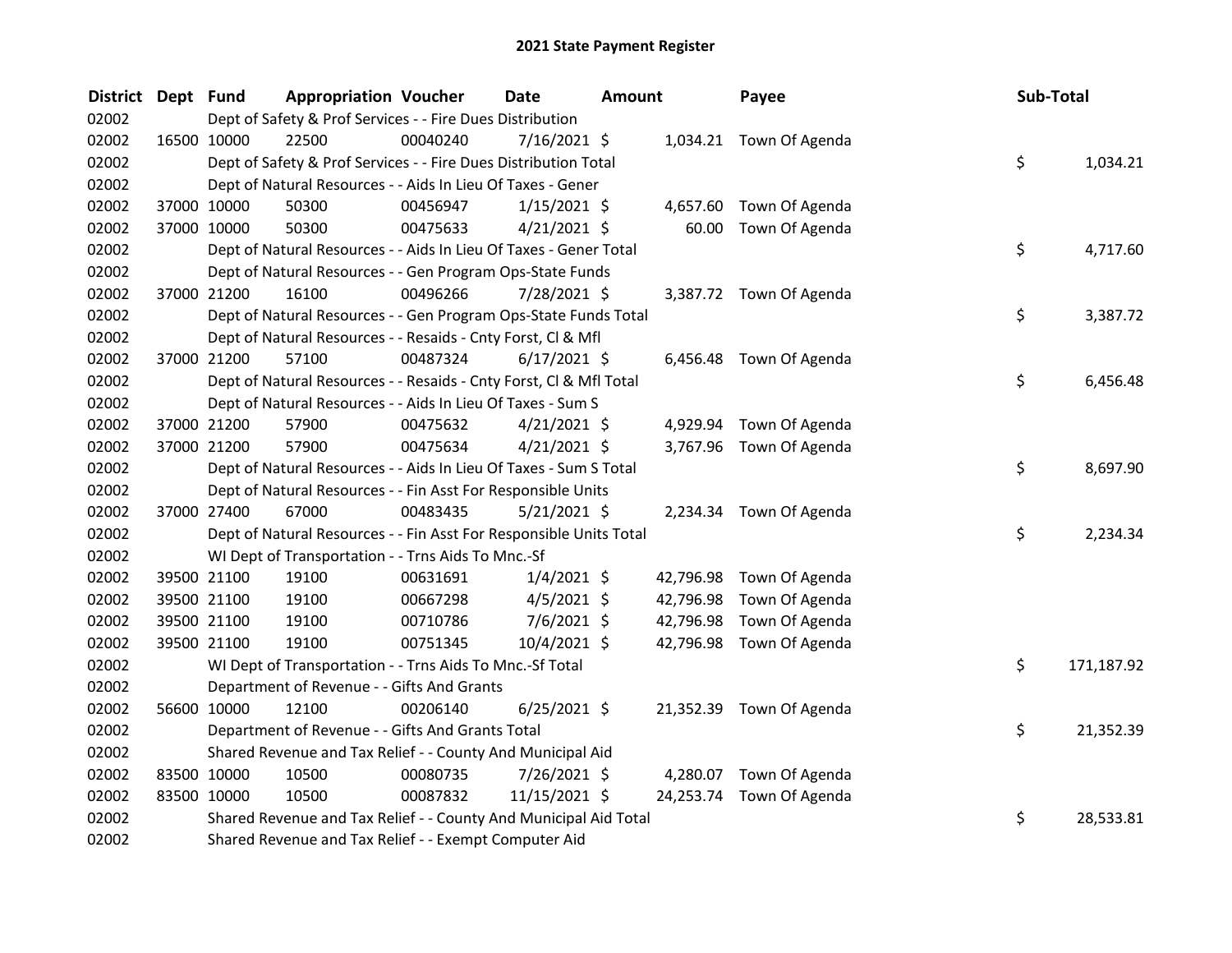| <b>District</b> | Dept Fund   |             | <b>Appropriation Voucher</b>                                  |          | Date            | <b>Amount</b> |        | Payee          | <b>Sub-Total</b> |
|-----------------|-------------|-------------|---------------------------------------------------------------|----------|-----------------|---------------|--------|----------------|------------------|
| 02002           |             | 83500 10000 | 10900                                                         | 00083406 | 7/26/2021 \$    |               | 3.11   | Town Of Agenda |                  |
| 02002           |             |             | Shared Revenue and Tax Relief - - Exempt Computer Aid Total   |          |                 |               |        |                | 3.11             |
| 02002           |             |             | Shared Revenue and Tax Relief - - Utility Aid                 |          |                 |               |        |                |                  |
| 02002           |             | 83500 10000 | 11000                                                         | 00080735 | 7/26/2021 \$    |               | 94.28  | Town Of Agenda |                  |
| 02002           |             | 83500 10000 | 11000                                                         | 00087832 | $11/15/2021$ \$ |               | 563.42 | Town Of Agenda |                  |
| 02002           |             |             | Shared Revenue and Tax Relief - - Utility Aid Total           |          |                 |               |        |                | 657.70           |
| 02002           |             |             | Shared Revenue and Tax Relief - - Personal Property Aid       |          |                 |               |        |                |                  |
| 02002           | 83500 10000 |             | 11100                                                         | 00076591 | $5/3/2021$ \$   |               | 7.13   | Town Of Agenda |                  |
| 02002           |             |             | Shared Revenue and Tax Relief - - Personal Property Aid Total |          |                 |               |        |                | 7.13             |
| 02002 Total     |             |             |                                                               |          |                 |               |        |                | 248,270.31       |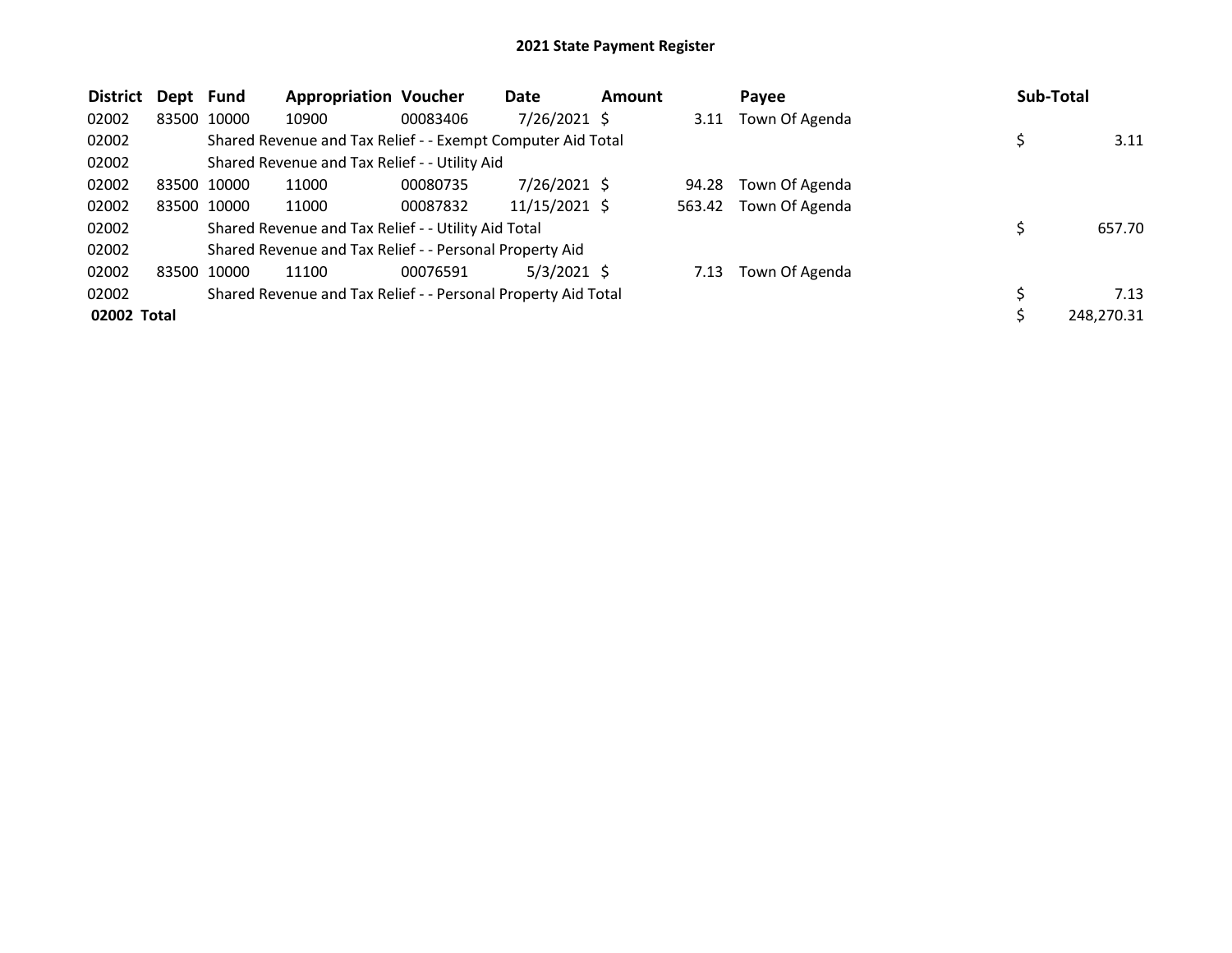| <b>District</b> | Dept Fund |             | <b>Appropriation Voucher</b>                                       |          | <b>Date</b>    | <b>Amount</b> |           | Payee                     | Sub-Total |            |
|-----------------|-----------|-------------|--------------------------------------------------------------------|----------|----------------|---------------|-----------|---------------------------|-----------|------------|
| 02004           |           |             | Dept of Safety & Prof Services - - Fire Dues Distribution          |          |                |               |           |                           |           |            |
| 02004           |           | 16500 10000 | 22500                                                              | 00040242 | $7/16/2021$ \$ |               |           | 1,324.66 Town Of Ashland  |           |            |
| 02004           |           |             | Dept of Safety & Prof Services - - Fire Dues Distribution Total    |          |                |               |           |                           | \$        | 1,324.66   |
| 02004           |           |             | Dept of Natural Resources - - Resaids - Cnty Forst, CI & Mfl       |          |                |               |           |                           |           |            |
| 02004           |           | 37000 21200 | 57100                                                              | 00487325 | $6/14/2021$ \$ |               |           | 915.24 Town Of Ashland    |           |            |
| 02004           |           |             | Dept of Natural Resources - - Resaids - Cnty Forst, CI & Mfl Total |          |                |               |           |                           | \$        | 915.24     |
| 02004           |           |             | WI Dept of Transportation - - Trns Aids To Mnc.-Sf                 |          |                |               |           |                           |           |            |
| 02004           |           | 39500 21100 | 19100                                                              | 00631692 | $1/4/2021$ \$  |               | 35,484.57 | Town Of Ashland           |           |            |
| 02004           |           | 39500 21100 | 19100                                                              | 00667299 | $4/5/2021$ \$  |               | 35,484.57 | Town Of Ashland           |           |            |
| 02004           |           | 39500 21100 | 19100                                                              | 00710787 | $7/6/2021$ \$  |               | 35,484.57 | Town Of Ashland           |           |            |
| 02004           |           | 39500 21100 | 19100                                                              | 00751346 | $10/4/2021$ \$ |               |           | 35,484.57 Town Of Ashland |           |            |
| 02004           |           |             | WI Dept of Transportation - - Trns Aids To Mnc.-Sf Total           |          |                |               |           |                           | \$        | 141,938.28 |
| 02004           |           |             | Department of Revenue - - Gifts And Grants                         |          |                |               |           |                           |           |            |
| 02004           |           | 56600 10000 | 12100                                                              | 00206141 | $6/25/2021$ \$ |               |           | 30,406.22 Town Of Ashland |           |            |
| 02004           |           |             | Department of Revenue - - Gifts And Grants Total                   |          |                |               |           |                           | \$        | 30,406.22  |
| 02004           |           |             | Shared Revenue and Tax Relief - - County And Municipal Aid         |          |                |               |           |                           |           |            |
| 02004           |           | 83500 10000 | 10500                                                              | 00080736 | 7/26/2021 \$   |               | 9,910.48  | Town Of Ashland           |           |            |
| 02004           |           | 83500 10000 | 10500                                                              | 00087833 | 11/15/2021 \$  |               |           | 56,159.41 Town Of Ashland |           |            |
| 02004           |           |             | Shared Revenue and Tax Relief - - County And Municipal Aid Total   |          |                |               |           |                           | \$        | 66,069.89  |
| 02004           |           |             | Shared Revenue and Tax Relief - - Exempt Computer Aid              |          |                |               |           |                           |           |            |
| 02004           |           | 83500 10000 | 10900                                                              | 00083407 | 7/26/2021 \$   |               | 1.03      | Town Of Ashland           |           |            |
| 02004           |           |             | Shared Revenue and Tax Relief - - Exempt Computer Aid Total        |          |                |               |           |                           | \$        | 1.03       |
| 02004           |           |             | Shared Revenue and Tax Relief - - Utility Aid                      |          |                |               |           |                           |           |            |
| 02004           |           | 83500 10000 | 11000                                                              | 00080736 | 7/26/2021 \$   |               | 234.78    | Town Of Ashland           |           |            |
| 02004           |           | 83500 10000 | 11000                                                              | 00087833 | 11/15/2021 \$  |               | 1,449.86  | Town Of Ashland           |           |            |
| 02004           |           |             | Shared Revenue and Tax Relief - - Utility Aid Total                |          |                |               |           |                           | \$        | 1,684.64   |
| 02004           |           |             | Shared Revenue and Tax Relief - - Personal Property Aid            |          |                |               |           |                           |           |            |
| 02004           |           | 83500 10000 | 11100                                                              | 00076592 | $5/3/2021$ \$  |               |           | 156.82 Town Of Ashland    |           |            |
| 02004           |           |             | Shared Revenue and Tax Relief - - Personal Property Aid Total      |          |                |               |           |                           | \$        | 156.82     |
| 02004 Total     |           |             |                                                                    |          |                |               |           |                           | \$        | 242,496.78 |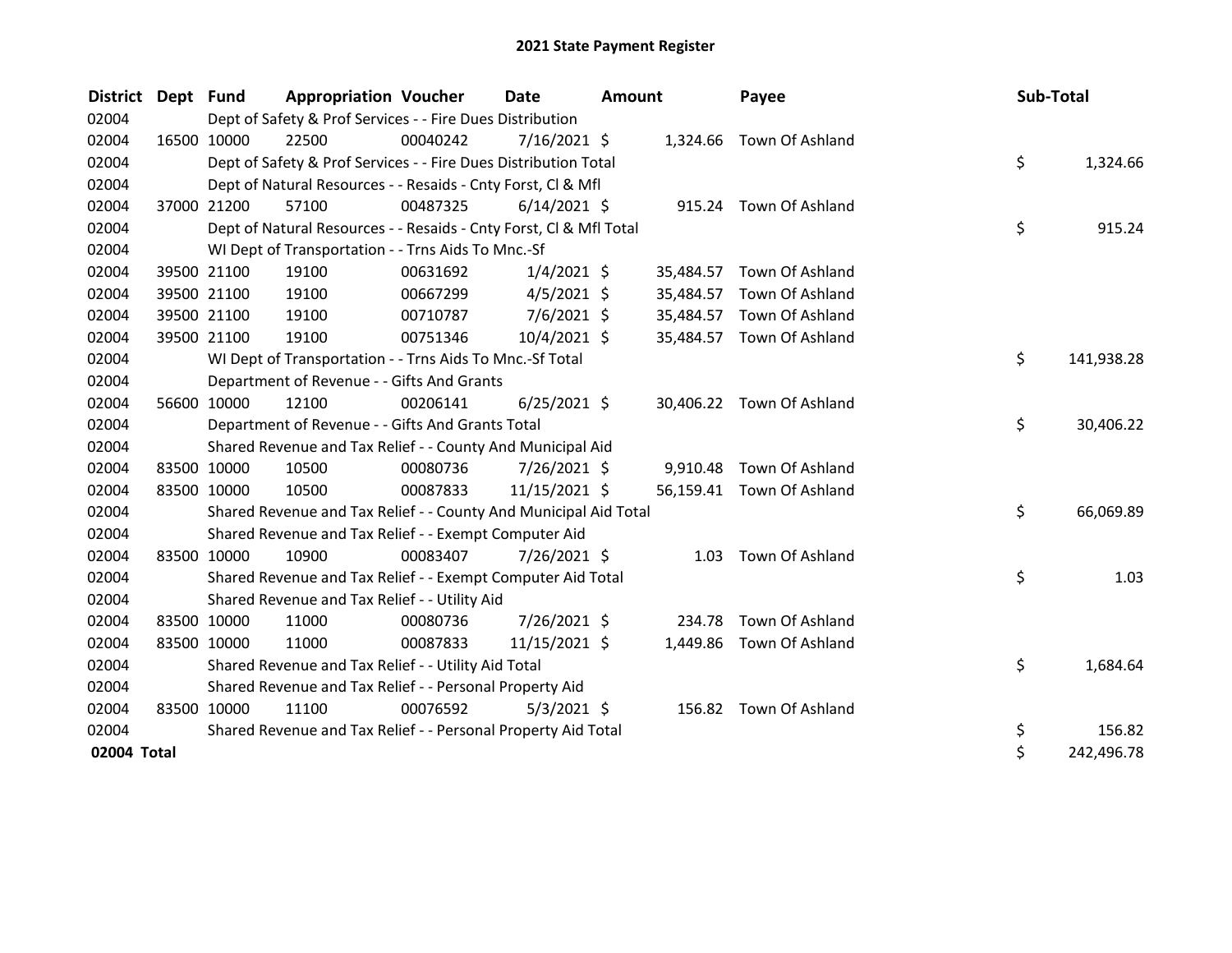| <b>District</b> | Dept Fund | <b>Appropriation Voucher</b>                                         |          | Date           | <b>Amount</b> |           | Payee                       | Sub-Total         |
|-----------------|-----------|----------------------------------------------------------------------|----------|----------------|---------------|-----------|-----------------------------|-------------------|
| 02006           |           | Dept of Safety & Prof Services - - Fire Dues Distribution            |          |                |               |           |                             |                   |
| 02006           |           | 16500 10000<br>22500                                                 | 00040244 | 7/16/2021 \$   |               |           | 1,171.01 Town Of Chippewa   |                   |
| 02006           |           | Dept of Safety & Prof Services - - Fire Dues Distribution Total      |          |                |               |           |                             | \$<br>1,171.01    |
| 02006           |           | Dept of Natural Resources - - Aids In Lieu Of Taxes - Gener          |          |                |               |           |                             |                   |
| 02006           |           | 37000 10000<br>50300                                                 | 00475325 | $4/21/2021$ \$ |               |           | 29.26 Town Of Chippewa      |                   |
| 02006           |           | Dept of Natural Resources - - Aids In Lieu Of Taxes - Gener Total    |          |                |               |           |                             | \$<br>29.26       |
| 02006           |           | Dept of Natural Resources - - Resaids - Cnty Forst, Cl & Mfl         |          |                |               |           |                             |                   |
| 02006           |           | 37000 21200<br>57100                                                 | 00487326 | $6/14/2021$ \$ |               |           | 2,637.52 Town Of Chippewa   |                   |
| 02006           |           | Dept of Natural Resources - - Resaids - Cnty Forst, Cl & Mfl Total   |          |                |               |           |                             | \$<br>2,637.52    |
| 02006           |           | Dept of Natural Resources - - Resaids - Pymt In Lieu Tax Fed         |          |                |               |           |                             |                   |
| 02006           |           | 37000 21200<br>58400                                                 | 00510777 | $9/28/2021$ \$ |               |           | 113,768.35 Town Of Chippewa |                   |
| 02006           |           | Dept of Natural Resources - - Resaids - Pymt In Lieu Tax Fed Total   |          |                |               |           |                             | \$<br>113,768.35  |
| 02006           |           | Dept of Natural Resources - - Fin Asst For Responsible Units         |          |                |               |           |                             |                   |
| 02006           |           | 37000 27400<br>67000                                                 | 00483028 | $5/21/2021$ \$ |               |           | 2,186.79 Town Of Chippewa   |                   |
| 02006           |           | Dept of Natural Resources - - Fin Asst For Responsible Units Total   |          |                |               |           |                             | \$.<br>2,186.79   |
| 02006           |           | WI Dept of Transportation - - Trns Aids To Mnc.-Sf                   |          |                |               |           |                             |                   |
| 02006           |           | 19100<br>39500 21100                                                 | 00631693 | $1/4/2021$ \$  |               |           | 54,196.49 Town Of Chippewa  |                   |
| 02006           |           | 39500 21100<br>19100                                                 | 00667300 | $4/5/2021$ \$  |               | 54,196.49 | Town Of Chippewa            |                   |
| 02006           |           | 39500 21100<br>19100                                                 | 00710788 | $7/6/2021$ \$  |               | 54,196.49 | Town Of Chippewa            |                   |
| 02006           |           | 19100<br>39500 21100                                                 | 00751347 | 10/4/2021 \$   |               |           | 54,196.51 Town Of Chippewa  |                   |
| 02006           |           | WI Dept of Transportation - - Trns Aids To Mnc.-Sf Total             |          |                |               |           |                             | \$.<br>216,785.98 |
| 02006           |           | WI Dept of Transportation - - Supplemental Transportation Aids       |          |                |               |           |                             |                   |
| 02006           |           | 19600<br>39500 21100                                                 | 00633640 | $1/4/2021$ \$  |               |           | 38,256.35 Town Of Chippewa  |                   |
| 02006           |           | WI Dept of Transportation - - Supplemental Transportation Aids Total |          |                |               |           |                             | \$.<br>38,256.35  |
| 02006           |           | Department of Revenue - - Gifts And Grants                           |          |                |               |           |                             |                   |
| 02006           |           | 56600 10000<br>12100                                                 | 00206142 | $6/25/2021$ \$ |               |           | 19,311.35 Town Of Chippewa  |                   |
| 02006           |           | Department of Revenue - - Gifts And Grants Total                     |          |                |               |           |                             | \$<br>19,311.35   |
| 02006           |           | Shared Revenue and Tax Relief - - County And Municipal Aid           |          |                |               |           |                             |                   |
| 02006           |           | 83500 10000<br>10500                                                 | 00080737 | 7/26/2021 \$   |               |           | 2,152.35 Town Of Chippewa   |                   |
| 02006           |           | 83500 10000<br>10500                                                 | 00087834 | 11/15/2021 \$  |               |           | 12,196.66 Town Of Chippewa  |                   |
| 02006           |           | Shared Revenue and Tax Relief - - County And Municipal Aid Total     |          |                |               |           |                             | \$.<br>14,349.01  |
| 02006           |           | Shared Revenue and Tax Relief - - Exempt Computer Aid                |          |                |               |           |                             |                   |
| 02006           |           | 83500 10000<br>10900                                                 | 00083408 | 7/26/2021 \$   |               | 4.16      | Town Of Chippewa            |                   |
| 02006           |           | Shared Revenue and Tax Relief - - Exempt Computer Aid Total          |          |                |               |           |                             | \$<br>4.16        |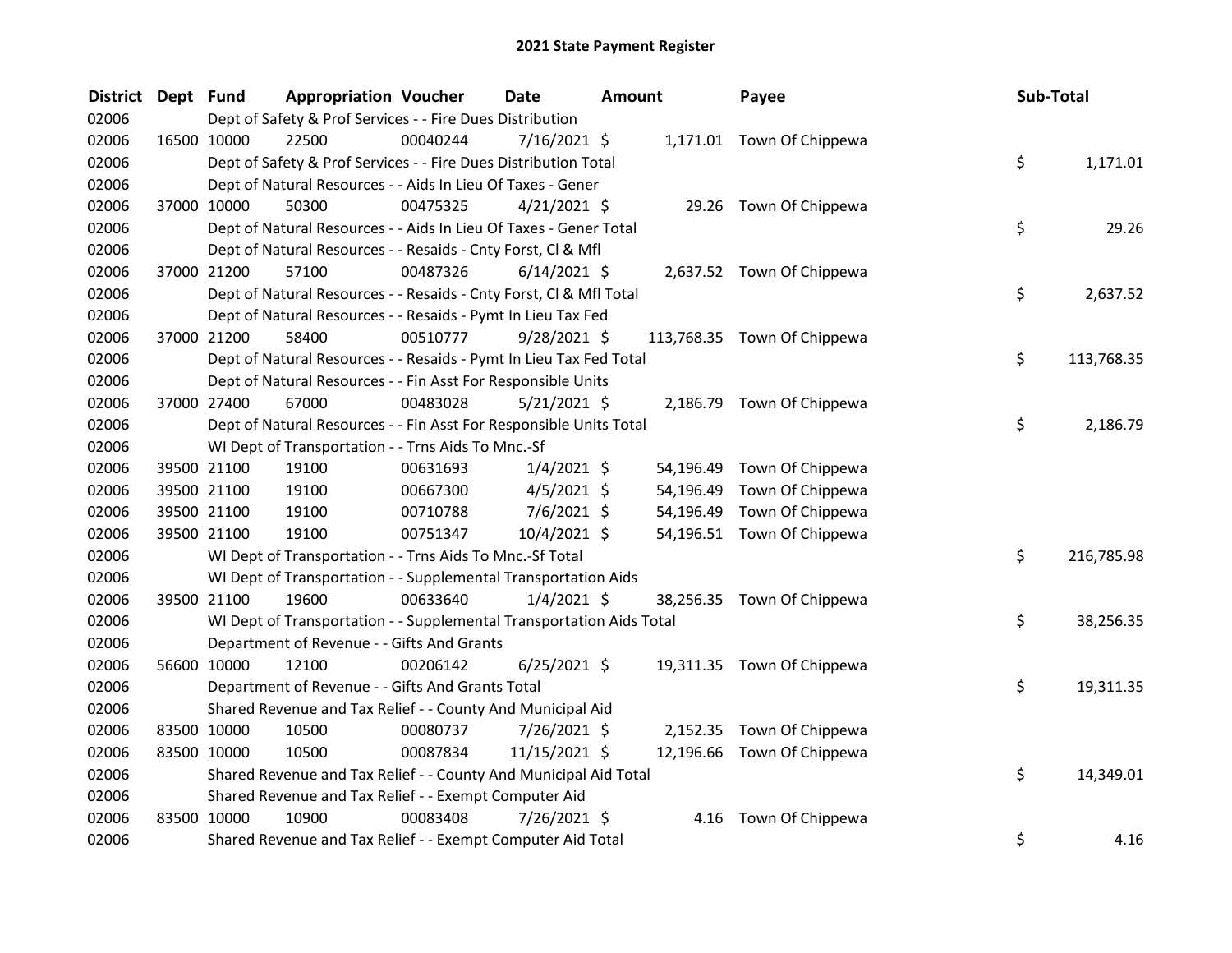| District Dept | Fund        | <b>Appropriation Voucher</b>                                  |          | Date          | <b>Amount</b> |       | <b>Pavee</b>     | <b>Sub-Total</b> |            |
|---------------|-------------|---------------------------------------------------------------|----------|---------------|---------------|-------|------------------|------------------|------------|
| 02006         |             | Shared Revenue and Tax Relief - - Personal Property Aid       |          |               |               |       |                  |                  |            |
| 02006         | 83500 10000 | 11100                                                         | 00076593 | $5/3/2021$ \$ |               | 30.82 | Town Of Chippewa |                  |            |
| 02006         |             | Shared Revenue and Tax Relief - - Personal Property Aid Total |          |               |               |       |                  |                  | 30.82      |
| 02006 Total   |             |                                                               |          |               |               |       |                  |                  | 408.530.60 |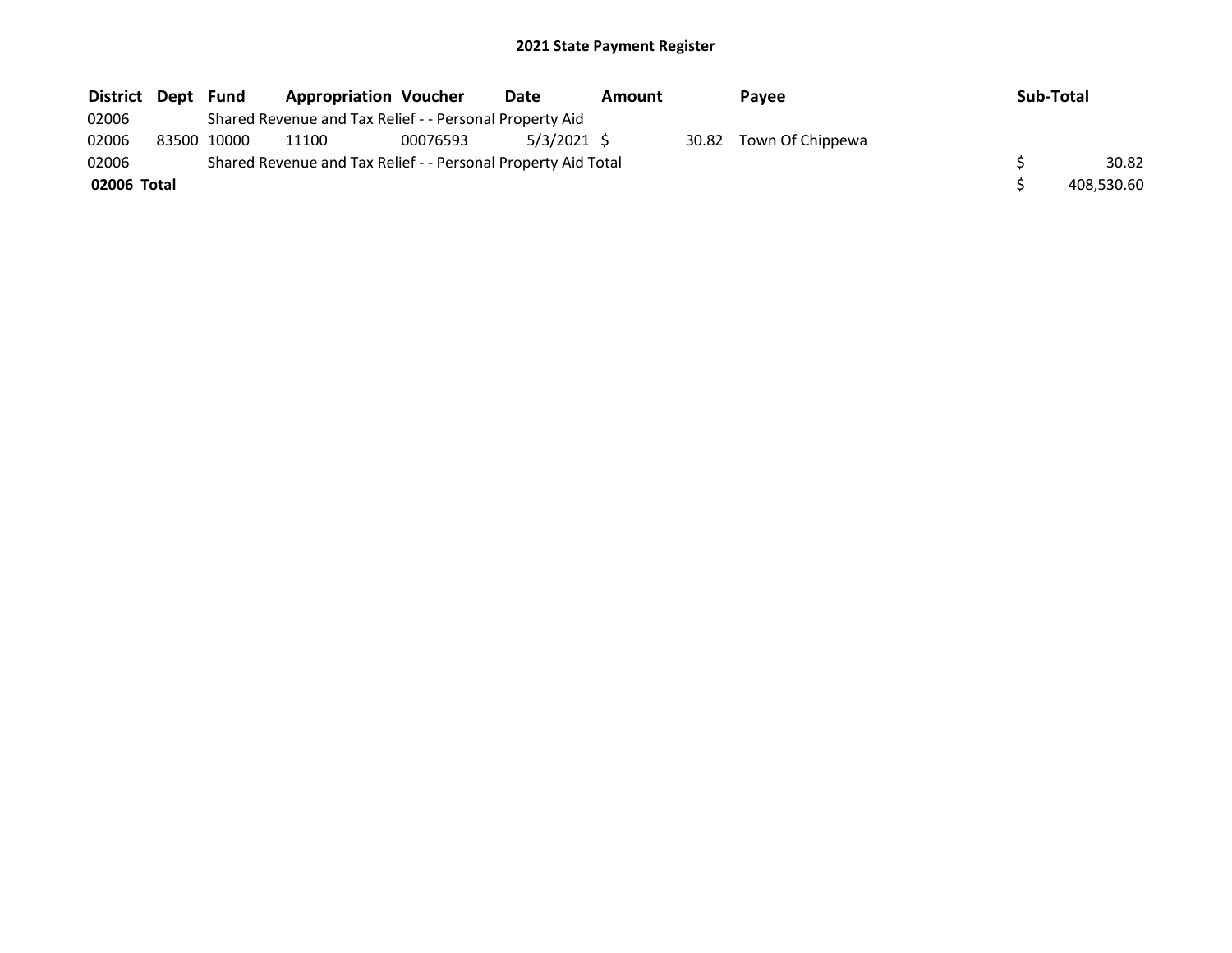| <b>District</b> | Dept Fund |             | <b>Appropriation Voucher</b>                                       |          | <b>Date</b>    | <b>Amount</b> |           | Payee                     | Sub-Total |           |
|-----------------|-----------|-------------|--------------------------------------------------------------------|----------|----------------|---------------|-----------|---------------------------|-----------|-----------|
| 02008           |           |             | Dept of Safety & Prof Services - - Fire Dues Distribution          |          |                |               |           |                           |           |           |
| 02008           |           | 16500 10000 | 22500                                                              | 00040245 | $7/16/2021$ \$ |               |           | 2,277.49 Town Of Gingles  |           |           |
| 02008           |           |             | Dept of Safety & Prof Services - - Fire Dues Distribution Total    |          |                |               |           |                           | \$        | 2,277.49  |
| 02008           |           |             | Dept of Natural Resources - - Aids In Lieu Of Taxes - Gener        |          |                |               |           |                           |           |           |
| 02008           |           | 37000 10000 | 50300                                                              | 00456953 | $1/15/2021$ \$ |               |           | 4,572.58 Town Of Gingles  |           |           |
| 02008           |           | 37000 10000 | 50300                                                              | 00456954 | $1/15/2021$ \$ |               |           | 7,695.77 Town Of Gingles  |           |           |
| 02008           |           |             | Dept of Natural Resources - - Aids In Lieu Of Taxes - Gener Total  |          |                |               |           |                           | \$        | 12,268.35 |
| 02008           |           |             | Dept of Natural Resources - - Resaids - Cnty Forst, Cl & Mfl       |          |                |               |           |                           |           |           |
| 02008           |           | 37000 21200 | 57100                                                              | 00487327 | $6/14/2021$ \$ |               |           | 1,332.90 Town Of Gingles  |           |           |
| 02008           |           |             | Dept of Natural Resources - - Resaids - Cnty Forst, CI & Mfl Total |          |                |               |           |                           | \$        | 1,332.90  |
| 02008           |           |             | Dept of Natural Resources - - Aids In Lieu Of Taxes - Sum S        |          |                |               |           |                           |           |           |
| 02008           |           | 37000 21200 | 57900                                                              | 00475682 | $4/21/2021$ \$ |               |           | 844.80 Town Of Gingles    |           |           |
| 02008           |           |             | Dept of Natural Resources - - Aids In Lieu Of Taxes - Sum S Total  |          |                |               |           |                           | \$        | 844.80    |
| 02008           |           |             | Dept of Natural Resources - - Fin Asst For Responsible Units       |          |                |               |           |                           |           |           |
| 02008           |           | 37000 27400 | 67000                                                              | 00483185 | $5/21/2021$ \$ |               |           | 1,557.56 Town Of Gingles  |           |           |
| 02008           |           |             | Dept of Natural Resources - - Fin Asst For Responsible Units Total |          |                |               |           |                           | \$        | 1,557.56  |
| 02008           |           |             | WI Dept of Transportation - - Trns Aids To Mnc.-Sf                 |          |                |               |           |                           |           |           |
| 02008           |           | 39500 21100 | 19100                                                              | 00631694 | $1/4/2021$ \$  |               | 20,347.29 | Town Of Gingles           |           |           |
| 02008           |           | 39500 21100 | 19100                                                              | 00667301 | $4/5/2021$ \$  |               | 20,347.29 | Town Of Gingles           |           |           |
| 02008           |           | 39500 21100 | 19100                                                              | 00710789 | $7/6/2021$ \$  |               | 20,347.29 | Town Of Gingles           |           |           |
| 02008           |           | 39500 21100 | 19100                                                              | 00751348 | 10/4/2021 \$   |               | 20,347.29 | Town Of Gingles           |           |           |
| 02008           |           |             | WI Dept of Transportation - - Trns Aids To Mnc.-Sf Total           |          |                |               |           |                           | \$        | 81,389.16 |
| 02008           |           |             | Department of Revenue - - Gifts And Grants                         |          |                |               |           |                           |           |           |
| 02008           |           | 56600 10000 | 12100                                                              | 00206143 | $6/25/2021$ \$ |               |           | 40,297.39 Town Of Gingles |           |           |
| 02008           |           |             | Department of Revenue - - Gifts And Grants Total                   |          |                |               |           |                           | \$        | 40,297.39 |
| 02008           |           |             | Shared Revenue and Tax Relief - - County And Municipal Aid         |          |                |               |           |                           |           |           |
| 02008           |           | 83500 10000 | 10500                                                              | 00080738 | 7/26/2021 \$   |               | 5,594.28  | Town Of Gingles           |           |           |
| 02008           |           | 83500 10000 | 10500                                                              | 00087835 | 11/15/2021 \$  |               | 31,700.89 | Town Of Gingles           |           |           |
| 02008           |           |             | Shared Revenue and Tax Relief - - County And Municipal Aid Total   |          |                |               |           |                           | \$        | 37,295.17 |
| 02008           |           |             | Shared Revenue and Tax Relief - - Exempt Computer Aid              |          |                |               |           |                           |           |           |
| 02008           |           | 83500 10000 | 10900                                                              | 00083409 | 7/26/2021 \$   |               |           | 27.02 Town Of Gingles     |           |           |
| 02008           |           |             | Shared Revenue and Tax Relief - - Exempt Computer Aid Total        |          |                |               |           |                           | \$        | 27.02     |
| 02008           |           |             | Shared Revenue and Tax Relief - - Utility Aid                      |          |                |               |           |                           |           |           |
| 02008           |           | 83500 10000 | 11000                                                              | 00080738 | 7/26/2021 \$   |               |           | 3,235.76 Town Of Gingles  |           |           |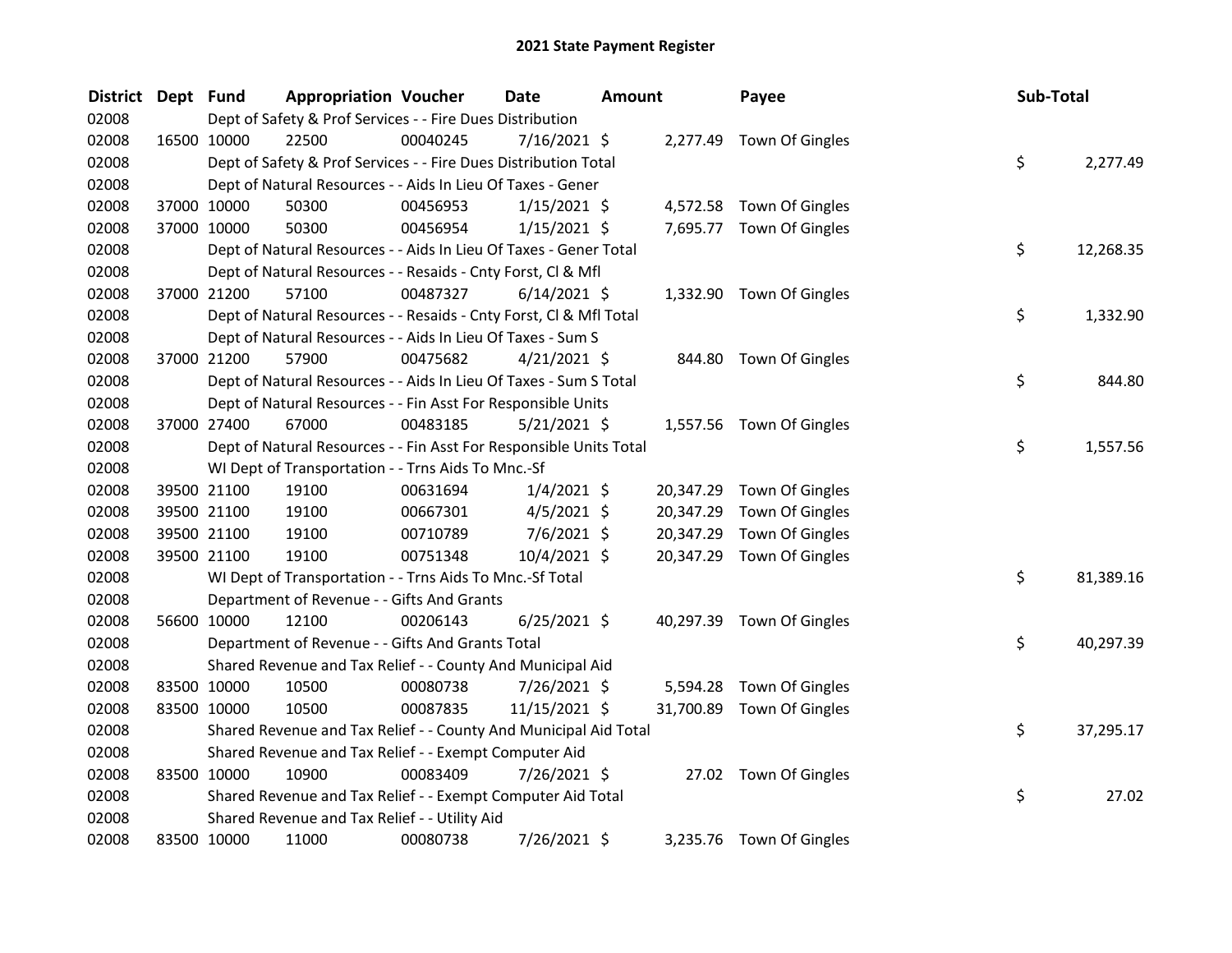| <b>District</b> | Dept Fund |             | <b>Appropriation Voucher</b>                                    |          | Date            | <b>Amount</b> |           | Payee           | <b>Sub-Total</b> |
|-----------------|-----------|-------------|-----------------------------------------------------------------|----------|-----------------|---------------|-----------|-----------------|------------------|
| 02008           | 83500     | 10000       | 11000                                                           | 00087835 | $11/15/2021$ \$ |               | 18,354.88 | Town Of Gingles |                  |
| 02008           |           |             | Shared Revenue and Tax Relief - - Utility Aid Total             |          |                 |               |           |                 | 21,590.64        |
| 02008           |           |             | Shared Revenue and Tax Relief - - Personal Property Aid         |          |                 |               |           |                 |                  |
| 02008           |           | 83500 10000 | 11100                                                           | 00076594 | $5/3/2021$ \$   |               | 721.41    | Town Of Gingles |                  |
| 02008           |           |             | Shared Revenue and Tax Relief - - Personal Property Aid Total   |          |                 |               |           |                 | 721.41           |
| 02008           |           |             | Shared Revenue and Tax Relief - - Lottery & Gaming Credit       |          |                 |               |           |                 |                  |
| 02008           |           | 83500 52100 | 36300                                                           | 00074033 | $3/22/2021$ \$  |               | 563.04    | Town Of Gingles |                  |
| 02008           |           |             | Shared Revenue and Tax Relief - - Lottery & Gaming Credit Total |          |                 |               |           |                 | 563.04           |
| 02008 Total     |           |             |                                                                 |          |                 |               |           |                 | 200,164.93       |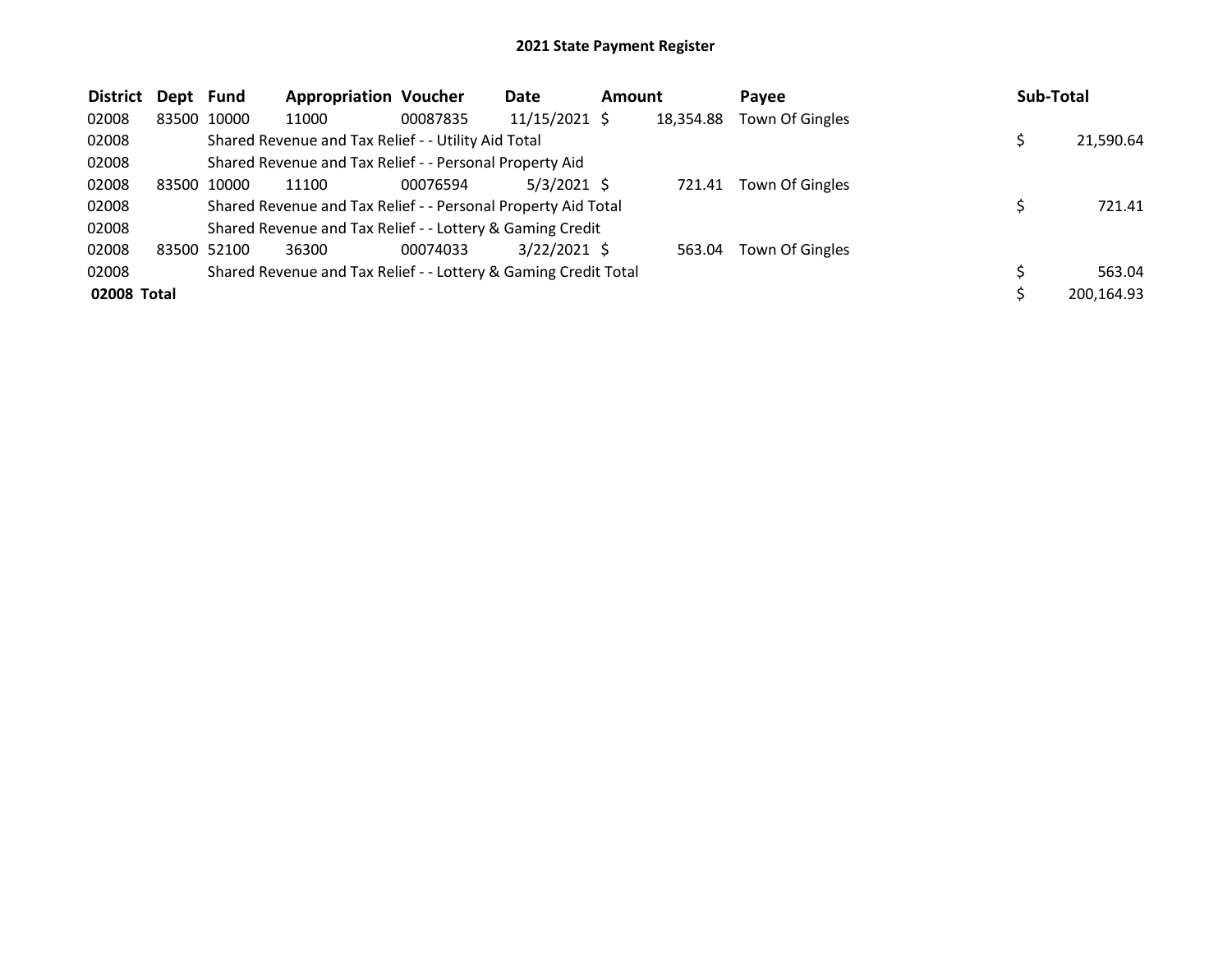| <b>District</b> | Dept Fund |             | <b>Appropriation Voucher</b>                                       |          | <b>Date</b>    | <b>Amount</b> | Payee                     | Sub-Total |            |
|-----------------|-----------|-------------|--------------------------------------------------------------------|----------|----------------|---------------|---------------------------|-----------|------------|
| 02010           |           |             | Dept of Safety & Prof Services - - Fire Dues Distribution          |          |                |               |                           |           |            |
| 02010           |           | 16500 10000 | 22500                                                              | 00040246 | $7/16/2021$ \$ |               | 1,817.84 Town Of Gordon   |           |            |
| 02010           |           |             | Dept of Safety & Prof Services - - Fire Dues Distribution Total    |          |                |               |                           | \$        | 1,817.84   |
| 02010           |           |             | Dept of Natural Resources - - Aids In Lieu Of Taxes - Gener        |          |                |               |                           |           |            |
| 02010           |           | 37000 10000 | 50300                                                              | 00476248 | $4/21/2021$ \$ |               | 5.88 Town Of Gordon       |           |            |
| 02010           |           |             | Dept of Natural Resources - - Aids In Lieu Of Taxes - Gener Total  |          |                |               |                           | \$        | 5.88       |
| 02010           |           |             | Dept of Natural Resources - - Resaids - Cnty Forst, Cl & Mfl       |          |                |               |                           |           |            |
| 02010           |           | 37000 21200 | 57100                                                              | 00487328 | $6/14/2021$ \$ |               | 456.11 Town Of Gordon     |           |            |
| 02010           |           |             | Dept of Natural Resources - - Resaids - Cnty Forst, CI & Mfl Total |          |                |               |                           | \$        | 456.11     |
| 02010           |           |             | Dept of Natural Resources - - Aids In Lieu Of Taxes - Sum S        |          |                |               |                           |           |            |
| 02010           |           | 37000 21200 | 57900                                                              | 00476249 | $4/21/2021$ \$ |               | 0.59 Town Of Gordon       |           |            |
| 02010           |           |             | Dept of Natural Resources - - Aids In Lieu Of Taxes - Sum S Total  |          |                |               |                           | \$        | 0.59       |
| 02010           |           |             | Dept of Natural Resources - - Resaids - Pymt In Lieu Tax Fed       |          |                |               |                           |           |            |
| 02010           |           | 37000 21200 | 58400                                                              | 00510778 | $9/28/2021$ \$ |               | 130,519.57 Town Of Gordon |           |            |
| 02010           |           |             | Dept of Natural Resources - - Resaids - Pymt In Lieu Tax Fed Total |          |                |               |                           | \$        | 130,519.57 |
| 02010           |           |             | Dept of Natural Resources - - Fin Asst For Responsible Units       |          |                |               |                           |           |            |
| 02010           |           | 37000 27400 | 67000                                                              | 00483983 | $5/21/2021$ \$ |               | 3,008.58 Town Of Gordon   |           |            |
| 02010           |           |             | Dept of Natural Resources - - Fin Asst For Responsible Units Total |          |                |               |                           | \$        | 3,008.58   |
| 02010           |           |             | WI Dept of Transportation - - Trns Aids To Mnc.-Sf                 |          |                |               |                           |           |            |
| 02010           |           | 39500 21100 | 19100                                                              | 00631695 | $1/4/2021$ \$  |               | 61,534.62 Town Of Gordon  |           |            |
| 02010           |           | 39500 21100 | 19100                                                              | 00667302 | $4/5/2021$ \$  |               | 61,534.62 Town Of Gordon  |           |            |
| 02010           |           | 39500 21100 | 19100                                                              | 00710790 | $7/6/2021$ \$  |               | 61,534.62 Town Of Gordon  |           |            |
| 02010           |           | 39500 21100 | 19100                                                              | 00751349 | $10/4/2021$ \$ |               | 61,534.62 Town Of Gordon  |           |            |
| 02010           |           |             | WI Dept of Transportation - - Trns Aids To Mnc.-Sf Total           |          |                |               |                           | \$        | 246,138.48 |
| 02010           |           |             | WI Dept of Transportation - - Loc Rd Imp Prg St Fd                 |          |                |               |                           |           |            |
| 02010           |           | 39500 21100 | 27800                                                              | 00735829 | $8/17/2021$ \$ |               | 30,172.58 Town Of Gordon  |           |            |
| 02010           |           |             | WI Dept of Transportation - - Loc Rd Imp Prg St Fd Total           |          |                |               |                           | \$        | 30,172.58  |
| 02010           |           |             | Department of Revenue - - Gifts And Grants                         |          |                |               |                           |           |            |
| 02010           |           | 56600 10000 | 12100                                                              | 00206144 | $6/25/2021$ \$ |               | 14,548.93 Town Of Gordon  |           |            |
| 02010           |           |             | Department of Revenue - - Gifts And Grants Total                   |          |                |               |                           | \$        | 14,548.93  |
| 02010           |           |             | Shared Revenue and Tax Relief - - County And Municipal Aid         |          |                |               |                           |           |            |
| 02010           |           | 83500 10000 | 10500                                                              | 00080739 | 7/26/2021 \$   |               | 790.41 Town Of Gordon     |           |            |
| 02010           |           | 83500 10000 | 10500                                                              | 00087836 | 11/15/2021 \$  |               | 4,479.01 Town Of Gordon   |           |            |
| 02010           |           |             | Shared Revenue and Tax Relief - - County And Municipal Aid Total   |          |                |               |                           | \$        | 5,269.42   |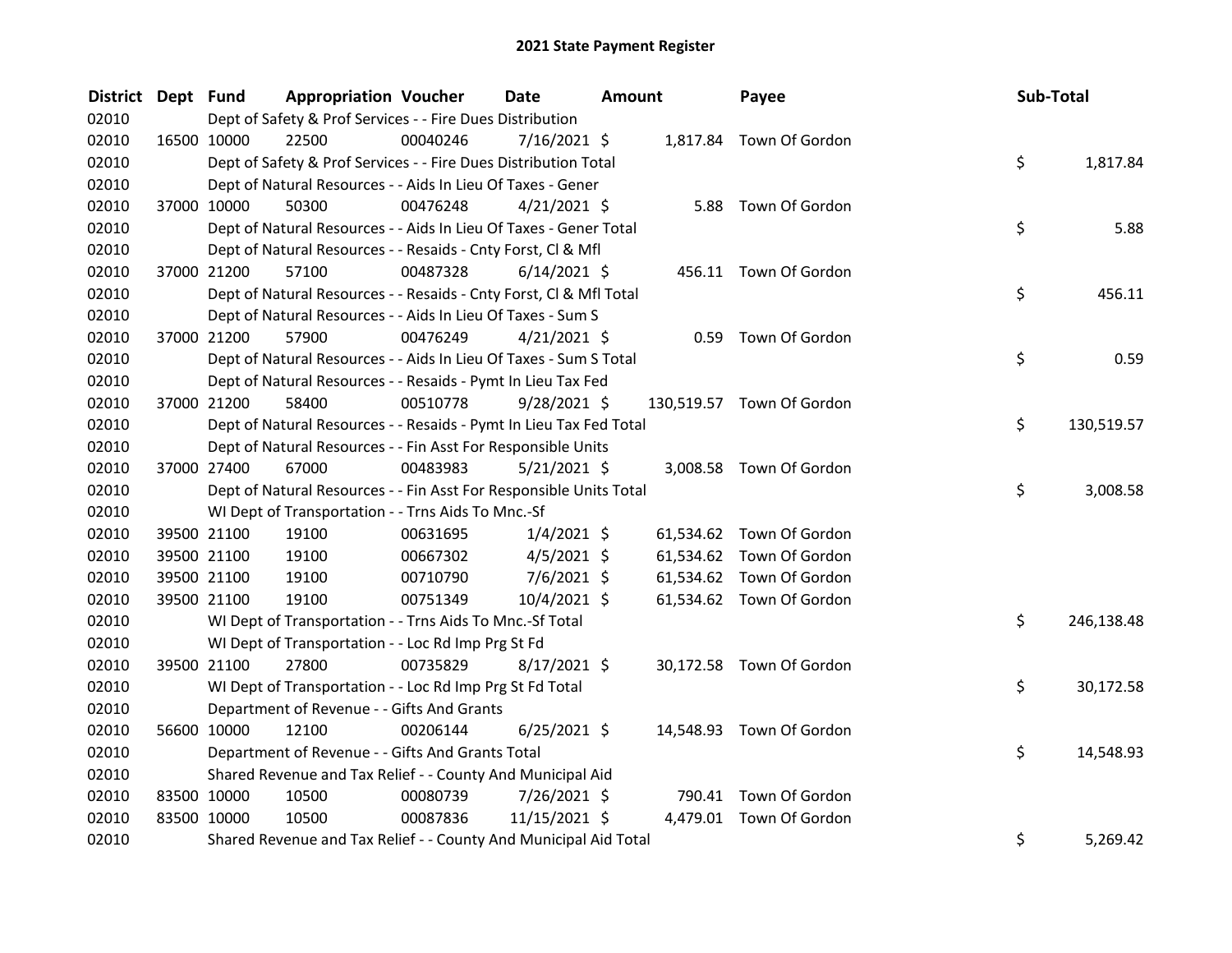| <b>District</b> | Dept Fund |             | <b>Appropriation Voucher</b>                                  |          | Date            | <b>Amount</b> |       | Payee               |   | Sub-Total  |
|-----------------|-----------|-------------|---------------------------------------------------------------|----------|-----------------|---------------|-------|---------------------|---|------------|
| 02010           |           |             | Shared Revenue and Tax Relief - - Exempt Computer Aid         |          |                 |               |       |                     |   |            |
| 02010           |           | 83500 10000 | 10900                                                         | 00083410 | $7/26/2021$ \$  |               | 6.24  | Town Of Gordon      |   |            |
| 02010           |           |             | Shared Revenue and Tax Relief - - Exempt Computer Aid Total   |          |                 |               |       |                     |   | 6.24       |
| 02010           |           |             | Shared Revenue and Tax Relief - - Utility Aid                 |          |                 |               |       |                     |   |            |
| 02010           |           | 83500 10000 | 11000                                                         | 00080739 | $7/26/2021$ \$  |               | 0.15  | Town Of Gordon      |   |            |
| 02010           |           | 83500 10000 | 11000                                                         | 00087836 | $11/15/2021$ \$ |               |       | 0.80 Town Of Gordon |   |            |
| 02010           |           |             | Shared Revenue and Tax Relief - - Utility Aid Total           |          |                 |               |       |                     |   | 0.95       |
| 02010           |           |             | Shared Revenue and Tax Relief - - Personal Property Aid       |          |                 |               |       |                     |   |            |
| 02010           |           | 83500 10000 | 11100                                                         | 00076595 | $5/3/2021$ \$   |               | 46.03 | Town Of Gordon      |   |            |
| 02010           |           |             | Shared Revenue and Tax Relief - - Personal Property Aid Total |          |                 |               |       |                     | Ś | 46.03      |
| 02010 Total     |           |             |                                                               |          |                 |               |       |                     |   | 431.991.20 |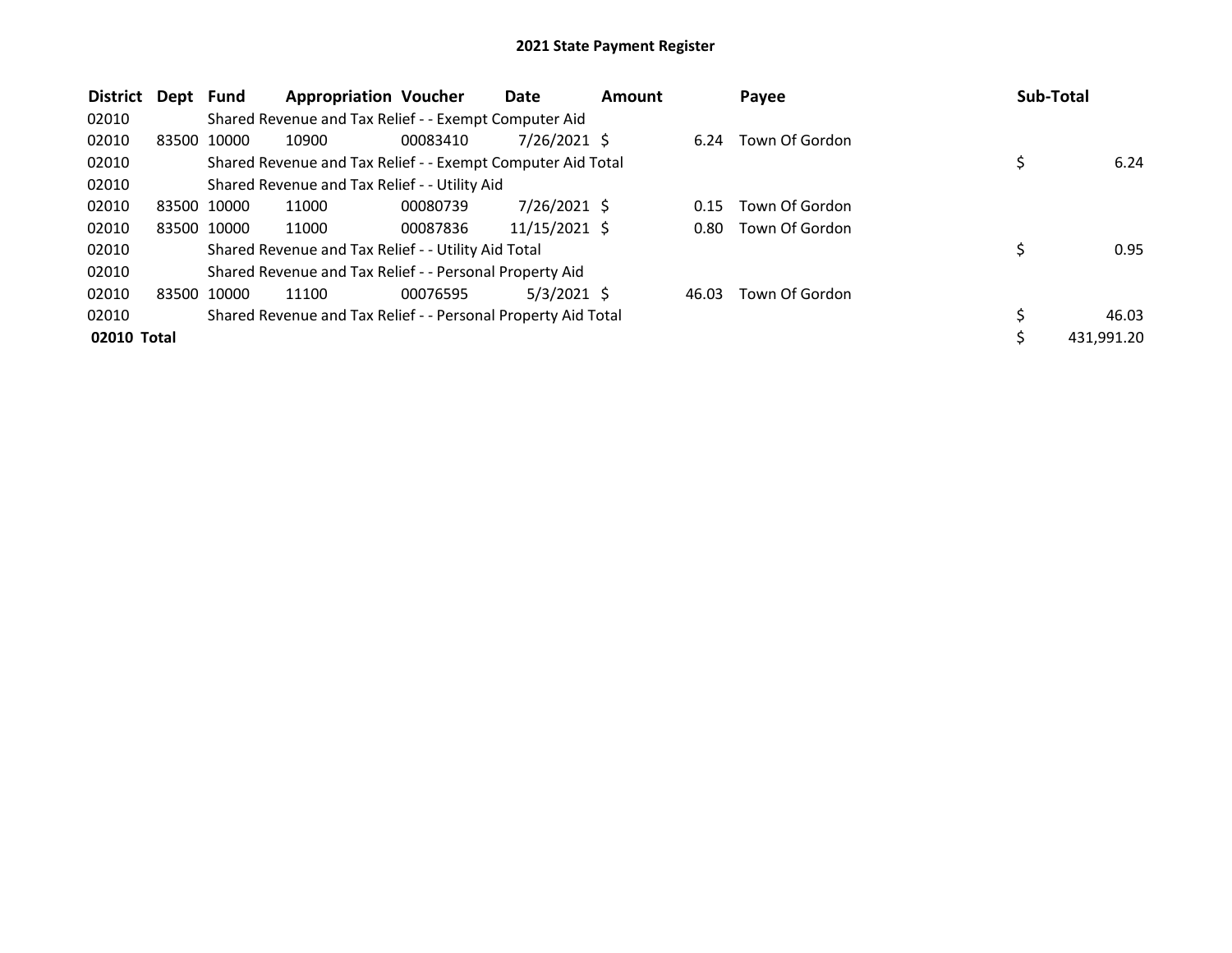| <b>District</b> | Dept Fund |             | <b>Appropriation Voucher</b>                                       |          | Date           | Amount |           | Payee                     | Sub-Total |            |
|-----------------|-----------|-------------|--------------------------------------------------------------------|----------|----------------|--------|-----------|---------------------------|-----------|------------|
| 02012           |           |             | Dept of Safety & Prof Services - - Fire Dues Distribution          |          |                |        |           |                           |           |            |
| 02012           |           | 16500 10000 | 22500                                                              | 00040247 | 7/16/2021 \$   |        |           | 1,216.19 Town Of Jacobs   |           |            |
| 02012           |           |             | Dept of Safety & Prof Services - - Fire Dues Distribution Total    |          |                |        |           |                           | \$        | 1,216.19   |
| 02012           |           |             | Dept of Natural Resources - - Resaids - Cnty Forst, Cl & Mfl       |          |                |        |           |                           |           |            |
| 02012           |           | 37000 21200 | 57100                                                              | 00487329 | $6/14/2021$ \$ |        |           | 5,281.41 Town Of Jacobs   |           |            |
| 02012           |           |             | Dept of Natural Resources - - Resaids - Cnty Forst, Cl & Mfl Total |          |                |        |           |                           | \$        | 5,281.41   |
| 02012           |           |             | Dept of Natural Resources - - Resaids - Pymt In Lieu Tax Fed       |          |                |        |           |                           |           |            |
| 02012           |           | 37000 21200 | 58400                                                              | 00510776 | $9/28/2021$ \$ |        |           | 28.68 Town Of Jacobs      |           |            |
| 02012           |           |             | Dept of Natural Resources - - Resaids - Pymt In Lieu Tax Fed Total |          |                |        |           |                           | \$        | 28.68      |
| 02012           |           |             | Dept of Natural Resources - - Fin Asst For Responsible Units       |          |                |        |           |                           |           |            |
| 02012           |           | 37000 27400 | 67000                                                              | 00483706 | 5/21/2021 \$   |        |           | 6,410.65 Town Of Jacobs   |           |            |
| 02012           |           |             | Dept of Natural Resources - - Fin Asst For Responsible Units Total |          |                |        |           |                           | \$        | 6,410.65   |
| 02012           |           |             | WI Dept of Transportation - - Trns Aids To Mnc.-Sf                 |          |                |        |           |                           |           |            |
| 02012           |           | 39500 21100 | 19100                                                              | 00631696 | $1/4/2021$ \$  |        | 43,092.63 | Town Of Jacobs            |           |            |
| 02012           |           | 39500 21100 | 19100                                                              | 00667303 | $4/5/2021$ \$  |        | 43,092.63 | Town Of Jacobs            |           |            |
| 02012           |           | 39500 21100 | 19100                                                              | 00710791 | $7/6/2021$ \$  |        | 43,092.63 | Town Of Jacobs            |           |            |
| 02012           |           | 39500 21100 | 19100                                                              | 00751350 | 10/4/2021 \$   |        |           | 43,092.63 Town Of Jacobs  |           |            |
| 02012           |           |             | WI Dept of Transportation - - Trns Aids To Mnc.-Sf Total           |          |                |        |           |                           | \$        | 172,370.52 |
| 02012           |           |             | WI Dept of Transportation - - Loc Rd Imp Prg St Fd                 |          |                |        |           |                           |           |            |
| 02012           |           | 39500 21100 | 27800                                                              | 00749300 | 9/22/2021 \$   |        |           | 19,207.50 Town Of Jacobs  |           |            |
| 02012           |           |             | WI Dept of Transportation - - Loc Rd Imp Prg St Fd Total           |          |                |        |           |                           | \$        | 19,207.50  |
| 02012           |           |             | Department of Revenue - - Gifts And Grants                         |          |                |        |           |                           |           |            |
| 02012           |           | 56600 10000 | 12100                                                              | 00206145 | $6/25/2021$ \$ |        |           | 36,215.32 Town Of Jacobs  |           |            |
| 02012           |           |             | Department of Revenue - - Gifts And Grants Total                   |          |                |        |           |                           | \$        | 36,215.32  |
| 02012           |           |             | Shared Revenue and Tax Relief - - County And Municipal Aid         |          |                |        |           |                           |           |            |
| 02012           |           | 83500 10000 | 10500                                                              | 00080740 | 7/26/2021 \$   |        |           | 21,442.59 Town Of Jacobs  |           |            |
| 02012           |           | 83500 10000 | 10500                                                              | 00087837 | 11/15/2021 \$  |        |           | 121,507.98 Town Of Jacobs |           |            |
| 02012           |           |             | Shared Revenue and Tax Relief - - County And Municipal Aid Total   |          |                |        |           |                           | \$        | 142,950.57 |
| 02012           |           |             | Shared Revenue and Tax Relief - - Exempt Computer Aid              |          |                |        |           |                           |           |            |
| 02012           |           | 83500 10000 | 10900                                                              | 00083411 | 7/26/2021 \$   |        |           | 21.83 Town Of Jacobs      |           |            |
| 02012           |           |             | Shared Revenue and Tax Relief - - Exempt Computer Aid Total        |          |                |        |           |                           | \$        | 21.83      |
| 02012           |           |             | Shared Revenue and Tax Relief - - Utility Aid                      |          |                |        |           |                           |           |            |
| 02012           |           | 83500 10000 | 11000                                                              | 00080740 | 7/26/2021 \$   |        |           | 67.67 Town Of Jacobs      |           |            |
| 02012           |           | 83500 10000 | 11000                                                              | 00087837 | 11/15/2021 \$  |        |           | 403.13 Town Of Jacobs     |           |            |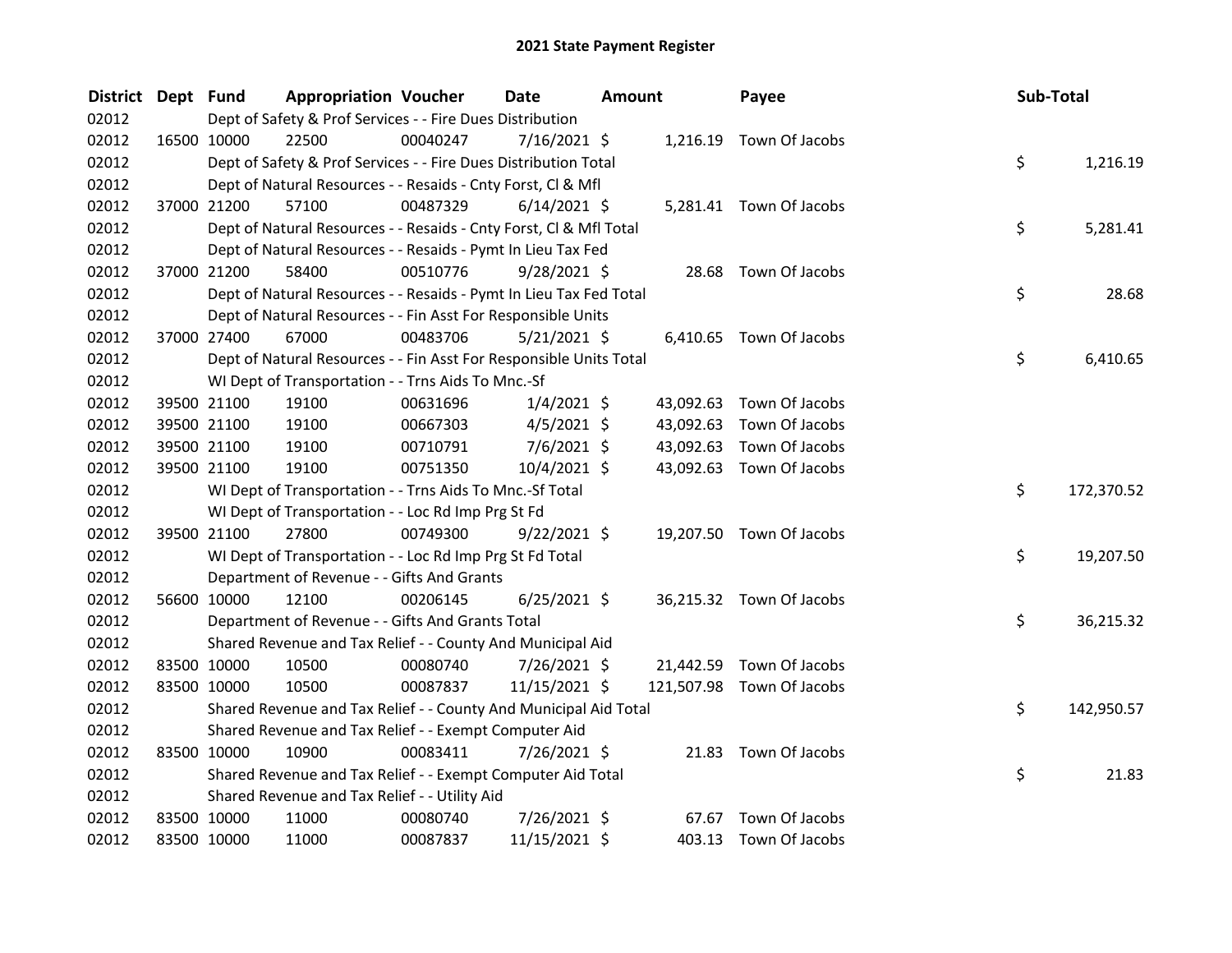| District Dept | Fund        | <b>Appropriation Voucher</b>                                  |          | Date          | Amount |        | Payee          | Sub-Total |            |
|---------------|-------------|---------------------------------------------------------------|----------|---------------|--------|--------|----------------|-----------|------------|
| 02012         |             | Shared Revenue and Tax Relief - - Utility Aid Total           |          |               |        |        |                |           | 470.80     |
| 02012         |             | Shared Revenue and Tax Relief - - Personal Property Aid       |          |               |        |        |                |           |            |
| 02012         | 83500 10000 | 11100                                                         | 00076596 | $5/3/2021$ \$ |        | 517.51 | Town Of Jacobs |           |            |
| 02012         |             | Shared Revenue and Tax Relief - - Personal Property Aid Total |          |               |        |        |                |           | 517.51     |
| 02012 Total   |             |                                                               |          |               |        |        |                |           | 384.690.98 |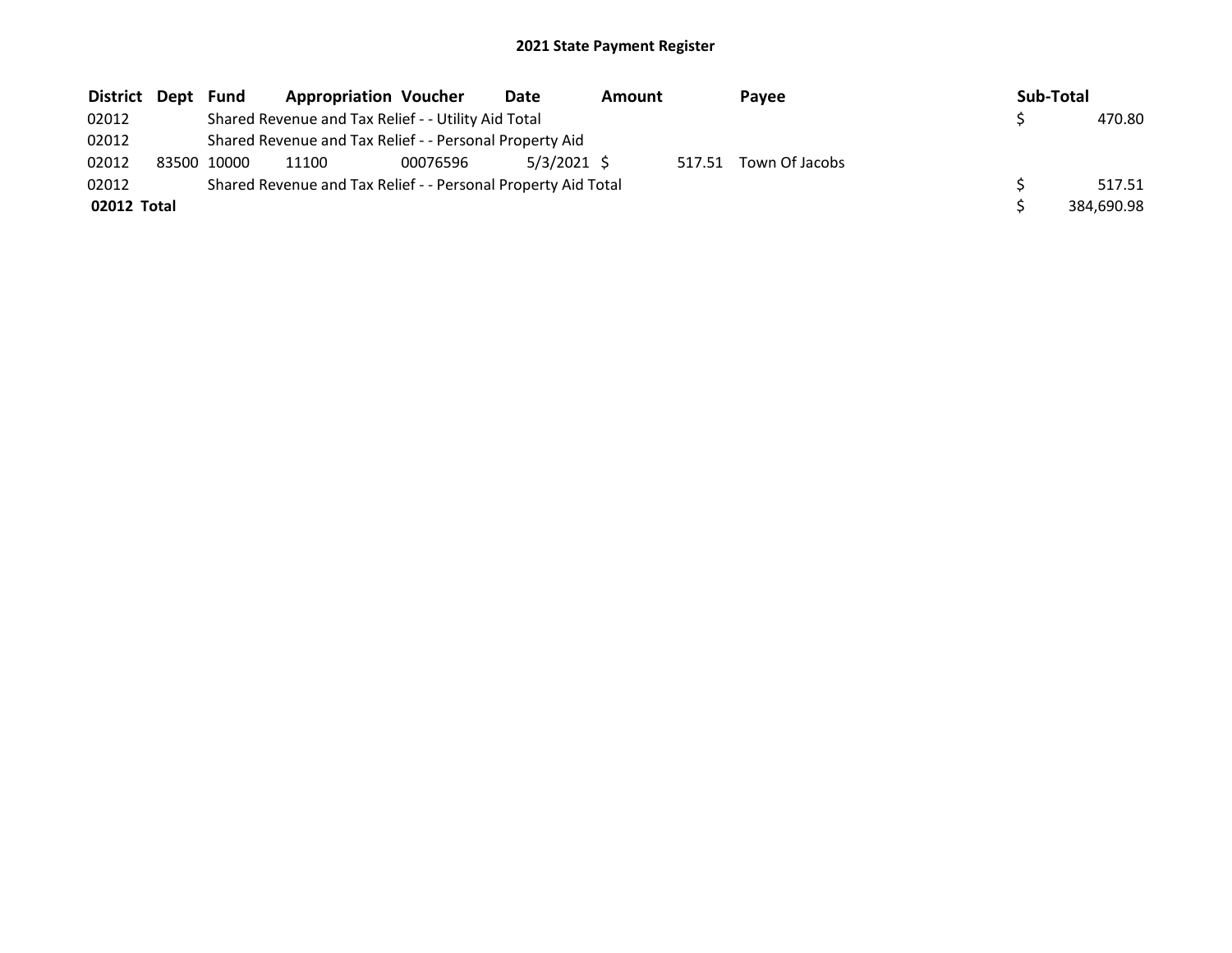| District Dept Fund |             |                      | <b>Appropriation Voucher</b>                                          | Date           | <b>Amount</b> |           | Payee                      | Sub-Total |           |
|--------------------|-------------|----------------------|-----------------------------------------------------------------------|----------------|---------------|-----------|----------------------------|-----------|-----------|
| 02014              |             |                      | Dept of Safety & Prof Services - - Fire Dues Distribution             |                |               |           |                            |           |           |
| 02014              |             | 22500<br>16500 10000 | 00040248                                                              | 7/16/2021 \$   |               |           | 6,263.75 Town Of La Pointe |           |           |
| 02014              |             |                      | Dept of Safety & Prof Services - - Fire Dues Distribution Total       |                |               |           |                            | \$        | 6,263.75  |
| 02014              |             |                      | Wisconsin Historical Society - - General Program Operations-Seg       |                |               |           |                            |           |           |
| 02014              |             | 24500 38700<br>16100 | 00031844                                                              | $4/13/2021$ \$ |               | 20.00     | Town Of La Pointe          |           |           |
| 02014              |             | 24500 38700<br>16100 | 00032281                                                              | $6/9/2021$ \$  |               | 20.00     | Town Of La Pointe          |           |           |
| 02014              | 24500 38700 | 16100                | 00033217                                                              | $8/11/2021$ \$ |               | 25.00     | Town Of La Pointe          |           |           |
| 02014              |             | 24500 38700<br>16100 | 00033682                                                              | $9/15/2021$ \$ |               | 25.00     | Town Of La Pointe          |           |           |
| 02014              |             | 24500 38700<br>16100 | 00034116                                                              | 10/14/2021 \$  |               | 25.00     | Town Of La Pointe          |           |           |
| 02014              |             | 24500 38700<br>16100 | 00034818                                                              | 12/2/2021 \$   |               | 35.00     | Town Of La Pointe          |           |           |
| 02014              |             |                      | Wisconsin Historical Society - - General Program Operations-Seg Total |                |               |           |                            | \$        | 150.00    |
| 02014              |             |                      | Dept of Natural Resources - - Aids In Lieu Of Taxes - Gener           |                |               |           |                            |           |           |
| 02014              |             | 37000 10000<br>50300 | 00456990                                                              | $1/15/2021$ \$ |               | 16,399.46 | Town Of La Pointe          |           |           |
| 02014              |             | 37000 10000<br>50300 | 00476295                                                              | $4/21/2021$ \$ |               |           | 1,816.53 Town Of La Pointe |           |           |
| 02014              |             |                      | Dept of Natural Resources - - Aids In Lieu Of Taxes - Gener Total     |                |               |           |                            | \$        | 18,215.99 |
| 02014              |             |                      | Dept of Natural Resources - - Gen Program Ops-State Funds             |                |               |           |                            |           |           |
| 02014              |             | 16100<br>37000 21200 | 00496705                                                              | $7/13/2021$ \$ |               | 3,000.00  | Town Of La Pointe          |           |           |
| 02014              |             | 37000 21200<br>16100 | 00499332                                                              | 7/27/2021 \$   |               | 1,004.64  | Town Of La Pointe          |           |           |
| 02014              |             | 37000 21200<br>16100 | 00502995                                                              | $9/7/2021$ \$  |               | 3,000.00  | Town Of La Pointe          |           |           |
| 02014              |             | 37000 21200<br>16100 | 00512301                                                              | 10/4/2021 \$   |               | 202.00    | Town Of La Pointe          |           |           |
| 02014              |             | 37000 21200<br>16100 | 00512304                                                              | 10/4/2021 \$   |               | 2,973.36  | Town Of La Pointe          |           |           |
| 02014              |             | 37000 21200<br>16100 | 00515193                                                              | 10/19/2021 \$  |               | 2,008.24  | Town Of La Pointe          |           |           |
| 02014              |             | 37000 21200<br>16100 | 00520228                                                              | 11/18/2021 \$  |               |           | 771.68 Town Of La Pointe   |           |           |
| 02014              |             |                      | Dept of Natural Resources - - Gen Program Ops-State Funds Total       |                |               |           |                            | \$        | 12,959.92 |
| 02014              |             |                      | Dept of Natural Resources - - Resaids - Cnty Forst, Cl & Mfl          |                |               |           |                            |           |           |
| 02014              |             | 37000 21200<br>57100 | 00487330                                                              | $6/14/2021$ \$ |               |           | 342.63 Town Of La Pointe   |           |           |
| 02014              |             |                      | Dept of Natural Resources - - Resaids - Cnty Forst, Cl & Mfl Total    |                |               |           |                            | \$        | 342.63    |
| 02014              |             |                      | Dept of Natural Resources - - Aids In Lieu Of Taxes - Sum S           |                |               |           |                            |           |           |
| 02014              |             | 37000 21200<br>57900 | 00476294                                                              | $4/21/2021$ \$ |               |           | 227.37 Town Of La Pointe   |           |           |
| 02014              |             |                      | Dept of Natural Resources - - Aids In Lieu Of Taxes - Sum S Total     |                |               |           |                            | \$        | 227.37    |
| 02014              |             |                      | Dept of Natural Resources - - Rec & Resource Aids, Fed                |                |               |           |                            |           |           |
| 02014              |             | 37000 21200<br>58300 | 00472371                                                              | $4/12/2021$ \$ |               |           | 1,642.84 Town Of La Pointe |           |           |
| 02014              |             |                      | Dept of Natural Resources - - Rec & Resource Aids, Fed Total          |                |               |           |                            | \$        | 1,642.84  |
| 02014              |             |                      | Dept of Natural Resources - - Fin Asst For Responsible Units          |                |               |           |                            |           |           |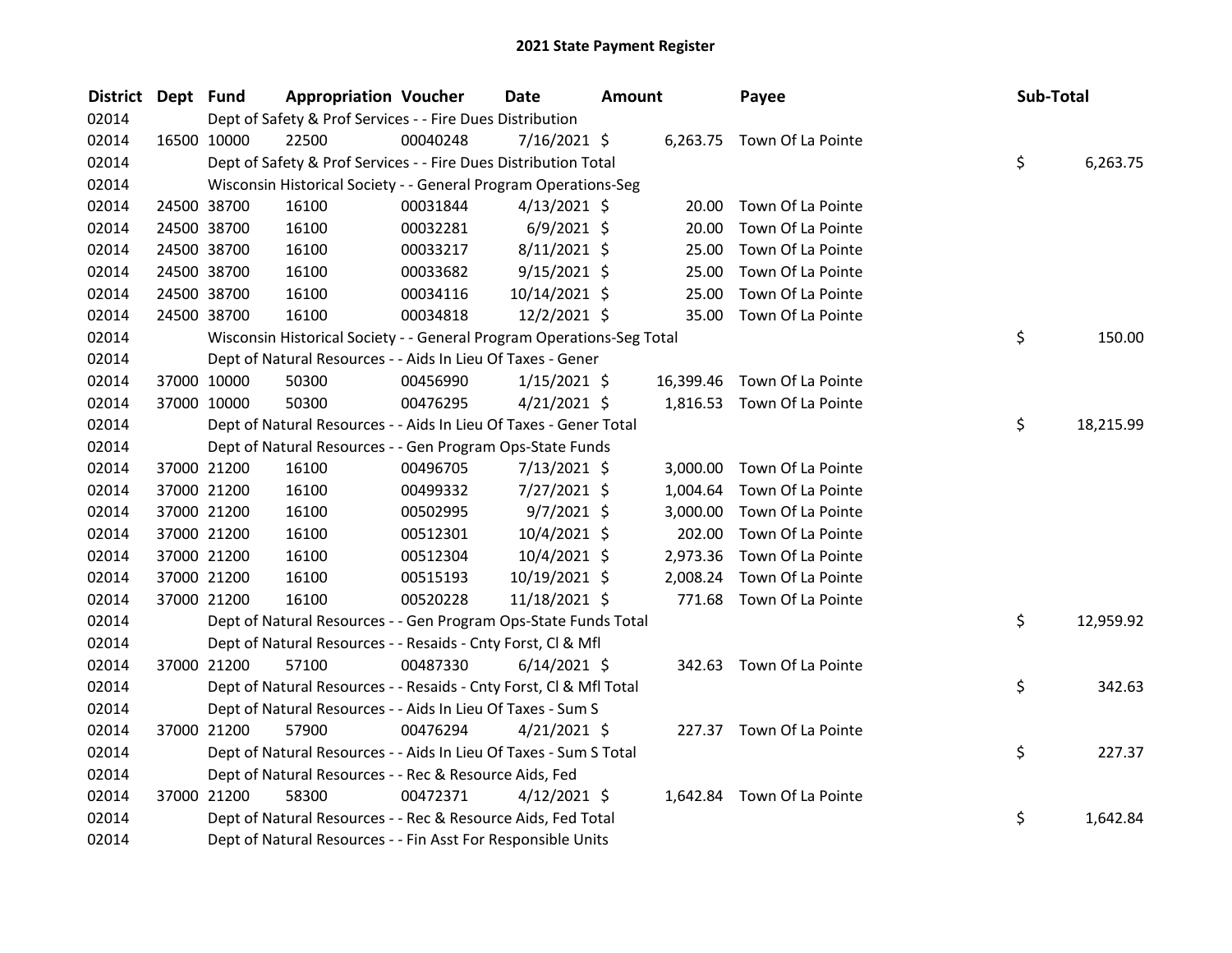| <b>District</b> | Dept Fund |             | <b>Appropriation Voucher</b>                                                    |                         | <b>Date</b>    | <b>Amount</b> | Payee                       | Sub-Total |            |
|-----------------|-----------|-------------|---------------------------------------------------------------------------------|-------------------------|----------------|---------------|-----------------------------|-----------|------------|
| 02014           |           | 37000 27400 | 67000                                                                           | 00483485                | $5/21/2021$ \$ |               | 8,851.12 Town Of La Pointe  |           |            |
| 02014           |           |             | Dept of Natural Resources - - Fin Asst For Responsible Units Total              |                         |                |               |                             | \$        | 8,851.12   |
| 02014           |           |             | WI Dept of Transportation - - Trns Aids To Mnc.-Sf                              |                         |                |               |                             |           |            |
| 02014           |           | 39500 21100 | 19100                                                                           | 00631697                | $1/4/2021$ \$  |               | 23,552.54 Town Of La Pointe |           |            |
| 02014           |           | 39500 21100 | 19100                                                                           | 00667304                | $4/5/2021$ \$  |               | 23,552.54 Town Of La Pointe |           |            |
| 02014           |           | 39500 21100 | 19100                                                                           | 00710792                | $7/6/2021$ \$  |               | 23,552.54 Town Of La Pointe |           |            |
| 02014           |           | 39500 21100 | 19100                                                                           | 00751351                | 10/4/2021 \$   |               | 23,552.55 Town Of La Pointe |           |            |
| 02014           |           |             | WI Dept of Transportation - - Trns Aids To Mnc.-Sf Total                        |                         |                |               |                             | \$        | 94,210.17  |
| 02014           |           |             | Department of Health Services - - Prepaid Medical Transport Reimbursement       |                         |                |               |                             |           |            |
| 02014           |           | 43500 10000 | 16300                                                                           | AMBULANCE 11/15/2021 \$ |                |               | 2,000.00 Town Of La Pointe  |           |            |
| 02014           |           |             | Department of Health Services - - Prepaid Medical Transport Reimbursement Total |                         |                |               |                             | \$        | 2,000.00   |
| 02014           |           |             | Department of Justice - - Officer training reimbursement                        |                         |                |               |                             |           |            |
| 02014           |           | 45500 10000 | 21400                                                                           | 00105406                | 11/18/2021 \$  |               | 800.00 Town Of La Pointe    |           |            |
| 02014           |           |             | Department of Justice - - Officer training reimbursement Total                  |                         |                |               |                             | \$        | 800.00     |
| 02014           |           |             | Department of Revenue - - Gifts And Grants                                      |                         |                |               |                             |           |            |
| 02014           |           | 56600 10000 | 12100                                                                           | 00206146                | $6/25/2021$ \$ |               | 13,659.25 Town Of La Pointe |           |            |
| 02014           |           |             | Department of Revenue - - Gifts And Grants Total                                |                         |                |               |                             | \$        | 13,659.25  |
| 02014           |           |             | Shared Revenue and Tax Relief - - County And Municipal Aid                      |                         |                |               |                             |           |            |
| 02014           |           | 83500 10000 | 10500                                                                           | 00080741                | 7/26/2021 \$   |               | 1,000.43 Town Of La Pointe  |           |            |
| 02014           |           | 83500 10000 | 10500                                                                           | 00087838                | 11/15/2021 \$  |               | 3,669.11 Town Of La Pointe  |           |            |
| 02014           |           |             | Shared Revenue and Tax Relief - - County And Municipal Aid Total                |                         |                |               |                             | \$        | 4,669.54   |
| 02014           |           |             | Shared Revenue and Tax Relief - - Exempt Computer Aid                           |                         |                |               |                             |           |            |
| 02014           |           | 83500 10000 | 10900                                                                           | 00083412                | 7/26/2021 \$   |               | 113.28 Town Of La Pointe    |           |            |
| 02014           |           |             | Shared Revenue and Tax Relief - - Exempt Computer Aid Total                     |                         |                |               |                             | \$        | 113.28     |
| 02014           |           |             | Shared Revenue and Tax Relief - - Personal Property Aid                         |                         |                |               |                             |           |            |
| 02014           |           | 83500 10000 | 11100                                                                           | 00076597                | $5/3/2021$ \$  |               | 3,908.56 Town Of La Pointe  |           |            |
| 02014           |           |             | Shared Revenue and Tax Relief - - Personal Property Aid Total                   |                         |                |               |                             | \$        | 3,908.56   |
| 02014           |           |             | Shared Revenue and Tax Relief - - Payments For Municipal Svcs                   |                         |                |               |                             |           |            |
| 02014           |           | 83500 10000 | 50100                                                                           | 00073497                | $2/1/2021$ \$  |               | 15,265.38 Town Of La Pointe |           |            |
| 02014           |           |             | Shared Revenue and Tax Relief - - Payments For Municipal Svcs Total             |                         |                |               |                             | \$        | 15,265.38  |
| 02014 Total     |           |             |                                                                                 |                         |                |               |                             | \$        | 183,279.80 |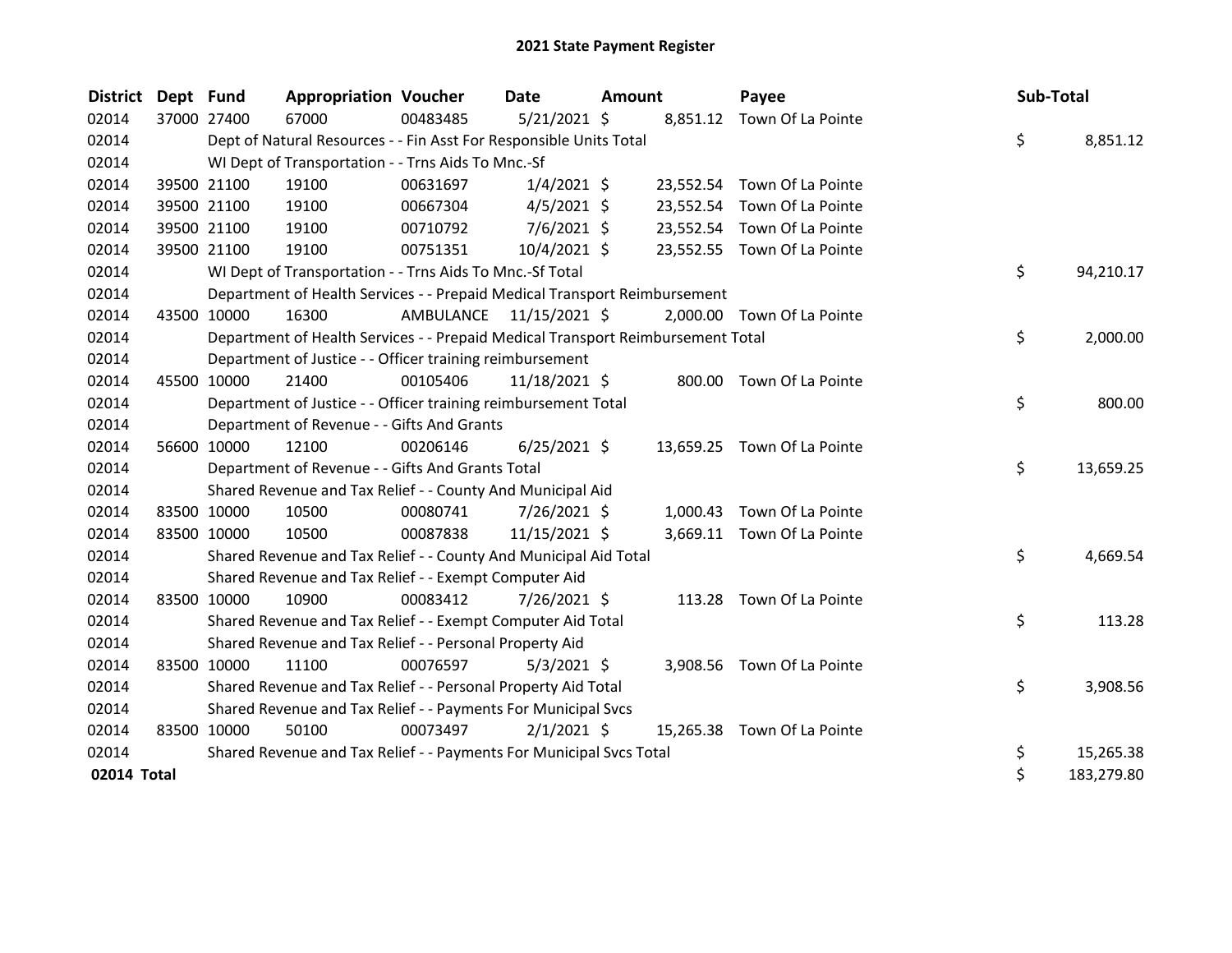| <b>District</b> | Dept Fund |             | <b>Appropriation Voucher</b>                                       |          | Date           | <b>Amount</b> |        | Payee                     | Sub-Total |            |
|-----------------|-----------|-------------|--------------------------------------------------------------------|----------|----------------|---------------|--------|---------------------------|-----------|------------|
| 02016           |           |             | Dept of Safety & Prof Services - - Fire Dues Distribution          |          |                |               |        |                           |           |            |
| 02016           |           | 16500 10000 | 22500                                                              | 00040429 | 7/19/2021 \$   |               |        | 1,199.84 Town Of Marengo  |           |            |
| 02016           |           |             | Dept of Safety & Prof Services - - Fire Dues Distribution Total    |          |                |               |        |                           | \$        | 1,199.84   |
| 02016           |           |             | Dept of Natural Resources - - Resaids - Cnty Forst, Cl & Mfl       |          |                |               |        |                           |           |            |
| 02016           |           | 37000 21200 | 57100                                                              | 00487331 | $6/15/2021$ \$ |               |        | 292.68 Town Of Marengo    |           |            |
| 02016           |           |             | Dept of Natural Resources - - Resaids - Cnty Forst, Cl & Mfl Total |          |                |               |        |                           | \$        | 292.68     |
| 02016           |           |             | Dept of Natural Resources - - Resaids - Pymt In Lieu Tax Fed       |          |                |               |        |                           |           |            |
| 02016           |           | 37000 21200 | 58400                                                              | 00510779 | $9/29/2021$ \$ |               |        | 78,361.64 Town Of Marengo |           |            |
| 02016           |           |             | Dept of Natural Resources - - Resaids - Pymt In Lieu Tax Fed Total |          |                |               |        |                           | \$        | 78,361.64  |
| 02016           |           |             | Dept of Natural Resources - - Fin Asst For Responsible Units       |          |                |               |        |                           |           |            |
| 02016           |           | 37000 27400 | 67000                                                              | 00483650 | $5/24/2021$ \$ |               |        | 1,567.72 Town Of Marengo  |           |            |
| 02016           |           |             | Dept of Natural Resources - - Fin Asst For Responsible Units Total |          |                |               |        |                           | \$.       | 1,567.72   |
| 02016           |           |             | WI Dept of Transportation - - Trns Aids To Mnc.-Sf                 |          |                |               |        |                           |           |            |
| 02016           |           | 39500 21100 | 19100                                                              | 00631698 | $1/4/2021$ \$  |               |        | 47,671.92 Town Of Marengo |           |            |
| 02016           |           | 39500 21100 | 19100                                                              | 00667305 | $4/5/2021$ \$  |               |        | 47,671.92 Town Of Marengo |           |            |
| 02016           |           | 39500 21100 | 19100                                                              | 00710793 | $7/6/2021$ \$  |               |        | 47,671.92 Town Of Marengo |           |            |
| 02016           |           | 39500 21100 | 19100                                                              | 00751352 | 10/4/2021 \$   |               |        | 47,671.92 Town Of Marengo |           |            |
| 02016           |           |             | WI Dept of Transportation - - Trns Aids To Mnc.-Sf Total           |          |                |               |        |                           | \$        | 190,687.68 |
| 02016           |           |             | Department of Revenue - - Gifts And Grants                         |          |                |               |        |                           |           |            |
| 02016           |           | 56600 10000 | 12100                                                              | 00206147 | $6/25/2021$ \$ |               |        | 19,677.69 Town Of Marengo |           |            |
| 02016           |           |             | Department of Revenue - - Gifts And Grants Total                   |          |                |               |        |                           | \$.       | 19,677.69  |
| 02016           |           |             | Shared Revenue and Tax Relief - - County And Municipal Aid         |          |                |               |        |                           |           |            |
| 02016           |           | 83500 10000 | 10500                                                              | 00080742 | 7/26/2021 \$   |               |        | 4,851.10 Town Of Marengo  |           |            |
| 02016           |           | 83500 10000 | 10500                                                              | 00087839 | 11/15/2021 \$  |               |        | 27,489.55 Town Of Marengo |           |            |
| 02016           |           |             | Shared Revenue and Tax Relief - - County And Municipal Aid Total   |          |                |               |        |                           | \$        | 32,340.65  |
| 02016           |           |             | Shared Revenue and Tax Relief - - Exempt Computer Aid              |          |                |               |        |                           |           |            |
| 02016           |           | 83500 10000 | 10900                                                              | 00083413 | 7/26/2021 \$   |               |        | 10.40 Town Of Marengo     |           |            |
| 02016           |           |             | Shared Revenue and Tax Relief - - Exempt Computer Aid Total        |          |                |               |        |                           | \$        | 10.40      |
| 02016           |           |             | Shared Revenue and Tax Relief - - Utility Aid                      |          |                |               |        |                           |           |            |
| 02016           |           | 83500 10000 | 11000                                                              | 00080742 | 7/26/2021 \$   |               |        | 56.60 Town Of Marengo     |           |            |
| 02016           |           | 83500 10000 | 11000                                                              | 00087839 | 11/15/2021 \$  |               | 321.36 | Town Of Marengo           |           |            |
| 02016           |           |             | Shared Revenue and Tax Relief - - Utility Aid Total                |          |                |               |        |                           | \$        | 377.96     |
| 02016           |           |             | Shared Revenue and Tax Relief - - Personal Property Aid            |          |                |               |        |                           |           |            |
| 02016           |           | 83500 10000 | 11100                                                              | 00076598 | $5/3/2021$ \$  |               |        | 280.37 Town Of Marengo    |           |            |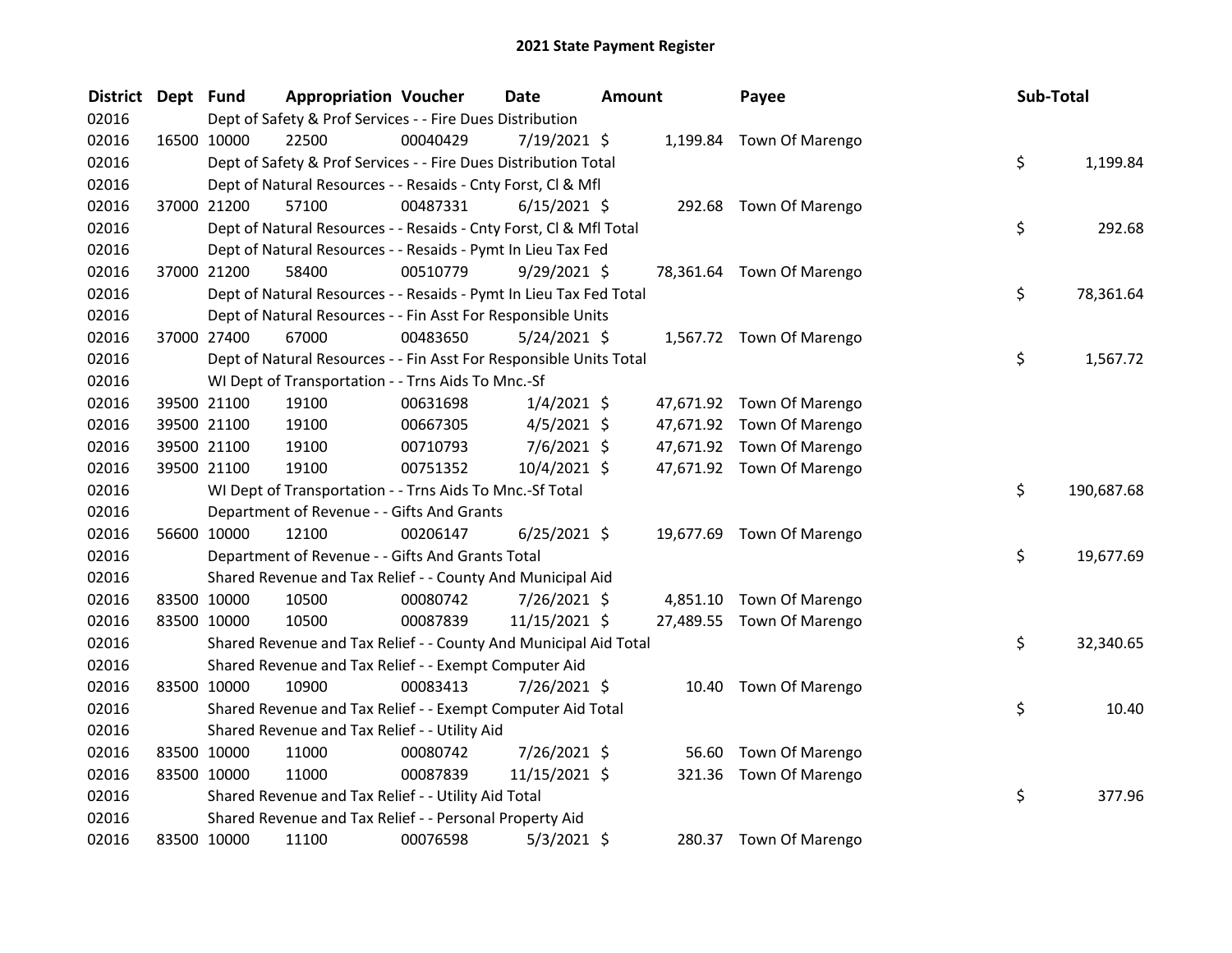| <b>District Dept Fund</b> |  | <b>Appropriation Voucher</b>                                  | <b>Date</b> | Amount | Pavee | Sub-Total |            |
|---------------------------|--|---------------------------------------------------------------|-------------|--------|-------|-----------|------------|
| 02016                     |  | Shared Revenue and Tax Relief - - Personal Property Aid Total |             |        |       |           | 280.37     |
| 02016 Total               |  |                                                               |             |        |       |           | 324,796.63 |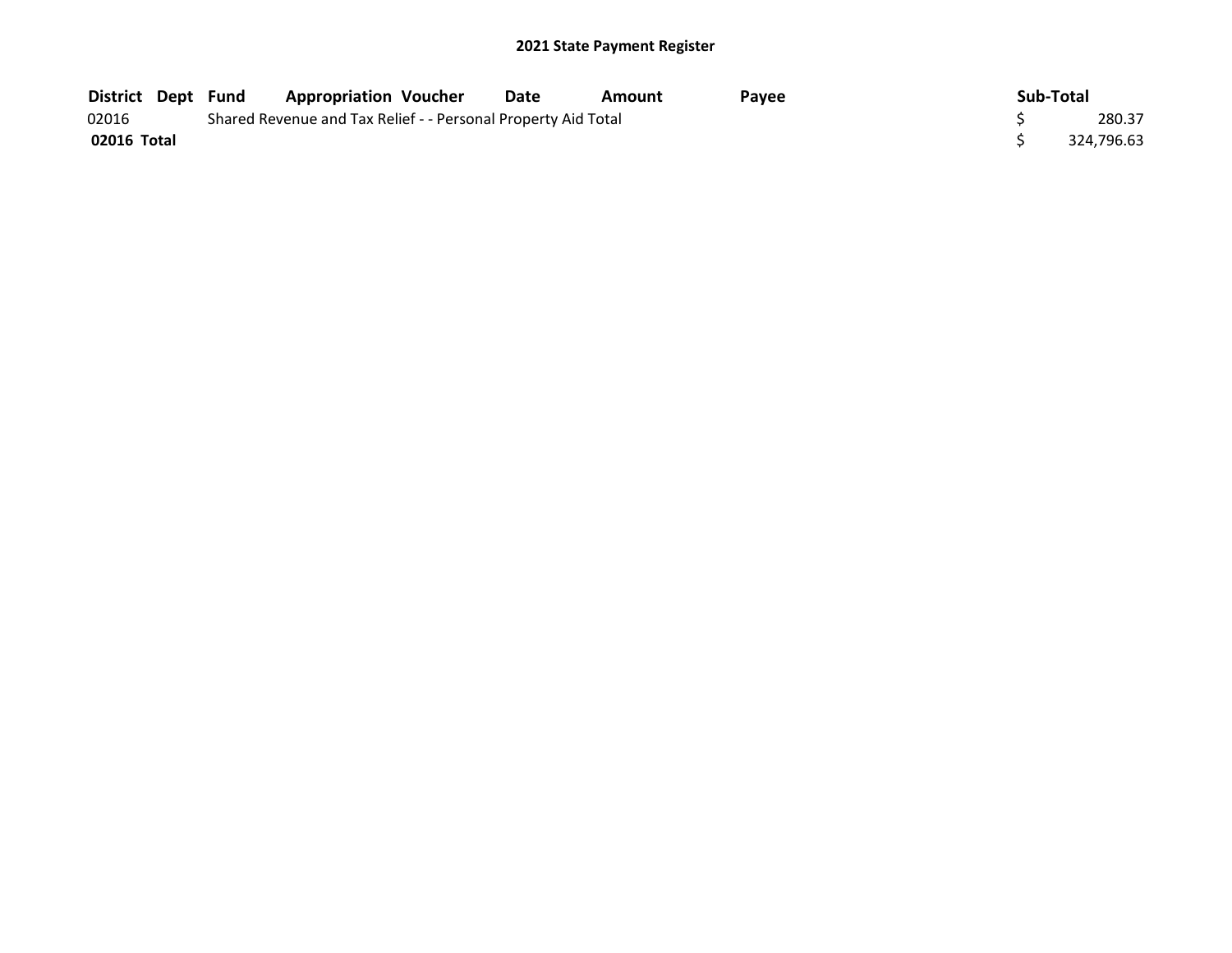| <b>District</b> | Dept Fund |             | <b>Appropriation Voucher</b>                                           |          | Date           | <b>Amount</b> |           | Payee                   | Sub-Total |            |
|-----------------|-----------|-------------|------------------------------------------------------------------------|----------|----------------|---------------|-----------|-------------------------|-----------|------------|
| 02018           |           |             | Dept of Safety & Prof Services - - Fire Dues Distribution              |          |                |               |           |                         |           |            |
| 02018           |           | 16500 10000 | 22500                                                                  | 00040250 | 7/16/2021 \$   |               |           | 1,613.55 Town of Morse  |           |            |
| 02018           |           |             | Dept of Safety & Prof Services - - Fire Dues Distribution Total        |          |                |               |           |                         | \$        | 1,613.55   |
| 02018           |           |             | Dept of Natural Resources - - Aids In Lieu Of Taxes - Gener            |          |                |               |           |                         |           |            |
| 02018           |           | 37000 10000 | 50300                                                                  | 00456997 | $1/15/2021$ \$ |               |           | 450.05 Town of Morse    |           |            |
| 02018           |           | 37000 10000 | 50300                                                                  | 00456998 | $1/15/2021$ \$ |               | 26,743.06 | Town of Morse           |           |            |
| 02018           |           | 37000 10000 | 50300                                                                  | 00456999 | $1/15/2021$ \$ |               |           | 16,897.14 Town of Morse |           |            |
| 02018           |           | 37000 10000 | 50300                                                                  | 00476714 | $4/21/2021$ \$ |               |           | 808.82 Town of Morse    |           |            |
| 02018           |           |             | Dept of Natural Resources - - Aids In Lieu Of Taxes - Gener Total      |          |                |               |           |                         | \$        | 44,899.07  |
| 02018           |           |             | Dept of Natural Resources - - Seg Earned                               |          |                |               |           |                         |           |            |
| 02018           |           | 37000 21200 | 100SE                                                                  | 00473947 | $4/15/2021$ \$ |               |           | 5,811.72 Town of Morse  |           |            |
| 02018           |           |             | Dept of Natural Resources - - Seg Earned Total                         |          |                |               |           |                         | \$        | 5,811.72   |
| 02018           |           |             | Dept of Natural Resources - - Resaids - Cnty Forst, Cl & Mfl           |          |                |               |           |                         |           |            |
| 02018           |           | 37000 21200 | 57100                                                                  | 00487332 | $6/14/2021$ \$ |               |           | 6,639.67 Town of Morse  |           |            |
| 02018           |           |             | Dept of Natural Resources - - Resaids - Cnty Forst, Cl & Mfl Total     |          |                |               |           |                         | \$        | 6,639.67   |
| 02018           |           |             | Dept of Natural Resources - - Aids In Lieu Of Taxes - Sum S            |          |                |               |           |                         |           |            |
| 02018           |           | 37000 21200 | 57900                                                                  | 00476712 | $4/21/2021$ \$ |               | 1,328.05  | Town of Morse           |           |            |
| 02018           |           | 37000 21200 | 57900                                                                  | 00476713 | $4/21/2021$ \$ |               | 0.40      | Town of Morse           |           |            |
| 02018           |           |             | Dept of Natural Resources - - Aids In Lieu Of Taxes - Sum S Total      |          |                |               |           |                         | \$        | 1,328.45   |
| 02018           |           |             | Dept of Natural Resources - - Resaids - Pymt In Lieu Tax Fed           |          |                |               |           |                         |           |            |
| 02018           |           | 37000 21200 | 58400                                                                  | 00510780 | $9/28/2021$ \$ |               |           | 25,452.34 Town of Morse |           |            |
| 02018           |           |             | Dept of Natural Resources - - Resaids - Pymt In Lieu Tax Fed Total     |          |                |               |           |                         | \$        | 25,452.34  |
| 02018           |           |             | WI Dept of Transportation - - Trns Aids To Mnc.-Sf                     |          |                |               |           |                         |           |            |
| 02018           |           | 39500 21100 | 19100                                                                  | 00631699 | $1/4/2021$ \$  |               |           | 39,333.04 Town of Morse |           |            |
| 02018           |           | 39500 21100 | 19100                                                                  | 00667306 | $4/5/2021$ \$  |               |           | 39,333.04 Town of Morse |           |            |
| 02018           |           | 39500 21100 | 19100                                                                  | 00710794 | $7/6/2021$ \$  |               | 39,333.04 | Town of Morse           |           |            |
| 02018           |           | 39500 21100 | 19100                                                                  | 00751353 | 10/4/2021 \$   |               |           | 39,333.05 Town of Morse |           |            |
| 02018           |           |             | WI Dept of Transportation - - Trns Aids To Mnc.-Sf Total               |          |                |               |           |                         | \$        | 157,332.17 |
| 02018           |           |             | WI Dept of Transportation - - Supplemental Transportation Aids         |          |                |               |           |                         |           |            |
| 02018           |           | 39500 21100 | 19600                                                                  | 00633641 | $1/4/2021$ \$  |               |           | 27,764.50 Town of Morse |           |            |
| 02018           |           |             | WI Dept of Transportation - - Supplemental Transportation Aids Total   |          |                |               |           |                         | \$        | 27,764.50  |
| 02018           |           |             | Department of Military Affairs - - Federal Aid, Local Assistance       |          |                |               |           |                         |           |            |
| 02018           |           | 46500 10000 | 34200                                                                  | 00104090 | 12/17/2021 \$  |               |           | 1,358.55 Town of Morse  |           |            |
| 02018           |           |             | Department of Military Affairs - - Federal Aid, Local Assistance Total |          |                |               |           |                         | \$        | 1,358.55   |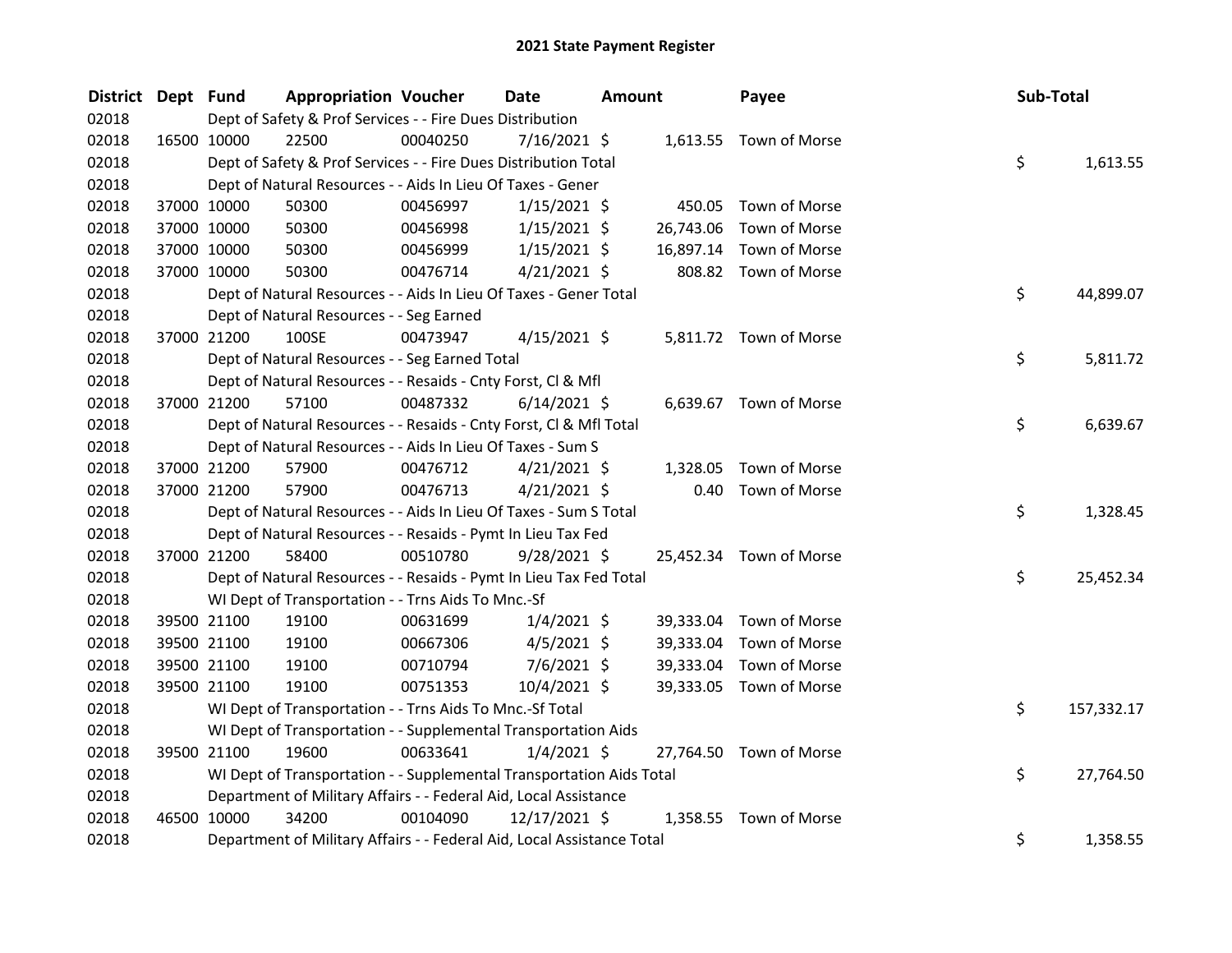| <b>District</b> | Dept Fund |             | <b>Appropriation Voucher</b>                                        |          | <b>Date</b>     | <b>Amount</b> |           | Payee         | Sub-Total |            |
|-----------------|-----------|-------------|---------------------------------------------------------------------|----------|-----------------|---------------|-----------|---------------|-----------|------------|
| 02018           |           |             | Department of Revenue - - Gifts And Grants                          |          |                 |               |           |               |           |            |
| 02018           | 56600     | 10000       | 12100                                                               | 00206148 | $6/25/2021$ \$  |               | 25,120.45 | Town of Morse |           |            |
| 02018           |           |             | Department of Revenue - - Gifts And Grants Total                    |          |                 |               |           |               | \$        | 25,120.45  |
| 02018           |           |             | Shared Revenue and Tax Relief - - County And Municipal Aid          |          |                 |               |           |               |           |            |
| 02018           |           | 83500 10000 | 10500                                                               | 00080743 | $7/26/2021$ \$  |               | 3.424.46  | Town of Morse |           |            |
| 02018           | 83500     | 10000       | 10500                                                               | 00087840 | $11/15/2021$ \$ |               | 19,405.27 | Town of Morse |           |            |
| 02018           |           |             | Shared Revenue and Tax Relief - - County And Municipal Aid Total    |          |                 |               |           |               | \$        | 22,829.73  |
| 02018           |           |             | Shared Revenue and Tax Relief - - Exempt Computer Aid               |          |                 |               |           |               |           |            |
| 02018           |           | 83500 10000 | 10900                                                               | 00083414 | 7/26/2021 \$    |               | 2.08      | Town of Morse |           |            |
| 02018           |           |             | Shared Revenue and Tax Relief - - Exempt Computer Aid Total         |          |                 |               |           |               | \$        | 2.08       |
| 02018           |           |             | Shared Revenue and Tax Relief - - Utility Aid                       |          |                 |               |           |               |           |            |
| 02018           |           | 83500 10000 | 11000                                                               | 00080743 | 7/26/2021 \$    |               | 1.99      | Town of Morse |           |            |
| 02018           |           | 83500 10000 | 11000                                                               | 00087840 | 11/15/2021 \$   |               | 9.39      | Town of Morse |           |            |
| 02018           |           |             | Shared Revenue and Tax Relief - - Utility Aid Total                 |          |                 |               |           |               | \$        | 11.38      |
| 02018           |           |             | Shared Revenue and Tax Relief - - Personal Property Aid             |          |                 |               |           |               |           |            |
| 02018           |           | 83500 10000 | 11100                                                               | 00076599 | $5/3/2021$ \$   |               | 24.94     | Town of Morse |           |            |
| 02018           |           |             | Shared Revenue and Tax Relief - - Personal Property Aid Total       |          |                 |               |           |               | \$        | 24.94      |
| 02018           |           |             | Shared Revenue and Tax Relief - - Payments For Municipal Svcs       |          |                 |               |           |               |           |            |
| 02018           |           | 83500 10000 | 50100                                                               | 00073498 | $2/1/2021$ \$   |               | 698.19    | Town of Morse |           |            |
| 02018           |           |             | Shared Revenue and Tax Relief - - Payments For Municipal Svcs Total |          |                 |               |           |               | \$        | 698.19     |
| 02018 Total     |           |             |                                                                     |          |                 |               |           |               | \$        | 320,886.79 |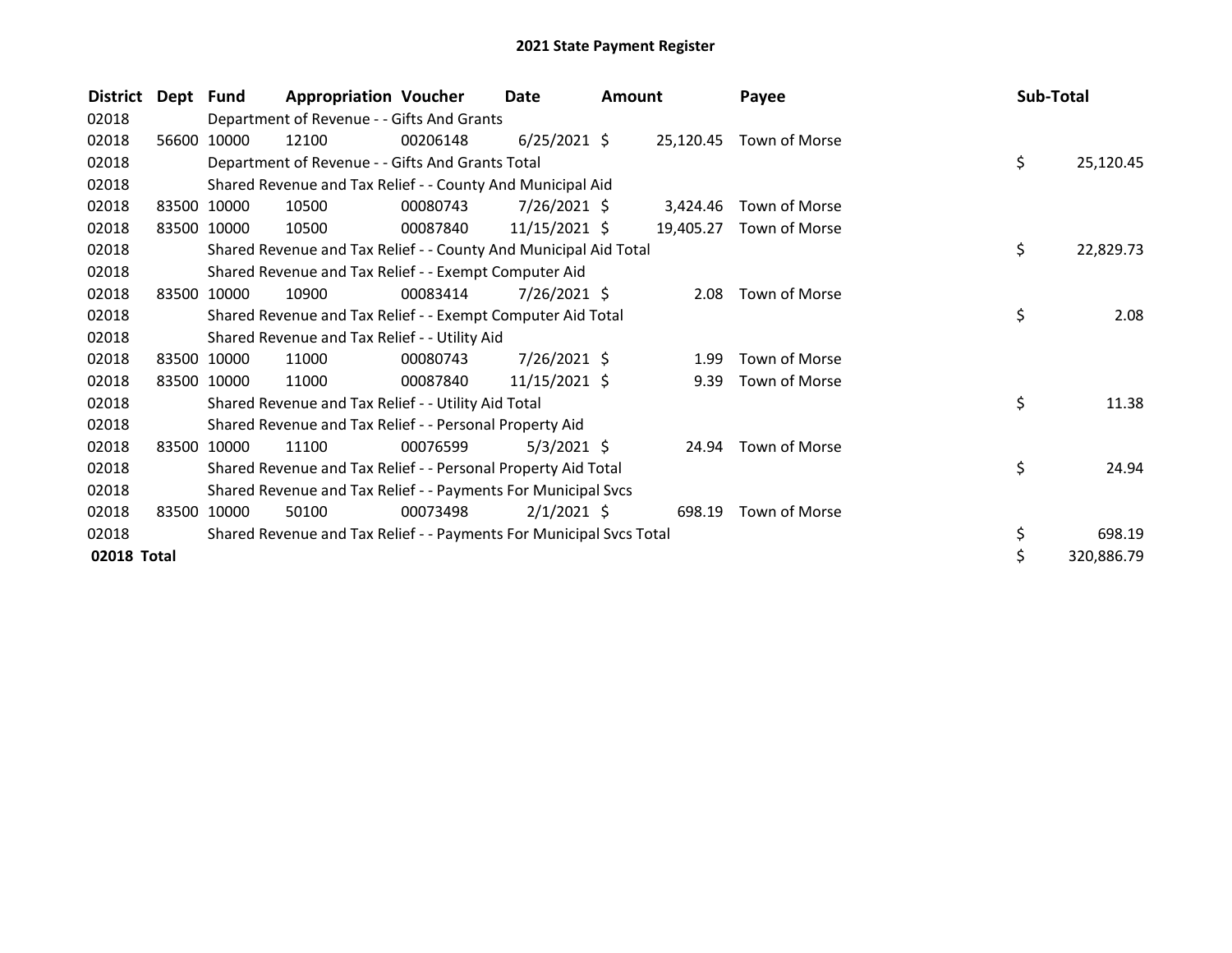| <b>District</b> | Dept Fund |             | <b>Appropriation Voucher</b>                                          |          | <b>Date</b>    | <b>Amount</b> |           | Payee                        | Sub-Total |            |
|-----------------|-----------|-------------|-----------------------------------------------------------------------|----------|----------------|---------------|-----------|------------------------------|-----------|------------|
| 02020           |           |             | Dept of Safety & Prof Services - - Fire Dues Distribution             |          |                |               |           |                              |           |            |
| 02020           |           | 16500 10000 | 22500                                                                 | 00040251 | 7/15/2021 \$   |               |           | 407.08 Town Of Peeksville    |           |            |
| 02020           |           |             | Dept of Safety & Prof Services - - Fire Dues Distribution Total       |          |                |               |           |                              | \$        | 407.08     |
| 02020           |           |             | Dept of Natural Resources - - Seg Earned                              |          |                |               |           |                              |           |            |
| 02020           |           | 37000 21200 | 100SE                                                                 | 00514547 | 10/12/2021 \$  |               |           | 196.88 Town Of Peeksville    |           |            |
| 02020           |           |             | Dept of Natural Resources - - Seg Earned Total                        |          |                |               |           |                              | \$        | 196.88     |
| 02020           |           |             | Dept of Natural Resources - - Resaids - Cnty Forst, Cl & Mfl          |          |                |               |           |                              |           |            |
| 02020           |           | 37000 21200 | 57100                                                                 | 00487333 | $6/17/2021$ \$ |               |           | 3,100.96 Town Of Peeksville  |           |            |
| 02020           |           |             | Dept of Natural Resources - - Resaids - Cnty Forst, Cl & Mfl Total    |          |                |               |           |                              | \$        | 3,100.96   |
| 02020           |           |             | Dept of Natural Resources - - Fin Asst For Responsible Units          |          |                |               |           |                              |           |            |
| 02020           |           | 37000 27400 | 67000                                                                 | 00483528 | $5/21/2021$ \$ |               |           | 909.00 Town Of Peeksville    |           |            |
| 02020           |           |             | Dept of Natural Resources - - Fin Asst For Responsible Units Total    |          |                |               |           |                              | \$        | 909.00     |
| 02020           |           |             | WI Dept of Transportation - - Trns Aids To Mnc.-Sf                    |          |                |               |           |                              |           |            |
| 02020           |           | 39500 21100 | 19100                                                                 | 00631700 | $1/4/2021$ \$  |               |           | 26,135.46 Town Of Peeksville |           |            |
| 02020           |           | 39500 21100 | 19100                                                                 | 00667307 | $4/5/2021$ \$  |               | 26,135.46 | Town Of Peeksville           |           |            |
| 02020           |           | 39500 21100 | 19100                                                                 | 00710795 | $7/6/2021$ \$  |               |           | 26,135.46 Town Of Peeksville |           |            |
| 02020           |           | 39500 21100 | 19100                                                                 | 00751354 | 10/4/2021 \$   |               |           | 26,135.46 Town Of Peeksville |           |            |
| 02020           |           |             | WI Dept of Transportation - - Trns Aids To Mnc.-Sf Total              |          |                |               |           |                              | \$.       | 104,541.84 |
| 02020           |           |             | Department of Revenue - - Gifts And Grants                            |          |                |               |           |                              |           |            |
| 02020           |           | 56600 10000 | 12100                                                                 | 00206149 | $6/25/2021$ \$ |               |           | 7,431.47 Town Of Peeksville  |           |            |
| 02020           |           |             | Department of Revenue - - Gifts And Grants Total                      |          |                |               |           |                              | \$        | 7,431.47   |
| 02020           |           |             | Shared Revenue and Tax Relief - - Expenditure Restraint Program       |          |                |               |           |                              |           |            |
| 02020           |           | 83500 10000 | 10100                                                                 | 00080744 | 7/26/2021 \$   |               |           | 800.92 Town Of Peeksville    |           |            |
| 02020           |           |             | Shared Revenue and Tax Relief - - Expenditure Restraint Program Total |          |                |               |           |                              | \$        | 800.92     |
| 02020           |           |             | Shared Revenue and Tax Relief - - County And Municipal Aid            |          |                |               |           |                              |           |            |
| 02020           |           | 83500 10000 | 10500                                                                 | 00080744 | 7/26/2021 \$   |               |           | 2,264.30 Town Of Peeksville  |           |            |
| 02020           |           | 83500 10000 | 10500                                                                 | 00087841 | 11/15/2021 \$  |               |           | 12,831.05 Town Of Peeksville |           |            |
| 02020           |           |             | Shared Revenue and Tax Relief - - County And Municipal Aid Total      |          |                |               |           |                              | \$        | 15,095.35  |
| 02020           |           |             | Shared Revenue and Tax Relief - - Exempt Computer Aid                 |          |                |               |           |                              |           |            |
| 02020           |           | 83500 10000 | 10900                                                                 | 00083415 | 7/26/2021 \$   |               |           | 1.03 Town Of Peeksville      |           |            |
| 02020           |           |             | Shared Revenue and Tax Relief - - Exempt Computer Aid Total           |          |                |               |           |                              | \$        | 1.03       |
| 02020           |           |             | Shared Revenue and Tax Relief - - Personal Property Aid               |          |                |               |           |                              |           |            |
| 02020           |           | 83500 10000 | 11100                                                                 | 00076600 | $5/3/2021$ \$  |               | 55.26     | Town Of Peeksville           |           |            |
| 02020           |           |             | Shared Revenue and Tax Relief - - Personal Property Aid Total         |          |                |               |           |                              | \$        | 55.26      |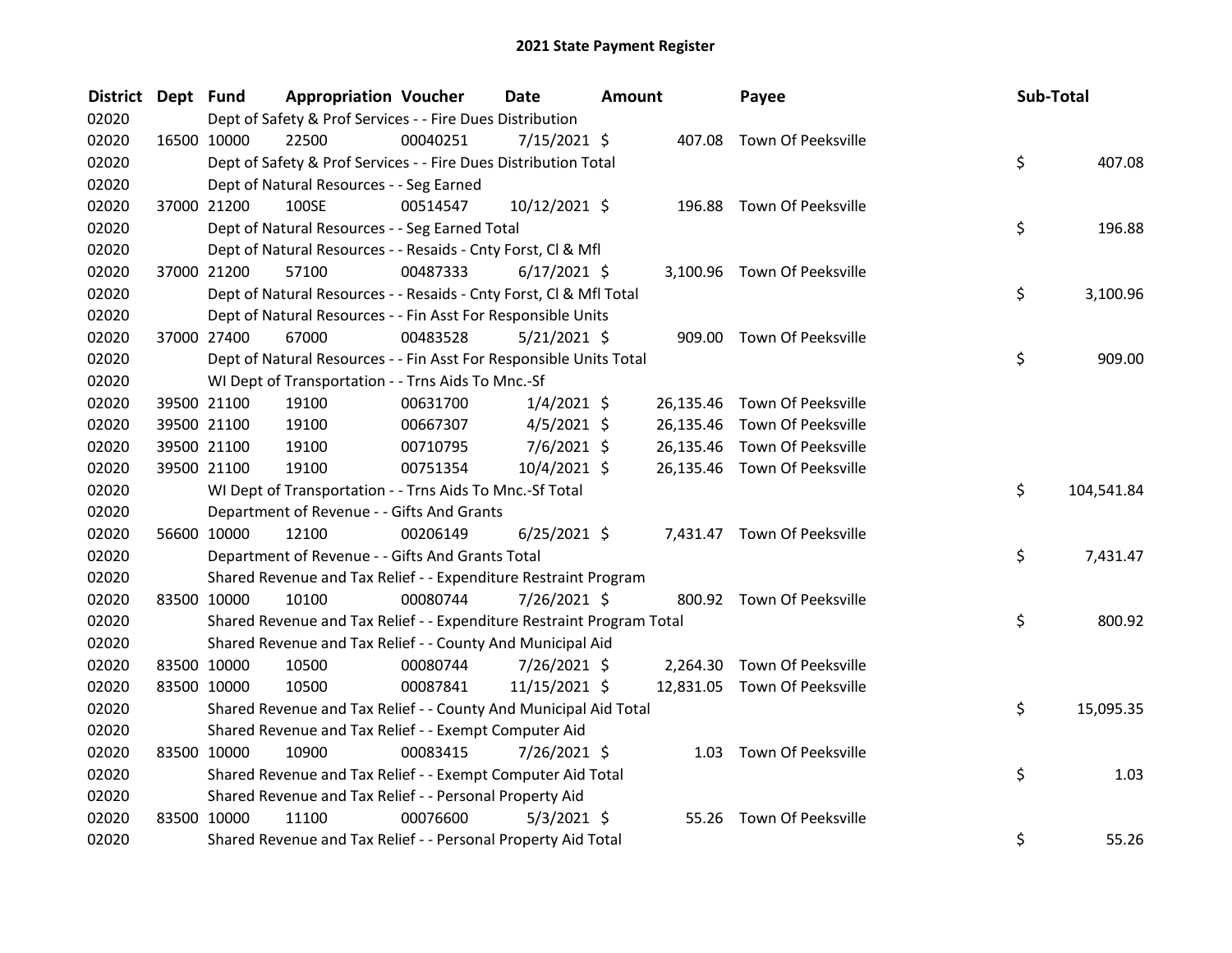| District Dept Fund | <b>Appropriation Voucher</b> | <b>Date</b> | Amount | Payee | Sub-Total  |
|--------------------|------------------------------|-------------|--------|-------|------------|
| 02020 Total        |                              |             |        |       | 132,539.79 |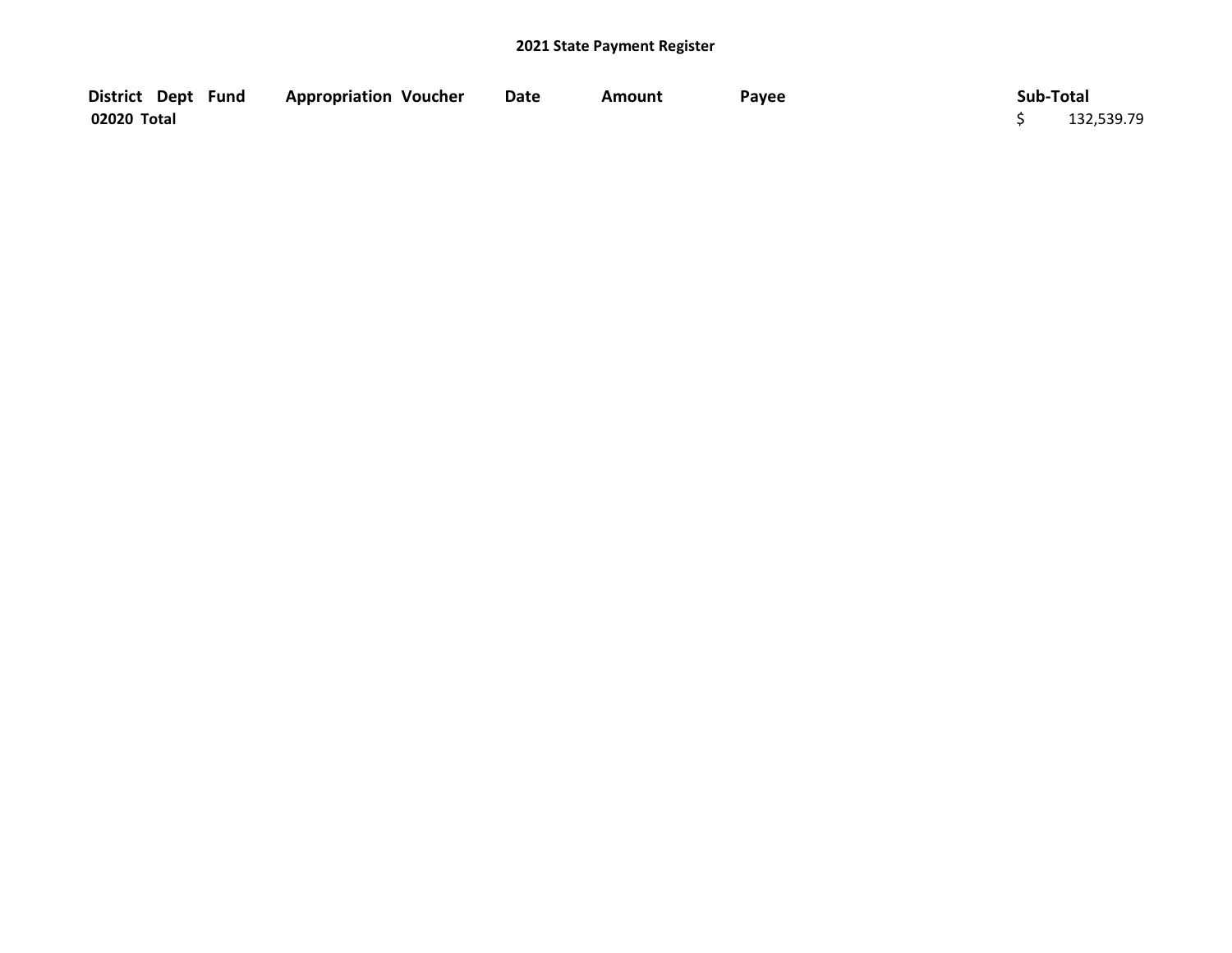| District Dept Fund |             | <b>Appropriation Voucher</b>                                          |          | <b>Date</b>    | <b>Amount</b> |           | Payee                     | Sub-Total |            |
|--------------------|-------------|-----------------------------------------------------------------------|----------|----------------|---------------|-----------|---------------------------|-----------|------------|
| 02022              |             | Dept of Natural Resources - - Resaids - Cnty Forst, CI & Mfl          |          |                |               |           |                           |           |            |
| 02022              | 37000 21200 | 57100                                                                 | 00487334 | $6/14/2021$ \$ |               |           | 2,351.37 Town Of Sanborn  |           |            |
| 02022              |             | Dept of Natural Resources - - Resaids - Cnty Forst, CI & Mfl Total    |          |                |               |           |                           | \$        | 2,351.37   |
| 02022              |             | WI Dept of Transportation - - Trns Aids To Mnc.-Sf                    |          |                |               |           |                           |           |            |
| 02022              | 39500 21100 | 19100                                                                 | 00631701 | $1/4/2021$ \$  |               | 32,120.73 | Town Of Sanborn           |           |            |
| 02022              | 39500 21100 | 19100                                                                 | 00667308 | $4/5/2021$ \$  |               | 32,120.73 | Town Of Sanborn           |           |            |
| 02022              | 39500 21100 | 19100                                                                 | 00710796 | $7/6/2021$ \$  |               | 32,120.73 | Town Of Sanborn           |           |            |
| 02022              | 39500 21100 | 19100                                                                 | 00751355 | 10/4/2021 \$   |               |           | 32,120.73 Town Of Sanborn |           |            |
| 02022              |             | WI Dept of Transportation - - Trns Aids To Mnc.-Sf Total              |          |                |               |           |                           | \$        | 128,482.92 |
| 02022              |             | Department of Revenue - - Gifts And Grants                            |          |                |               |           |                           |           |            |
| 02022              | 56600 10000 | 12100                                                                 | 00206150 | $6/25/2021$ \$ |               | 66,935.54 | Town Of Sanborn           |           |            |
| 02022              |             | Department of Revenue - - Gifts And Grants Total                      |          |                |               |           |                           | \$        | 66,935.54  |
| 02022              |             | Shared Revenue and Tax Relief - - Expenditure Restraint Program       |          |                |               |           |                           |           |            |
| 02022              | 83500 10000 | 10100                                                                 | 00080745 | $7/26/2021$ \$ |               | 5,125.15  | Town Of Sanborn           |           |            |
| 02022              |             | Shared Revenue and Tax Relief - - Expenditure Restraint Program Total |          |                |               |           |                           | \$        | 5,125.15   |
| 02022              |             | Shared Revenue and Tax Relief - - County And Municipal Aid            |          |                |               |           |                           |           |            |
| 02022              | 83500 10000 | 10500                                                                 | 00080745 | $7/26/2021$ \$ |               | 14,527.64 | Town Of Sanborn           |           |            |
| 02022              | 83500 10000 | 10500                                                                 | 00087842 | 11/15/2021 \$  |               |           | 82,323.29 Town Of Sanborn |           |            |
| 02022              |             | Shared Revenue and Tax Relief - - County And Municipal Aid Total      |          |                |               |           |                           | \$        | 96,850.93  |
| 02022              |             | Shared Revenue and Tax Relief - - Utility Aid                         |          |                |               |           |                           |           |            |
| 02022              | 83500 10000 | 11000                                                                 | 00080745 | 7/26/2021 \$   |               | 1.89      | Town Of Sanborn           |           |            |
| 02022              | 83500 10000 | 11000                                                                 | 00087842 | 11/15/2021 \$  |               | 10.43     | Town Of Sanborn           |           |            |
| 02022              |             | Shared Revenue and Tax Relief - - Utility Aid Total                   |          |                |               |           |                           | \$        | 12.32      |
| 02022              |             | Shared Revenue and Tax Relief - - Personal Property Aid               |          |                |               |           |                           |           |            |
| 02022              | 83500 10000 | 11100                                                                 | 00076601 | $5/3/2021$ \$  |               | 426.11    | Town Of Sanborn           |           |            |
| 02022              |             | Shared Revenue and Tax Relief - - Personal Property Aid Total         |          |                |               |           |                           | \$        | 426.11     |
| 02022 Total        |             |                                                                       |          |                |               |           |                           | \$        | 300,184.34 |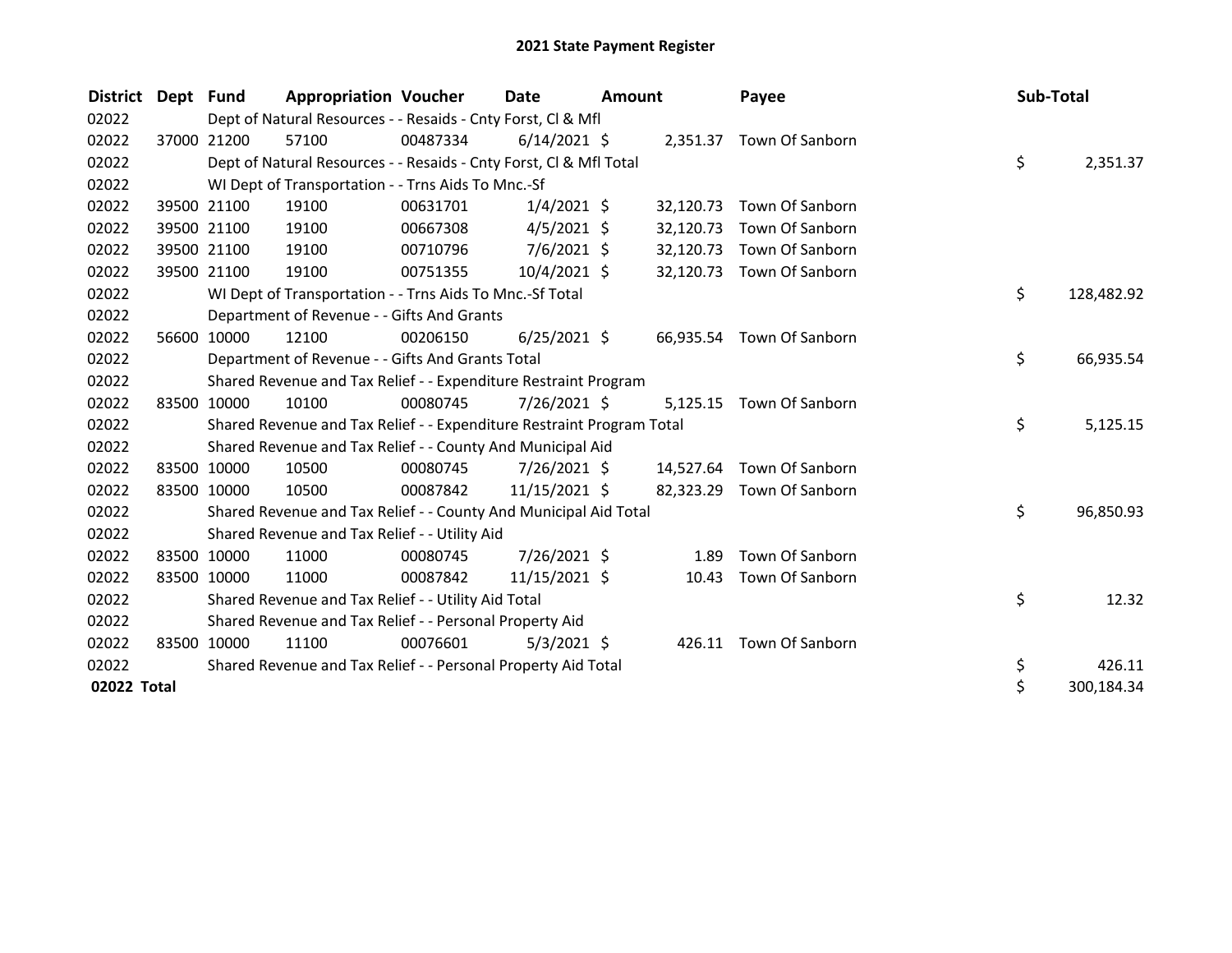| <b>District</b> | Dept Fund |             | <b>Appropriation Voucher</b>                                         |          | Date           | Amount |           | Payee                          | Sub-Total |            |
|-----------------|-----------|-------------|----------------------------------------------------------------------|----------|----------------|--------|-----------|--------------------------------|-----------|------------|
| 02024           |           |             | Dept of Safety & Prof Services - - Fire Dues Distribution            |          |                |        |           |                                |           |            |
| 02024           |           | 16500 10000 | 22500                                                                | 00040252 | 7/16/2021 \$   |        | 624.08    | Town Of Shanagolden            |           |            |
| 02024           |           |             | Dept of Safety & Prof Services - - Fire Dues Distribution Total      |          |                |        |           |                                | \$        | 624.08     |
| 02024           |           |             | Dept of Natural Resources - - Resaids - Cnty Forst, Cl & Mfl         |          |                |        |           |                                |           |            |
| 02024           |           | 37000 21200 | 57100                                                                | 00487335 | $6/14/2021$ \$ |        |           | 756.27 Town Of Shanagolden     |           |            |
| 02024           |           |             | Dept of Natural Resources - - Resaids - Cnty Forst, Cl & Mfl Total   |          |                |        |           |                                | \$.       | 756.27     |
| 02024           |           |             | Dept of Natural Resources - - Resaids - Pymt In Lieu Tax Fed         |          |                |        |           |                                |           |            |
| 02024           |           | 37000 21200 | 58400                                                                | 00510781 | $9/28/2021$ \$ |        |           | 113,515.98 Town Of Shanagolden |           |            |
| 02024           |           |             | Dept of Natural Resources - - Resaids - Pymt In Lieu Tax Fed Total   |          |                |        |           |                                | \$        | 113,515.98 |
| 02024           |           |             | WI Dept of Transportation - - Trns Aids To Mnc.-Sf                   |          |                |        |           |                                |           |            |
| 02024           |           | 39500 21100 | 19100                                                                | 00631702 | $1/4/2021$ \$  |        | 34,606.05 | Town Of Shanagolden            |           |            |
| 02024           |           | 39500 21100 | 19100                                                                | 00667309 | $4/5/2021$ \$  |        | 34,606.05 | Town Of Shanagolden            |           |            |
| 02024           |           | 39500 21100 | 19100                                                                | 00710797 | $7/6/2021$ \$  |        | 34,606.05 | Town Of Shanagolden            |           |            |
| 02024           |           | 39500 21100 | 19100                                                                | 00751356 | 10/4/2021 \$   |        | 34,606.05 | Town Of Shanagolden            |           |            |
| 02024           |           |             | WI Dept of Transportation - - Trns Aids To Mnc.-Sf Total             |          |                |        |           |                                | \$        | 138,424.20 |
| 02024           |           |             | WI Dept of Transportation - - Supplemental Transportation Aids       |          |                |        |           |                                |           |            |
| 02024           |           | 39500 21100 | 19600                                                                | 00633642 | $1/4/2021$ \$  |        |           | 24,427.80 Town Of Shanagolden  |           |            |
| 02024           |           |             | WI Dept of Transportation - - Supplemental Transportation Aids Total |          |                |        |           |                                | \$.       | 24,427.80  |
| 02024           |           |             | Department of Revenue - - Gifts And Grants                           |          |                |        |           |                                |           |            |
| 02024           |           | 56600 10000 | 12100                                                                | 00206151 | $6/25/2021$ \$ |        |           | 6,437.12 Town Of Shanagolden   |           |            |
| 02024           |           |             | Department of Revenue - - Gifts And Grants Total                     |          |                |        |           |                                | \$        | 6,437.12   |
| 02024           |           |             | Shared Revenue and Tax Relief - - County And Municipal Aid           |          |                |        |           |                                |           |            |
| 02024           |           | 83500 10000 | 10500                                                                | 00080746 | 7/26/2021 \$   |        | 668.19    | Town Of Shanagolden            |           |            |
| 02024           |           | 83500 10000 | 10500                                                                | 00087843 | 11/15/2021 \$  |        | 3,786.43  | Town Of Shanagolden            |           |            |
| 02024           |           |             | Shared Revenue and Tax Relief - - County And Municipal Aid Total     |          |                |        |           |                                | \$        | 4,454.62   |
| 02024           |           |             | Shared Revenue and Tax Relief - - Personal Property Aid              |          |                |        |           |                                |           |            |
| 02024           |           | 83500 10000 | 11100                                                                | 00076602 | $5/3/2021$ \$  |        |           | 3.96 Town Of Shanagolden       |           |            |
| 02024           |           |             | Shared Revenue and Tax Relief - - Personal Property Aid Total        |          |                |        |           |                                | \$        | 3.96       |
| 02024 Total     |           |             |                                                                      |          |                |        |           |                                | \$        | 288,644.03 |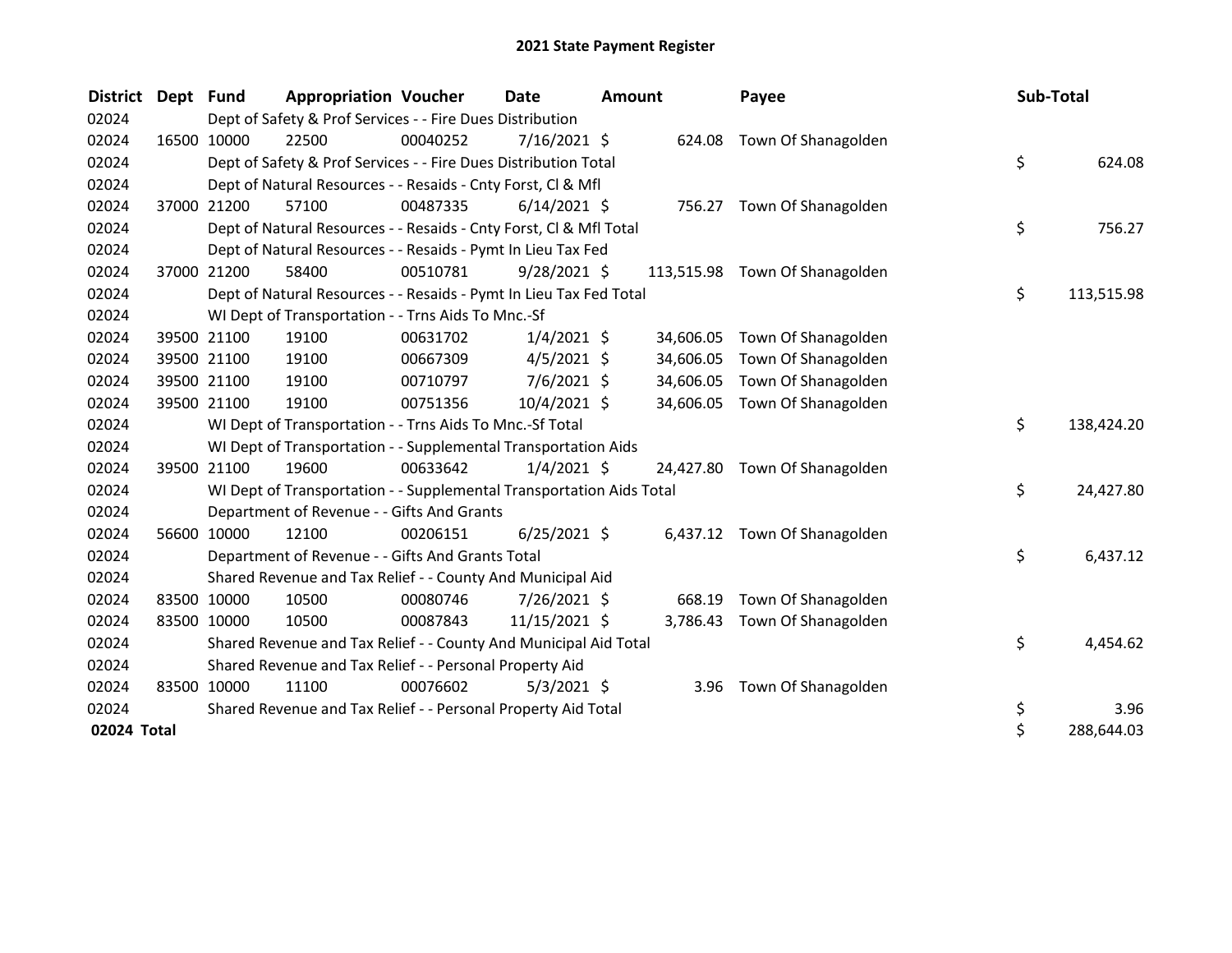| <b>District</b> | Dept Fund |             | <b>Appropriation Voucher</b>                                       |          | <b>Date</b>    | Amount |           | Payee                         | Sub-Total |            |
|-----------------|-----------|-------------|--------------------------------------------------------------------|----------|----------------|--------|-----------|-------------------------------|-----------|------------|
| 02026           |           |             | Dept of Safety & Prof Services - - Fire Dues Distribution          |          |                |        |           |                               |           |            |
| 02026           |           | 16500 10000 | 22500                                                              | 00040253 | 7/16/2021 \$   |        |           | 2,092.28 Town Of White River  |           |            |
| 02026           |           |             | Dept of Safety & Prof Services - - Fire Dues Distribution Total    |          |                |        |           |                               | \$        | 2,092.28   |
| 02026           |           |             | Dept of Natural Resources - - Aids In Lieu Of Taxes - Gener        |          |                |        |           |                               |           |            |
| 02026           |           | 37000 10000 | 50300                                                              | 00456938 | $1/15/2021$ \$ |        |           | 1,141.64 Town Of White River  |           |            |
| 02026           |           |             | Dept of Natural Resources - - Aids In Lieu Of Taxes - Gener Total  |          |                |        |           |                               | \$        | 1,141.64   |
| 02026           |           |             | Dept of Natural Resources - - Resaids - Cnty Forst, Cl & Mfl       |          |                |        |           |                               |           |            |
| 02026           |           | 37000 21200 | 57100                                                              | 00487336 | $6/14/2021$ \$ |        |           | 700.61 Town Of White River    |           |            |
| 02026           |           |             | Dept of Natural Resources - - Resaids - Cnty Forst, Cl & Mfl Total |          |                |        |           |                               | \$        | 700.61     |
| 02026           |           |             | Dept of Natural Resources - - Fin Asst For Responsible Units       |          |                |        |           |                               |           |            |
| 02026           |           | 37000 27400 | 67000                                                              | 00483016 | 5/21/2021 \$   |        |           | 3,386.64 Town Of White River  |           |            |
| 02026           |           |             | Dept of Natural Resources - - Fin Asst For Responsible Units Total |          |                |        |           |                               | \$.       | 3,386.64   |
| 02026           |           |             | WI Dept of Transportation - - Trns Aids To Mnc.-Sf                 |          |                |        |           |                               |           |            |
| 02026           |           | 39500 21100 | 19100                                                              | 00631703 | $1/4/2021$ \$  |        | 37,113.93 | Town Of White River           |           |            |
| 02026           |           | 39500 21100 | 19100                                                              | 00667310 | $4/5/2021$ \$  |        | 37,113.93 | Town Of White River           |           |            |
| 02026           |           | 39500 21100 | 19100                                                              | 00710798 | 7/6/2021 \$    |        | 37,113.93 | Town Of White River           |           |            |
| 02026           |           | 39500 21100 | 19100                                                              | 00751357 | 10/4/2021 \$   |        |           | 37,113.93 Town Of White River |           |            |
| 02026           |           |             | WI Dept of Transportation - - Trns Aids To Mnc.-Sf Total           |          |                |        |           |                               | \$        | 148,455.72 |
| 02026           |           |             | WI Dept of Transportation - - Loc Rd Imp Prg St Fd                 |          |                |        |           |                               |           |            |
| 02026           |           | 39500 21100 | 27800                                                              | 00776842 | 11/23/2021 \$  |        |           | 50,000.00 Town Of White River |           |            |
| 02026           |           |             | WI Dept of Transportation - - Loc Rd Imp Prg St Fd Total           |          |                |        |           |                               | \$.       | 50,000.00  |
| 02026           |           |             | Department of Revenue - - Gifts And Grants                         |          |                |        |           |                               |           |            |
| 02026           |           | 56600 10000 | 12100                                                              | 00206152 | $6/25/2021$ \$ |        |           | 47,624.19 Town Of White River |           |            |
| 02026           |           |             | Department of Revenue - - Gifts And Grants Total                   |          |                |        |           |                               | \$.       | 47,624.19  |
| 02026           |           |             | Shared Revenue and Tax Relief - - County And Municipal Aid         |          |                |        |           |                               |           |            |
| 02026           |           | 83500 10000 | 10500                                                              | 00080747 | 7/26/2021 \$   |        |           | 7,790.06 Town Of White River  |           |            |
| 02026           |           | 83500 10000 | 10500                                                              | 00087844 | 11/15/2021 \$  |        |           | 44,143.64 Town Of White River |           |            |
| 02026           |           |             | Shared Revenue and Tax Relief - - County And Municipal Aid Total   |          |                |        |           |                               | \$        | 51,933.70  |
| 02026           |           |             | Shared Revenue and Tax Relief - - Exempt Computer Aid              |          |                |        |           |                               |           |            |
| 02026           |           | 83500 10000 | 10900                                                              | 00083416 | 7/26/2021 \$   |        |           | 168.36 Town Of White River    |           |            |
| 02026           |           |             | Shared Revenue and Tax Relief - - Exempt Computer Aid Total        |          |                |        |           |                               | \$        | 168.36     |
| 02026           |           |             | Shared Revenue and Tax Relief - - Utility Aid                      |          |                |        |           |                               |           |            |
| 02026           |           | 83500 10000 | 11000                                                              | 00080747 | 7/26/2021 \$   |        | 334.37    | Town Of White River           |           |            |
| 02026           |           | 83500 10000 | 11000                                                              | 00087844 | 11/15/2021 \$  |        |           | 1,770.18 Town Of White River  |           |            |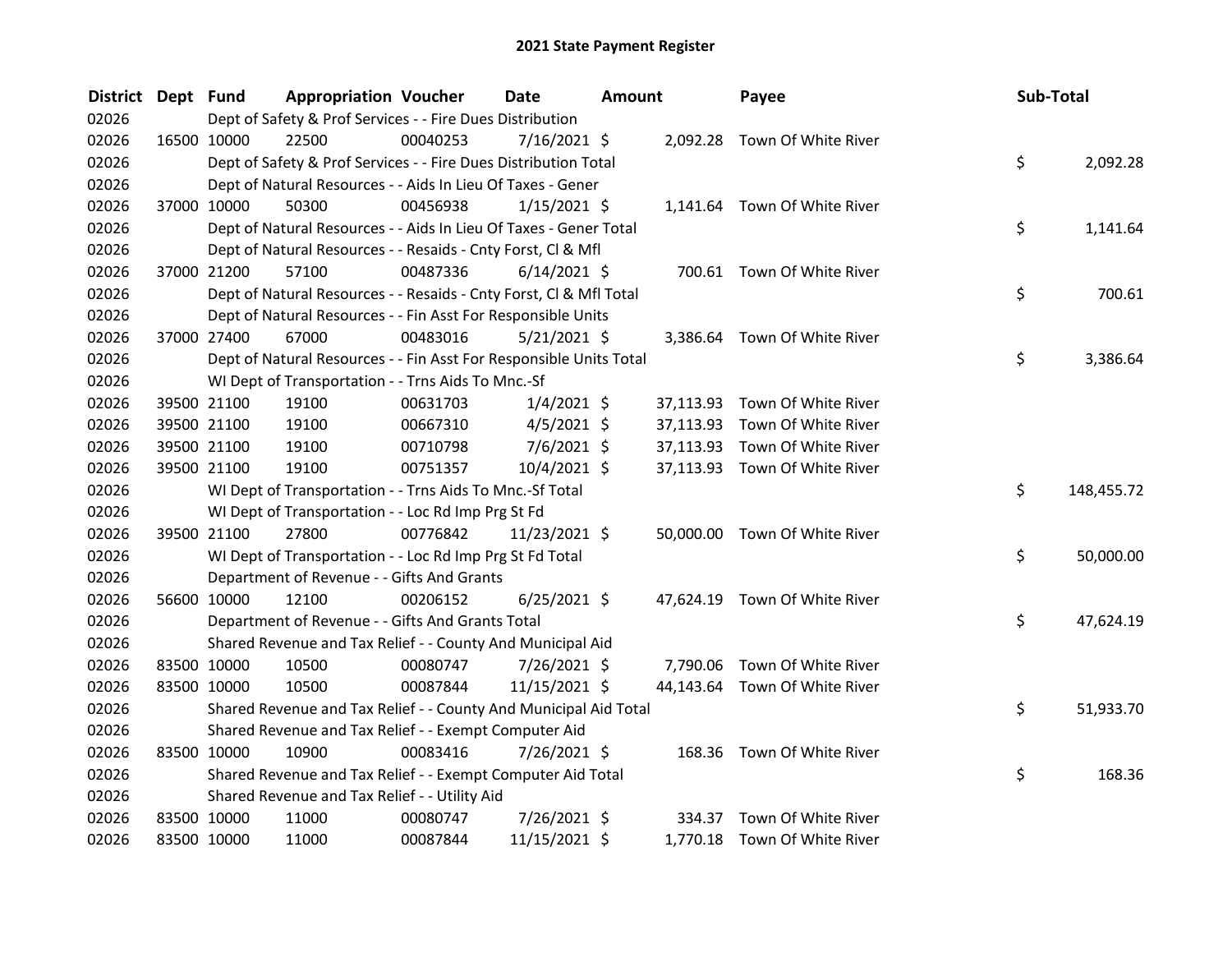| District Dept Fund |             | <b>Appropriation Voucher</b>                                  |          | Date          | <b>Amount</b> |          | <b>Pavee</b>        | Sub-Total |            |
|--------------------|-------------|---------------------------------------------------------------|----------|---------------|---------------|----------|---------------------|-----------|------------|
| 02026              |             | Shared Revenue and Tax Relief - - Utility Aid Total           |          |               |               |          |                     |           | 2,104.55   |
| 02026              |             | Shared Revenue and Tax Relief - - Personal Property Aid       |          |               |               |          |                     |           |            |
| 02026              | 83500 10000 | 11100                                                         | 00076603 | $5/3/2021$ \$ |               | 5.555.00 | Town Of White River |           |            |
| 02026              |             | Shared Revenue and Tax Relief - - Personal Property Aid Total |          |               |               |          |                     |           | 5.555.00   |
| 02026 Total        |             |                                                               |          |               |               |          |                     |           | 313.162.69 |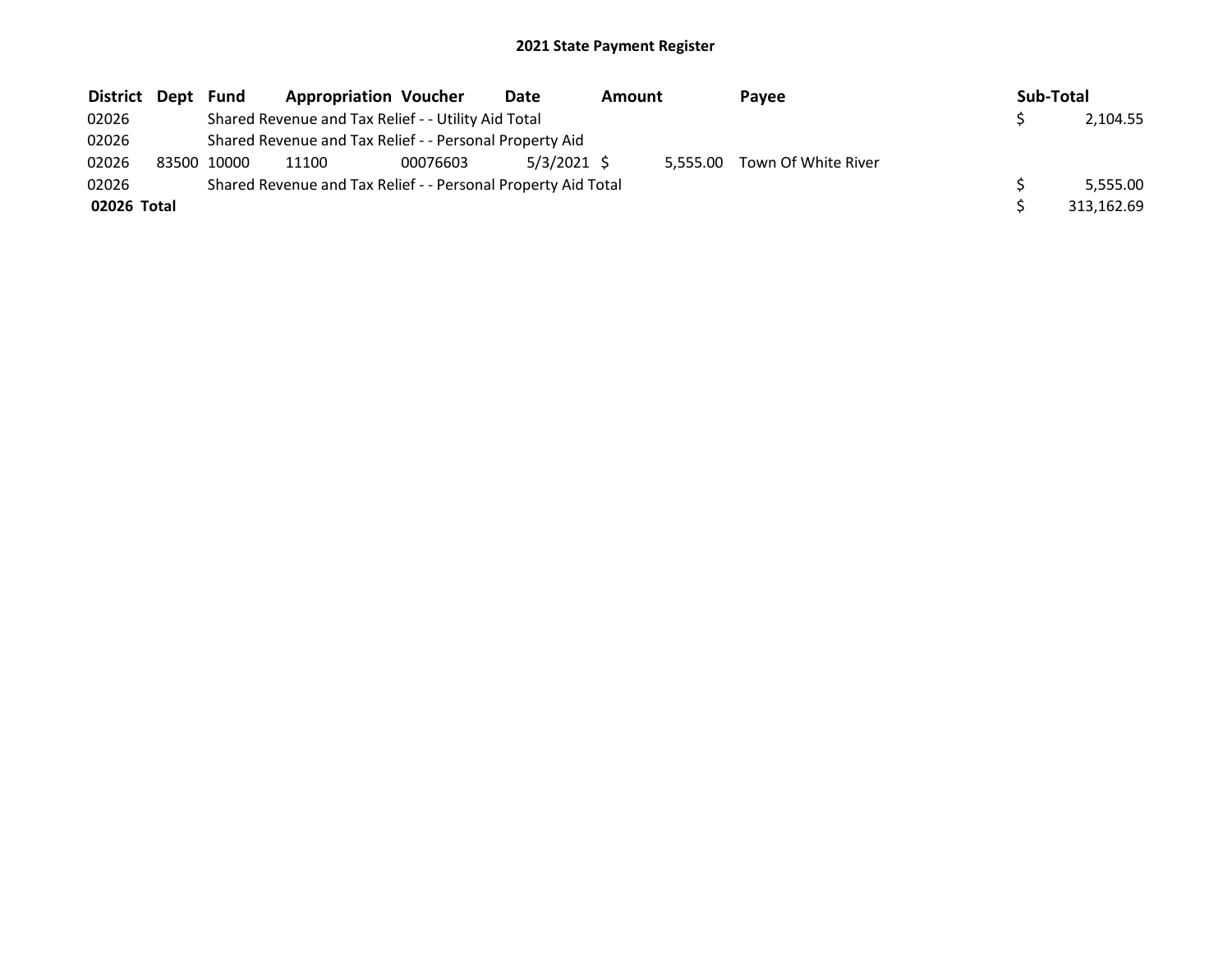| <b>District</b> | Dept Fund |                                                              | <b>Appropriation Voucher</b>                                          |          | <b>Date</b>    | Amount |          | Payee                           | Sub-Total |            |
|-----------------|-----------|--------------------------------------------------------------|-----------------------------------------------------------------------|----------|----------------|--------|----------|---------------------------------|-----------|------------|
| 02106           |           |                                                              | Dept of Safety & Prof Services - - Fire Dues Distribution             |          |                |        |          |                                 |           |            |
| 02106           |           | 16500 10000                                                  | 22500                                                                 | 00040243 | $7/16/2021$ \$ |        |          | 722.90 Village Of Butternut     |           |            |
| 02106           |           |                                                              | Dept of Safety & Prof Services - - Fire Dues Distribution Total       |          |                |        |          |                                 | \$        | 722.90     |
| 02106           |           |                                                              | Dept of Natural Resources - - Resaids - Cnty Forst, Cl & Mfl          |          |                |        |          |                                 |           |            |
| 02106           |           | 37000 21200                                                  | 57100                                                                 | 00487337 | $6/14/2021$ \$ |        |          | 6.85 Village Of Butternut       |           |            |
| 02106           |           |                                                              | Dept of Natural Resources - - Resaids - Cnty Forst, Cl & Mfl Total    |          |                |        |          |                                 | \$        | 6.85       |
| 02106           |           | Dept of Natural Resources - - Fin Asst For Responsible Units |                                                                       |          |                |        |          |                                 |           |            |
| 02106           |           | 37000 27400                                                  | 67000                                                                 | 00483029 | $5/21/2021$ \$ |        |          | 918.51 Village Of Butternut     |           |            |
| 02106           |           |                                                              | Dept of Natural Resources - - Fin Asst For Responsible Units Total    |          |                |        |          |                                 | \$        | 918.51     |
| 02106           |           |                                                              | WI Dept of Transportation - - Trns Aids To Mnc.-Sf                    |          |                |        |          |                                 |           |            |
| 02106           |           | 39500 21100                                                  | 19100                                                                 | 00631704 | $1/4/2021$ \$  |        | 5,340.09 | Village Of Butternut            |           |            |
| 02106           |           | 39500 21100                                                  | 19100                                                                 | 00667311 | $4/5/2021$ \$  |        | 5,340.09 | Village Of Butternut            |           |            |
| 02106           |           | 39500 21100                                                  | 19100                                                                 | 00710799 | $7/6/2021$ \$  |        | 5,340.09 | Village Of Butternut            |           |            |
| 02106           |           | 39500 21100                                                  | 19100                                                                 | 00751358 | 10/4/2021 \$   |        | 5,340.09 | Village Of Butternut            |           |            |
| 02106           |           |                                                              | WI Dept of Transportation - - Trns Aids To Mnc.-Sf Total              |          |                |        |          |                                 | \$        | 21,360.36  |
| 02106           |           |                                                              | Department of Revenue - - Gifts And Grants                            |          |                |        |          |                                 |           |            |
| 02106           |           | 56600 10000                                                  | 12100                                                                 | 00206153 | $6/25/2021$ \$ |        |          | 18,578.67 Village Of Butternut  |           |            |
| 02106           |           |                                                              | Department of Revenue - - Gifts And Grants Total                      |          |                |        |          |                                 | \$        | 18,578.67  |
| 02106           |           |                                                              | Shared Revenue and Tax Relief - - Expenditure Restraint Program       |          |                |        |          |                                 |           |            |
| 02106           |           | 83500 10000                                                  | 10100                                                                 | 00080748 | 7/26/2021 \$   |        |          | 1,281.80 Village Of Butternut   |           |            |
| 02106           |           |                                                              | Shared Revenue and Tax Relief - - Expenditure Restraint Program Total |          |                |        |          |                                 | \$        | 1,281.80   |
| 02106           |           |                                                              | Shared Revenue and Tax Relief - - County And Municipal Aid            |          |                |        |          |                                 |           |            |
| 02106           |           | 83500 10000                                                  | 10500                                                                 | 00080748 | 7/26/2021 \$   |        |          | 20,779.74 Village Of Butternut  |           |            |
| 02106           |           | 83500 10000                                                  | 10500                                                                 | 00087845 | 11/15/2021 \$  |        |          | 117,751.84 Village Of Butternut |           |            |
| 02106           |           |                                                              | Shared Revenue and Tax Relief - - County And Municipal Aid Total      |          |                |        |          |                                 | \$        | 138,531.58 |
| 02106           |           |                                                              | Shared Revenue and Tax Relief - - Exempt Computer Aid                 |          |                |        |          |                                 |           |            |
| 02106           |           | 83500 10000                                                  | 10900                                                                 | 00083417 | 7/26/2021 \$   |        |          | 86.26 Village Of Butternut      |           |            |
| 02106           |           |                                                              | Shared Revenue and Tax Relief - - Exempt Computer Aid Total           |          |                |        |          |                                 | \$        | 86.26      |
| 02106           |           |                                                              | Shared Revenue and Tax Relief - - Utility Aid                         |          |                |        |          |                                 |           |            |
| 02106           |           | 83500 10000                                                  | 11000                                                                 | 00080748 | 7/26/2021 \$   |        |          | 20.65 Village Of Butternut      |           |            |
| 02106           |           | 83500 10000                                                  | 11000                                                                 | 00087845 | 11/15/2021 \$  |        |          | 141.01 Village Of Butternut     |           |            |
| 02106           |           |                                                              | Shared Revenue and Tax Relief - - Utility Aid Total                   |          |                |        |          |                                 | \$        | 161.66     |
| 02106           |           |                                                              | Shared Revenue and Tax Relief - - Personal Property Aid               |          |                |        |          |                                 |           |            |
| 02106           |           | 83500 10000                                                  | 11100                                                                 | 00076604 | 5/3/2021 \$    |        |          | 316.25 Village Of Butternut     |           |            |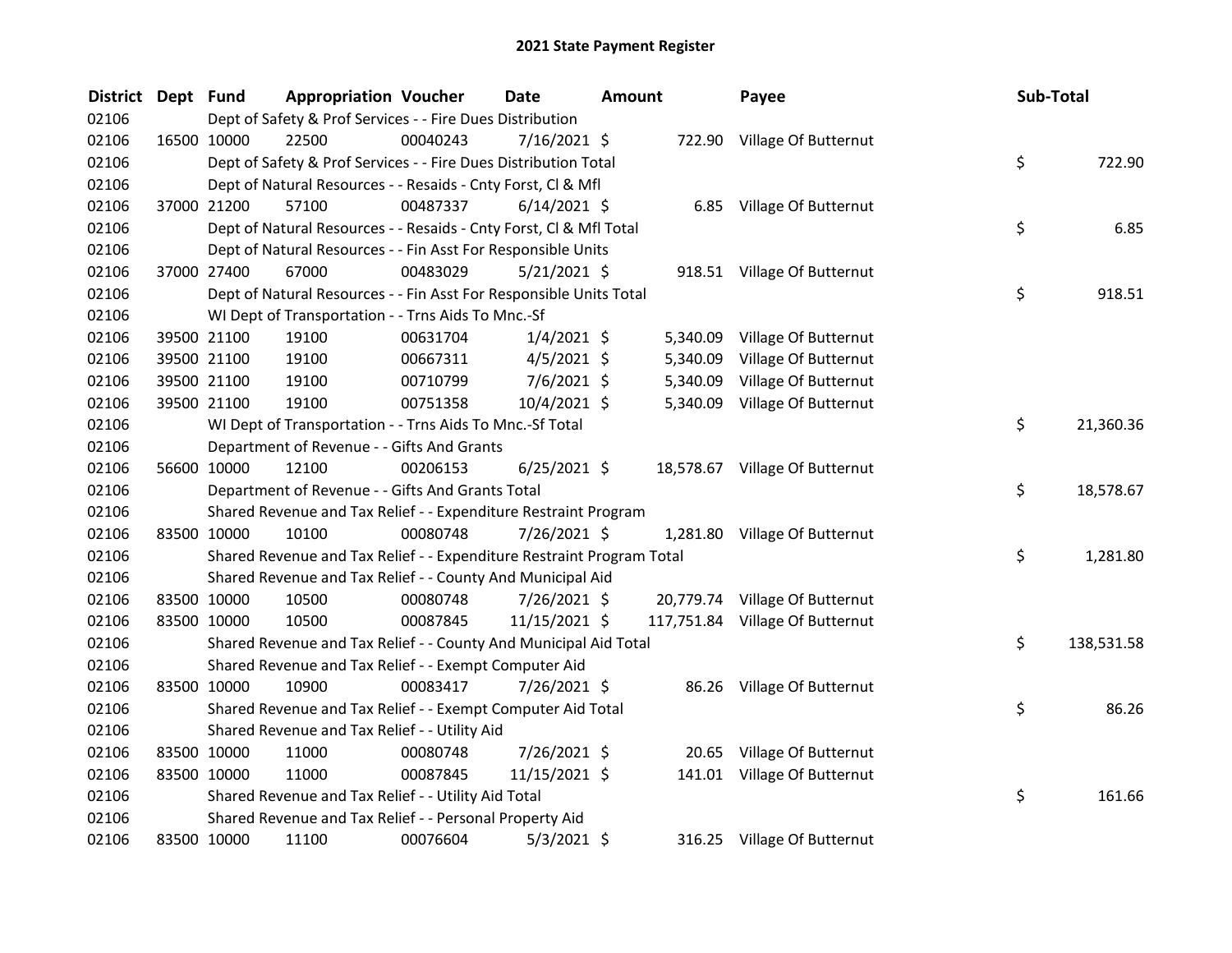| District Dept |                                                                 | Fund                                                          | <b>Appropriation Voucher</b>                              |          | <b>Date</b>  | <b>Amount</b> |        | Pavee                |            | Sub-Total |        |
|---------------|-----------------------------------------------------------------|---------------------------------------------------------------|-----------------------------------------------------------|----------|--------------|---------------|--------|----------------------|------------|-----------|--------|
| 02106         |                                                                 | Shared Revenue and Tax Relief - - Personal Property Aid Total |                                                           |          |              |               |        |                      |            |           | 316.25 |
| 02106         |                                                                 |                                                               | Shared Revenue and Tax Relief - - Lottery & Gaming Credit |          |              |               |        |                      |            |           |        |
| 02106         |                                                                 | 83500 52100                                                   | 36300                                                     | 00074034 | 3/22/2021 \$ |               | 572.20 | Village Of Butternut |            |           |        |
| 02106         | Shared Revenue and Tax Relief - - Lottery & Gaming Credit Total |                                                               |                                                           |          |              |               |        |                      |            | 572.20    |        |
| 02106 Total   |                                                                 |                                                               |                                                           |          |              |               |        |                      | 182.537.04 |           |        |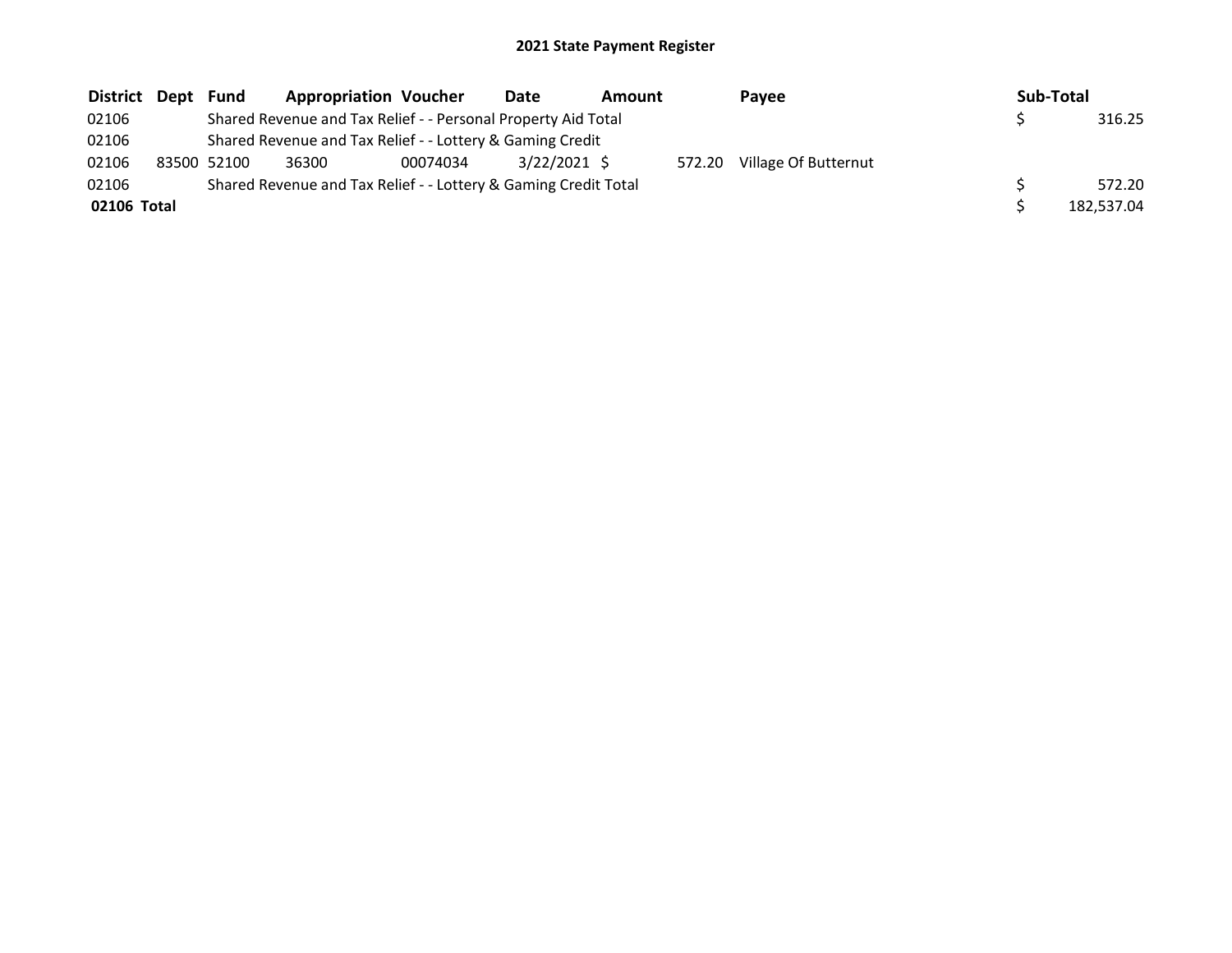| <b>District</b> | Dept Fund |                                                                 | <b>Appropriation Voucher</b>                                       |          | Date           | Amount |           | Payee                     |  | Sub-Total |            |
|-----------------|-----------|-----------------------------------------------------------------|--------------------------------------------------------------------|----------|----------------|--------|-----------|---------------------------|--|-----------|------------|
| 02201           |           |                                                                 | Dept of Safety & Prof Services - - Fire Dues Distribution          |          |                |        |           |                           |  |           |            |
| 02201           |           | 16500 10000                                                     | 22500                                                              | 00040241 | 7/16/2021 \$   |        | 20,638.83 | City of Ashland           |  |           |            |
| 02201           |           | Dept of Safety & Prof Services - - Fire Dues Distribution Total |                                                                    |          |                |        |           |                           |  |           | 20,638.83  |
| 02201           |           |                                                                 | Dept of Natural Resources - - Seg Earned                           |          |                |        |           |                           |  |           |            |
| 02201           |           | 37000 21200                                                     | 100SE                                                              | 00461705 | $2/5/2021$ \$  |        |           | 1,650.00 City of Ashland  |  |           |            |
| 02201           |           |                                                                 | Dept of Natural Resources - - Seg Earned Total                     |          |                |        |           |                           |  | \$        | 1,650.00   |
| 02201           |           |                                                                 | Dept of Natural Resources - - Gen Program Ops-State Funds          |          |                |        |           |                           |  |           |            |
| 02201           |           | 37000 21200                                                     | 16100                                                              | 00472387 | $4/23/2021$ \$ |        | 100.00    | City of Ashland           |  |           |            |
| 02201           |           | 37000 21200                                                     | 16100                                                              | 00510079 | 9/30/2021 \$   |        | 115.66    | City of Ashland           |  |           |            |
| 02201           |           |                                                                 | Dept of Natural Resources - - Gen Program Ops-State Funds Total    |          |                |        |           |                           |  | \$        | 215.66     |
| 02201           |           |                                                                 | Dept of Natural Resources - - General Program Operations --        |          |                |        |           |                           |  |           |            |
| 02201           |           | 37000 21200                                                     | 25400                                                              | 00471463 | $4/29/2021$ \$ |        | 341.25    | City of Ashland           |  |           |            |
| 02201           |           | 37000 21200                                                     | 25400                                                              | 00514397 | $11/5/2021$ \$ |        | 310.00    | City of Ashland           |  |           |            |
| 02201           |           |                                                                 | Dept of Natural Resources - - General Program Operations -- Total  |          |                |        |           |                           |  | \$        | 651.25     |
| 02201           |           |                                                                 | Dept of Natural Resources - - Resaids - Cnty Forst, Cl & Mfl       |          |                |        |           |                           |  |           |            |
| 02201           |           | 37000 21200                                                     | 57100                                                              | 00487338 | $6/14/2021$ \$ |        |           | 9.45 City of Ashland      |  |           |            |
| 02201           |           |                                                                 | Dept of Natural Resources - - Resaids - Cnty Forst, Cl & Mfl Total |          |                |        |           |                           |  | \$        | 9.45       |
| 02201           |           |                                                                 | Dept of Natural Resources - - Rec & Resource Aids, Fed             |          |                |        |           |                           |  |           |            |
| 02201           |           | 37000 21200                                                     | 58300                                                              | 00464380 | $2/26/2021$ \$ |        |           | 802.30 City of Ashland    |  |           |            |
| 02201           |           |                                                                 | Dept of Natural Resources - - Rec & Resource Aids, Fed Total       |          |                |        |           |                           |  | \$        | 802.30     |
| 02201           |           |                                                                 | Dept of Natural Resources - - Fin Asst For Responsible Units       |          |                |        |           |                           |  |           |            |
| 02201           |           | 37000 27400                                                     | 67000                                                              | 00483649 | $5/21/2021$ \$ |        |           | 57,098.83 City of Ashland |  |           |            |
| 02201           |           |                                                                 | Dept of Natural Resources - - Fin Asst For Responsible Units Total |          |                |        |           |                           |  | \$        | 57,098.83  |
| 02201           |           |                                                                 | Dept of Natural Resources - - Land Acquisition                     |          |                |        |           |                           |  |           |            |
| 02201           |           | 37000 36300                                                     | TA100                                                              | 00470034 | $3/25/2021$ \$ |        | 20,975.32 | City of Ashland           |  |           |            |
| 02201           |           | 37000 36300                                                     | TA100                                                              | 00470038 | 3/25/2021 \$   |        | 89,200.00 | City of Ashland           |  |           |            |
| 02201           |           |                                                                 | Dept of Natural Resources - - Land Acquisition Total               |          |                |        |           |                           |  | \$        | 110,175.32 |
| 02201           |           |                                                                 | WI Dept of Transportation - - Conn Hwy Aids St Fds                 |          |                |        |           |                           |  |           |            |
| 02201           |           | 39500 21100                                                     | 16200                                                              | 00633520 | $1/4/2021$ \$  |        | 19,116.16 | City of Ashland           |  |           |            |
| 02201           |           | 39500 21100                                                     | 16200                                                              | 00669127 | $4/5/2021$ \$  |        | 19,116.16 | City of Ashland           |  |           |            |
| 02201           |           | 39500 21100                                                     | 16200                                                              | 00712615 | 7/6/2021 \$    |        | 19,116.16 | City of Ashland           |  |           |            |
| 02201           |           | 39500 21100                                                     | 16200                                                              | 00753174 | 10/4/2021 \$   |        | 19,116.18 | City of Ashland           |  |           |            |
| 02201           |           |                                                                 | WI Dept of Transportation - - Conn Hwy Aids St Fds Total           |          |                |        |           |                           |  | \$        | 76,464.66  |
| 02201           |           |                                                                 | WI Dept of Transportation - - Trns Aids To Mnc.-Sf                 |          |                |        |           |                           |  |           |            |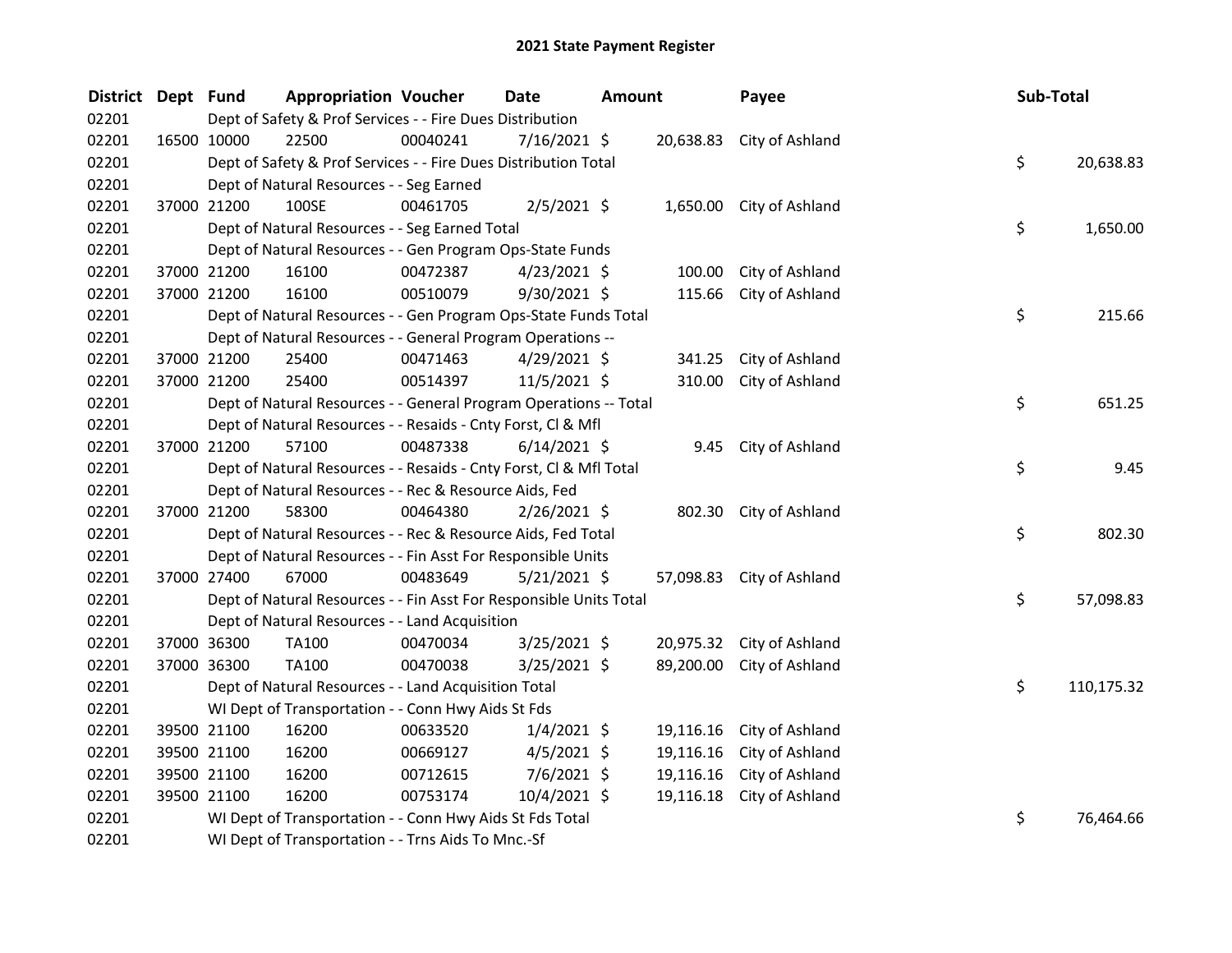| District | Dept Fund |             | <b>Appropriation Voucher</b>                                                    |                         | Date            | Amount |            | Payee                      | Sub-Total |            |
|----------|-----------|-------------|---------------------------------------------------------------------------------|-------------------------|-----------------|--------|------------|----------------------------|-----------|------------|
| 02201    |           | 39500 21100 | 19100                                                                           | 00631705                | $1/4/2021$ \$   |        | 149,571.37 | City of Ashland            |           |            |
| 02201    |           | 39500 21100 | 19100                                                                           | 00667312                | $4/5/2021$ \$   |        | 149,571.37 | City of Ashland            |           |            |
| 02201    |           | 39500 21100 | 19100                                                                           | 00710800                | $7/6/2021$ \$   |        | 149,571.37 | City of Ashland            |           |            |
| 02201    |           | 39500 21100 | 19100                                                                           | 00751359                | $10/4/2021$ \$  |        |            | 149,571.37 City of Ashland |           |            |
| 02201    |           |             | WI Dept of Transportation - - Trns Aids To Mnc.-Sf Total                        |                         |                 |        |            |                            | \$        | 598,285.48 |
| 02201    |           |             | WI Dept of Transportation - - Loc Rd Imp Prg St Fd                              |                         |                 |        |            |                            |           |            |
| 02201    |           | 39500 21100 | 27800                                                                           | 00776854                | 11/23/2021 \$   |        |            | 20,123.92 City of Ashland  |           |            |
| 02201    |           |             | WI Dept of Transportation - - Loc Rd Imp Prg St Fd Total                        |                         |                 |        |            |                            | \$        | 20,123.92  |
| 02201    |           |             | Department of Health Services - - Prepaid Medical Transport Reimbursement       |                         |                 |        |            |                            |           |            |
| 02201    |           | 43500 10000 | 16300                                                                           | AMBULANCE 11/15/2021 \$ |                 |        |            | 60,959.87 City of Ashland  |           |            |
| 02201    |           |             | Department of Health Services - - Prepaid Medical Transport Reimbursement Total |                         |                 |        |            |                            | \$        | 60,959.87  |
| 02201    |           |             | Department of Justice - - Officer training reimbursement                        |                         |                 |        |            |                            |           |            |
| 02201    |           | 45500 10000 | 21400                                                                           | 00104689                | $11/12/2021$ \$ |        |            | 2,880.00 City of Ashland   |           |            |
| 02201    |           |             | Department of Justice - - Officer training reimbursement Total                  |                         |                 |        |            |                            | \$        | 2,880.00   |
| 02201    |           |             | Department of Administration - - Federal Aid                                    |                         |                 |        |            |                            |           |            |
| 02201    |           | 50500 10000 | 14200                                                                           | 00148412                | $7/12/2021$ \$  |        |            | 3,684.42 City of Ashland   |           |            |
| 02201    |           |             | Department of Administration - - Federal Aid Total                              |                         |                 |        |            |                            | \$        | 3,684.42   |
| 02201    |           |             | Department of Administration - - Federal Aid, Local Assistance                  |                         |                 |        |            |                            |           |            |
| 02201    |           | 50500 10000 | 74300                                                                           | 00156625                | 12/20/2021 \$   |        |            | 675,000.00 City of Ashland |           |            |
| 02201    |           |             | Department of Administration - - Federal Aid, Local Assistance Total            |                         |                 |        |            |                            | \$        | 675,000.00 |
| 02201    |           |             | Department of Revenue - - Gifts And Grants                                      |                         |                 |        |            |                            |           |            |
| 02201    |           | 56600 10000 | 12100                                                                           | 00206154                | $6/25/2021$ \$  |        |            | 410,457.74 City of Ashland |           |            |
| 02201    |           |             | Department of Revenue - - Gifts And Grants Total                                |                         |                 |        |            |                            | \$        | 410,457.74 |
| 02201    |           |             | Department of Revenue - - Misc Revenue Holding Clearing                         |                         |                 |        |            |                            |           |            |
| 02201    |           | 56600 10000 | 99500                                                                           | 00191231                | $2/8/2021$ \$   |        | 15.57      | City of Ashland            |           |            |
| 02201    |           | 56600 10000 | 99500                                                                           | 00192395                | $3/1/2021$ \$   |        | 5,097.67   | City of Ashland            |           |            |
| 02201    |           | 56600 10000 | 99500                                                                           | 00193914                | $3/8/2021$ \$   |        | 1,955.00   | City of Ashland            |           |            |
| 02201    |           | 56600 10000 | 99500                                                                           | 00194769                | $3/15/2021$ \$  |        | 2,589.98   | City of Ashland            |           |            |
| 02201    |           | 56600 10000 | 99500                                                                           | 00195630                | $3/22/2021$ \$  |        | 799.62     | City of Ashland            |           |            |
| 02201    |           | 56600 10000 | 99500                                                                           | 00196324                | $3/29/2021$ \$  |        | 259.03     | City of Ashland            |           |            |
| 02201    |           | 56600 10000 | 99500                                                                           | 00197071                | $4/5/2021$ \$   |        | 1,620.81   | City of Ashland            |           |            |
| 02201    |           | 56600 10000 | 99500                                                                           | 00198287                | $4/12/2021$ \$  |        | 2,190.62   | City of Ashland            |           |            |
| 02201    |           | 56600 10000 | 99500                                                                           | 00199025                | 4/20/2021 \$    |        | 754.56     | City of Ashland            |           |            |
| 02201    |           | 56600 10000 | 99500                                                                           | 00199658                | 4/26/2021 \$    |        | 929.24     | City of Ashland            |           |            |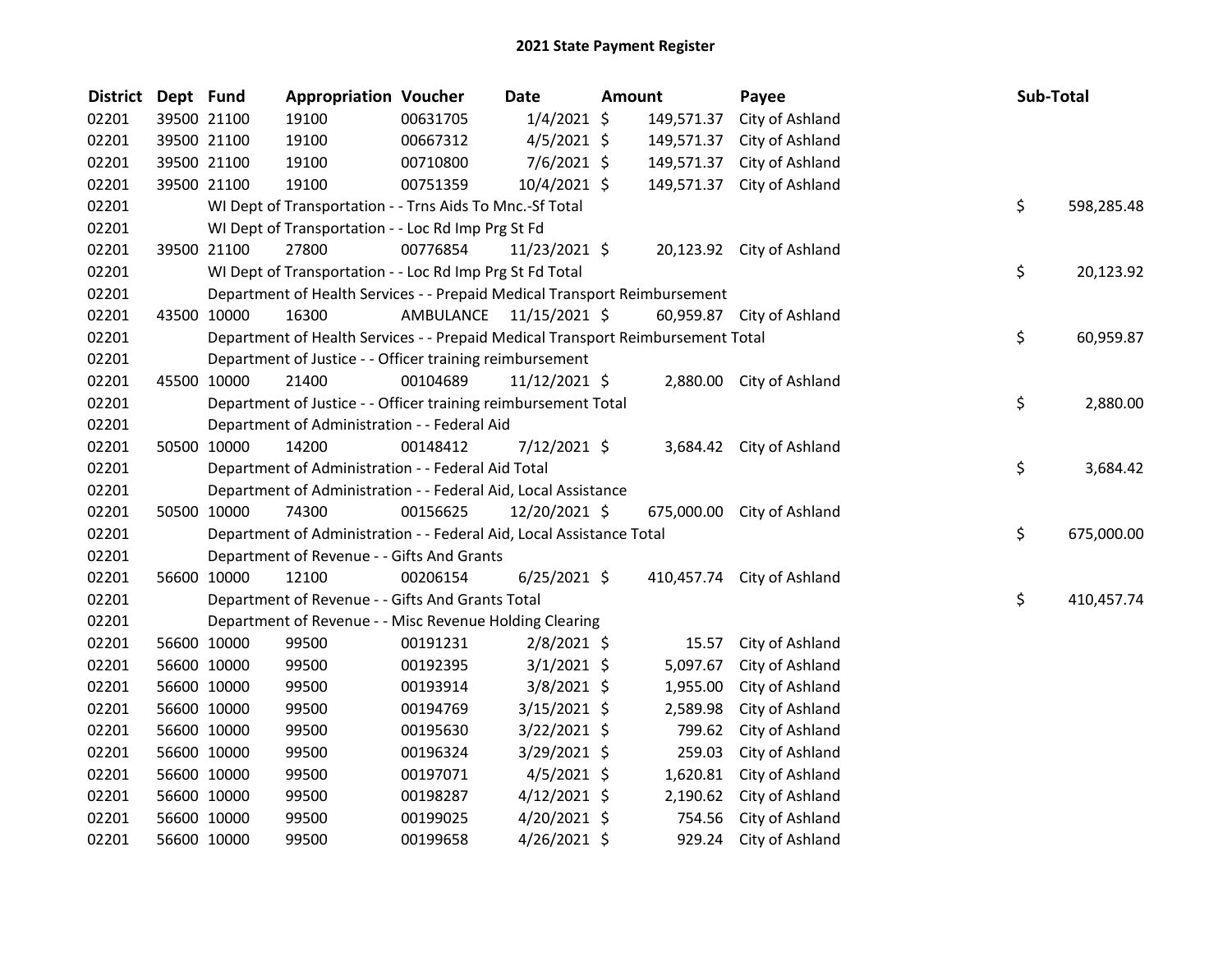| <b>District</b> | Dept Fund   |                                                                             | <b>Appropriation Voucher</b>                                                  |          | <b>Date</b>    | <b>Amount</b> |              | Payee                      |  | Sub-Total |              |
|-----------------|-------------|-----------------------------------------------------------------------------|-------------------------------------------------------------------------------|----------|----------------|---------------|--------------|----------------------------|--|-----------|--------------|
| 02201           |             | 56600 10000                                                                 | 99500                                                                         | 00202806 | 5/24/2021 \$   |               | 824.00       | City of Ashland            |  |           |              |
| 02201           |             | 56600 10000                                                                 | 99500                                                                         | 00203552 | $6/1/2021$ \$  |               | 144.00       | City of Ashland            |  |           |              |
| 02201           |             | 56600 10000                                                                 | 99500                                                                         | 00208007 | $6/28/2021$ \$ |               | 1,488.74     | City of Ashland            |  |           |              |
| 02201           |             |                                                                             | Department of Revenue - - Misc Revenue Holding Clearing Total                 |          |                |               |              |                            |  | \$        | 18,668.84    |
| 02201           |             | Shared Revenue and Tax Relief - - Expenditure Restraint Program             |                                                                               |          |                |               |              |                            |  |           |              |
| 02201           |             | 83500 10000                                                                 | 10100                                                                         | 00080749 | 7/26/2021 \$   |               | 114,042.23   | City of Ashland            |  |           |              |
| 02201           |             | \$<br>Shared Revenue and Tax Relief - - Expenditure Restraint Program Total |                                                                               |          |                |               |              |                            |  |           | 114,042.23   |
| 02201           |             |                                                                             | Shared Revenue and Tax Relief - - County And Municipal Aid                    |          |                |               |              |                            |  |           |              |
| 02201           |             | 83500 10000                                                                 | 10500                                                                         | 00080749 | $7/26/2021$ \$ |               |              | 531,508.81 City of Ashland |  |           |              |
| 02201           |             | 83500 10000                                                                 | 10500                                                                         | 00087846 | 11/15/2021 \$  |               | 2,950,923.37 | City of Ashland            |  |           |              |
| 02201           |             |                                                                             | Shared Revenue and Tax Relief - - County And Municipal Aid Total              |          |                |               |              |                            |  | \$        | 3,482,432.18 |
| 02201           |             |                                                                             | Shared Revenue and Tax Relief - - Exempt Computer Aid                         |          |                |               |              |                            |  |           |              |
| 02201           | 83500 10000 |                                                                             | 10900                                                                         | 00083418 | 7/26/2021 \$   |               | 18,529.26    | City of Ashland            |  |           |              |
| 02201           |             | 83500 10000                                                                 | 10900                                                                         | 00085653 | 7/26/2021 \$   |               | 6,964.26     | City of Ashland            |  |           |              |
| 02201           |             |                                                                             | Shared Revenue and Tax Relief - - Exempt Computer Aid Total                   |          |                |               |              |                            |  | \$        | 25,493.52    |
| 02201           |             |                                                                             | Shared Revenue and Tax Relief - - Utility Aid                                 |          |                |               |              |                            |  |           |              |
| 02201           |             | 83500 10000                                                                 | 11000                                                                         | 00080749 | 7/26/2021 \$   |               | 31,963.85    | City of Ashland            |  |           |              |
| 02201           |             | 83500 10000                                                                 | 11000                                                                         | 00087846 | 11/15/2021 \$  |               |              | 189,217.31 City of Ashland |  |           |              |
| 02201           |             |                                                                             | Shared Revenue and Tax Relief - - Utility Aid Total                           |          |                |               |              |                            |  | \$        | 221,181.16   |
| 02201           |             |                                                                             | Shared Revenue and Tax Relief - - Personal Property Aid                       |          |                |               |              |                            |  |           |              |
| 02201           |             | 83500 10000                                                                 | 11100                                                                         | 00076605 | $5/3/2021$ \$  |               | 49,473.63    | City of Ashland            |  |           |              |
| 02201           |             | 83500 10000                                                                 | 11100                                                                         | 00078751 | $5/3/2021$ \$  |               | 3,569.26     | City of Ashland            |  |           |              |
| 02201           |             |                                                                             | Shared Revenue and Tax Relief - - Personal Property Aid Total                 |          |                |               |              |                            |  | \$        | 53,042.89    |
| 02201           |             |                                                                             | Shared Revenue and Tax Relief - - State Aid; Video Service Provider Fee       |          |                |               |              |                            |  |           |              |
| 02201           |             | 83500 10000                                                                 | 11200                                                                         | 00082783 | 7/26/2021 \$   |               | 18,532.83    | City of Ashland            |  |           |              |
| 02201           |             |                                                                             | Shared Revenue and Tax Relief - - State Aid; Video Service Provider Fee Total |          |                |               |              |                            |  | \$        | 18,532.83    |
| 02201           |             |                                                                             | Shared Revenue and Tax Relief - - Payments For Municipal Svcs                 |          |                |               |              |                            |  |           |              |
| 02201           |             | 83500 10000                                                                 | 50100                                                                         | 00073499 | $2/1/2021$ \$  |               |              | 4,708.02 City of Ashland   |  |           |              |
| 02201           |             |                                                                             | Shared Revenue and Tax Relief - - Payments For Municipal Svcs Total           |          |                |               |              |                            |  | \$        | 4,708.02     |
| 02201           |             |                                                                             | Shared Revenue and Tax Relief - - Lottery & Gaming Credit                     |          |                |               |              |                            |  |           |              |
| 02201           |             | 83500 52100                                                                 | 36300                                                                         | 00074035 | $3/22/2021$ \$ |               |              | 10,584.84 City of Ashland  |  |           |              |
| 02201           |             |                                                                             | Shared Revenue and Tax Relief - - Lottery & Gaming Credit Total               |          |                |               |              |                            |  | \$        | 10,584.84    |
| 02201 Total     |             |                                                                             |                                                                               |          |                |               |              |                            |  | \$        | 5,987,784.24 |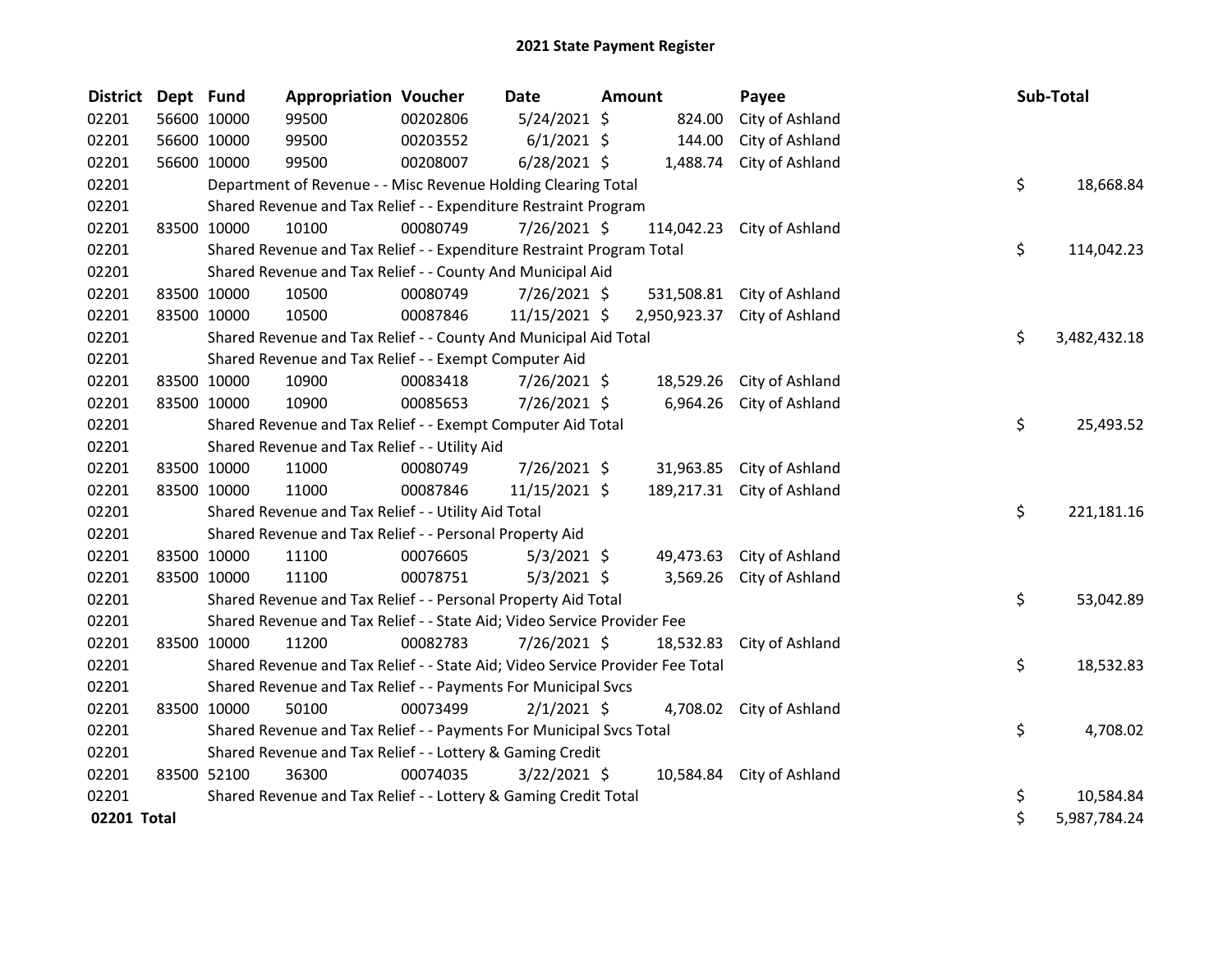| <b>District</b> | Dept Fund   |                                                                                 | <b>Appropriation Voucher</b> | <b>Date</b>             | <b>Amount</b> |            | Payee                    |  | Sub-Total |            |
|-----------------|-------------|---------------------------------------------------------------------------------|------------------------------|-------------------------|---------------|------------|--------------------------|--|-----------|------------|
| 02251           |             | Dept of Safety & Prof Services - - Fire Dues Distribution                       |                              |                         |               |            |                          |  |           |            |
| 02251           | 16500 10000 | 22500                                                                           | 00040249                     | 7/16/2021 \$            |               |            | 1,128.76 City Of Mellen  |  |           |            |
| 02251           |             | \$<br>Dept of Safety & Prof Services - - Fire Dues Distribution Total           |                              |                         |               |            |                          |  |           |            |
| 02251           |             | Dept of Natural Resources - - Aids In Lieu Of Taxes - Gener                     |                              |                         |               |            |                          |  |           |            |
| 02251           | 37000 10000 | 50300                                                                           | 00456977                     | $1/15/2021$ \$          |               |            | 222.74 City Of Mellen    |  |           |            |
| 02251           |             | Dept of Natural Resources - - Aids In Lieu Of Taxes - Gener Total               |                              |                         |               |            |                          |  | \$        | 222.74     |
| 02251           |             | WI Dept of Transportation - - Trns Aids To Mnc.-Sf                              |                              |                         |               |            |                          |  |           |            |
| 02251           |             | 39500 21100<br>19100                                                            | 00631706                     | $1/4/2021$ \$           |               | 15,575.96  | City Of Mellen           |  |           |            |
| 02251           |             | 19100<br>39500 21100                                                            | 00667313                     | $4/5/2021$ \$           |               | 15,575.96  | City Of Mellen           |  |           |            |
| 02251           | 39500 21100 | 19100                                                                           | 00710801                     | $7/6/2021$ \$           |               | 15,575.96  | City Of Mellen           |  |           |            |
| 02251           | 39500 21100 | 19100                                                                           | 00751360                     | 10/4/2021 \$            |               |            | 15,575.98 City Of Mellen |  |           |            |
| 02251           |             | WI Dept of Transportation - - Trns Aids To Mnc.-Sf Total                        |                              |                         |               |            |                          |  | \$        | 62,303.86  |
| 02251           |             | WI Dept of Transportation - - Loc Rd Imp Prg St Fd                              |                              |                         |               |            |                          |  |           |            |
| 02251           | 39500 21100 | 27800                                                                           | 00694745                     | $5/17/2021$ \$          |               |            | 15,178.89 City Of Mellen |  |           |            |
| 02251           |             | WI Dept of Transportation - - Loc Rd Imp Prg St Fd Total                        |                              |                         |               |            |                          |  | \$        | 15,178.89  |
| 02251           |             | Department of Health Services - - Prepaid Medical Transport Reimbursement       |                              |                         |               |            |                          |  |           |            |
| 02251           | 43500 10000 | 16300                                                                           |                              | AMBULANCE 11/15/2021 \$ |               |            | 3,682.99 City Of Mellen  |  |           |            |
| 02251           |             | Department of Health Services - - Prepaid Medical Transport Reimbursement Total |                              |                         |               |            |                          |  | \$        | 3,682.99   |
| 02251           |             | Department of Justice - - Officer training reimbursement                        |                              |                         |               |            |                          |  |           |            |
| 02251           | 45500 10000 | 21400                                                                           | 00105429                     | 11/18/2021 \$           |               |            | 480.00 City Of Mellen    |  |           |            |
| 02251           |             | Department of Justice - - Officer training reimbursement Total                  |                              |                         |               |            |                          |  | \$        | 480.00     |
| 02251           |             | Department of Revenue - - Gifts And Grants                                      |                              |                         |               |            |                          |  |           |            |
| 02251           | 56600 10000 | 12100                                                                           | 00206155                     | $6/25/2021$ \$          |               |            | 36,372.32 City Of Mellen |  |           |            |
| 02251           |             | Department of Revenue - - Gifts And Grants Total                                |                              |                         |               |            |                          |  | \$        | 36,372.32  |
| 02251           |             | Department of Revenue - - Misc Revenue Holding Clearing                         |                              |                         |               |            |                          |  |           |            |
| 02251           | 56600 10000 | 99500                                                                           | 00192397                     | $3/1/2021$ \$           |               |            | 297.00 City Of Mellen    |  |           |            |
| 02251           |             | Department of Revenue - - Misc Revenue Holding Clearing Total                   |                              |                         |               |            |                          |  | \$        | 297.00     |
| 02251           |             | Shared Revenue and Tax Relief - - Expenditure Restraint Program                 |                              |                         |               |            |                          |  |           |            |
| 02251           | 83500 10000 | 10100                                                                           | 00080750                     | 7/26/2021 \$            |               |            | 4,211.22 City Of Mellen  |  |           |            |
| 02251           |             | Shared Revenue and Tax Relief - - Expenditure Restraint Program Total           |                              |                         |               |            |                          |  | \$        | 4,211.22   |
| 02251           |             | Shared Revenue and Tax Relief - - County And Municipal Aid                      |                              |                         |               |            |                          |  |           |            |
| 02251           | 83500 10000 | 10500                                                                           | 00080750                     | 7/26/2021 \$            |               |            | 60,498.79 City Of Mellen |  |           |            |
| 02251           | 83500 10000 | 10500                                                                           | 00087847                     | 11/15/2021 \$           |               | 339,143.49 | City Of Mellen           |  |           |            |
| 02251           |             | Shared Revenue and Tax Relief - - County And Municipal Aid Total                |                              |                         |               |            |                          |  | \$        | 399,642.28 |